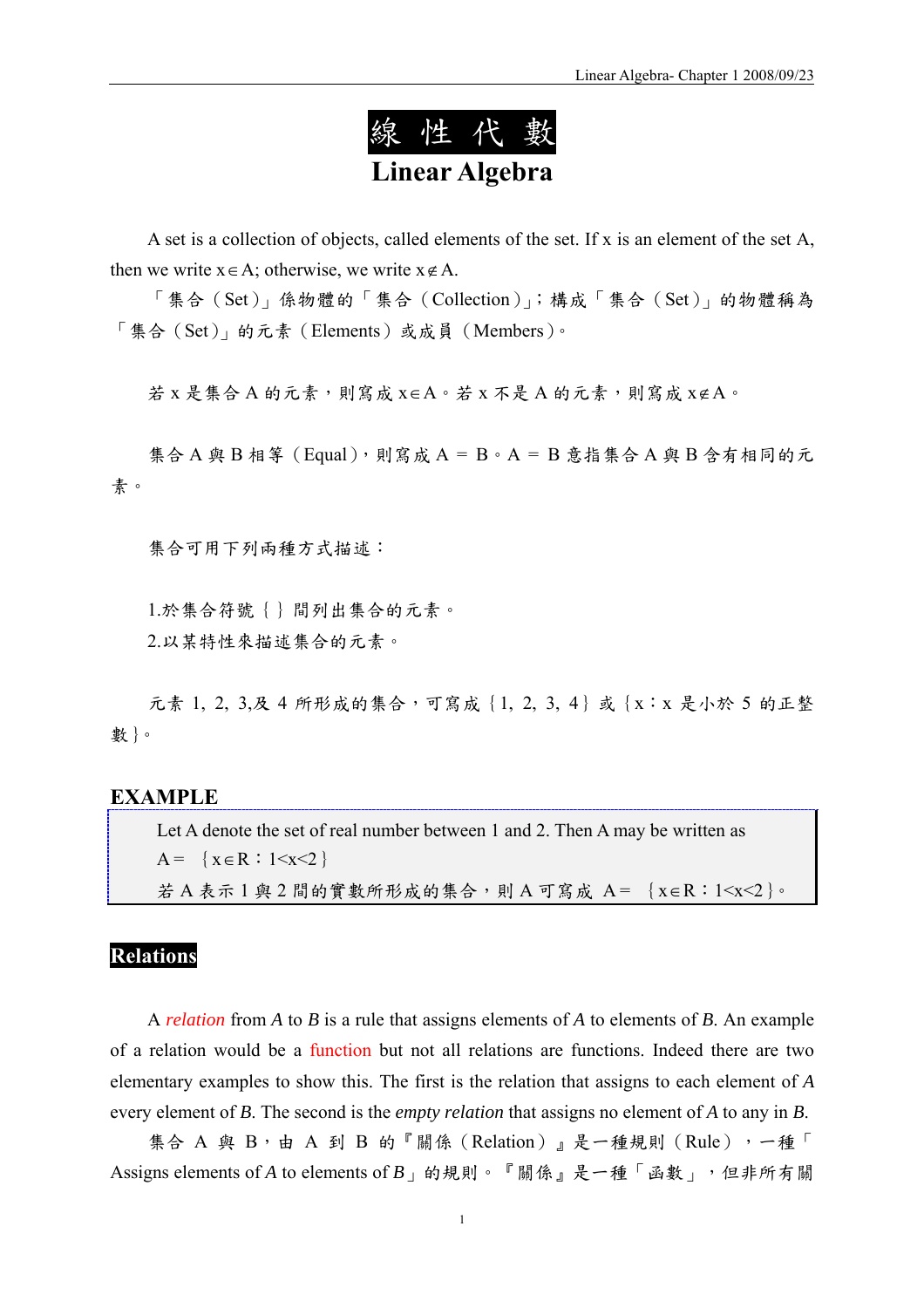係都是「函數」。有兩種很基本的關係,一是 A 中每一元素均與 B 中每一元素有關係 ,另一是 A 中找不到任何元素與 B 中任一元素有關。

### **Relations on a set**

#### **Reflexivity** 反身性

A relation  $\sim$  on A is said to be reflexive if for each a∈A a is related to a. If we let R denote the relation then we have aRa for each  $a \in A$ . An example of a non reflexive relation is the relation "is the father of" on a set of people. As no person is the father of themself the relation is not reflexive. As another example consider the relation  $\approx$  on { 0, 1, 3 } defined by  $a \approx b$  if a×b is odd. Then  $1 \approx 1$  and  $3 \approx 3$  but  $0 \neq 0$  and so the relation is not reflexive. A relation on A is said to be irreflexive if for each  $a \in A$  a is not related to a. This is not the negation of the definition of reflexive. The relation "is the father of " is irreflexive.

若集合 A 內每一個 a, 都與 a 有『關係~』,則稱在『關係~』下 A 具有反身性。 若關係為『是誰…的爸爸』,而集合為「一群人」,則對「一群人」所組成的集合而 言,因沒有人會是自己的爸爸,所以在『是誰…的爸爸』關係下這「一群人」所組成 的集合並不具反身性。若集合 $\{0, 1, 3\}$ 上的『關係≈』定義為「若 axb is odd,則 a≈b **|, 国「1≈1** and 3≈3, but 0≉0」, 故在『關係≈』下集合{ 0, 1, 3 } 不具反身性。

#### **Symmetry** 對稱性

A relation R on A is symmetric if given a~b then b~a.

集合 A 的任意元素 a 與 b, 若存在「若 a~b, 則 b~a」, 則稱在『關係 (~)』下 A 具有對稱性。

#### **Transitivity** 遞延性

A relation R on *A* is *transitive* if given *a*R*b* and *b*R*c* then *a*R*c*.

集合 A 的任意元素 a、b 與 c, 若存在「若 a~b 且 b~c, 則 a~c」, 則稱在『關係~ 』下 A 具有遞延性。

#### **Equivalence relations** 等價關係

A relation  $\sim$  on *A* is an *equivalence relation* if it is reflexive, symmetric and transitive. 集合 A 上的『關係~』為等價關係 (Equivalent relation), 意指『關係~』滿足三種 條件:

1.∀x ∈ A, x~x (Reflexivity 反身性)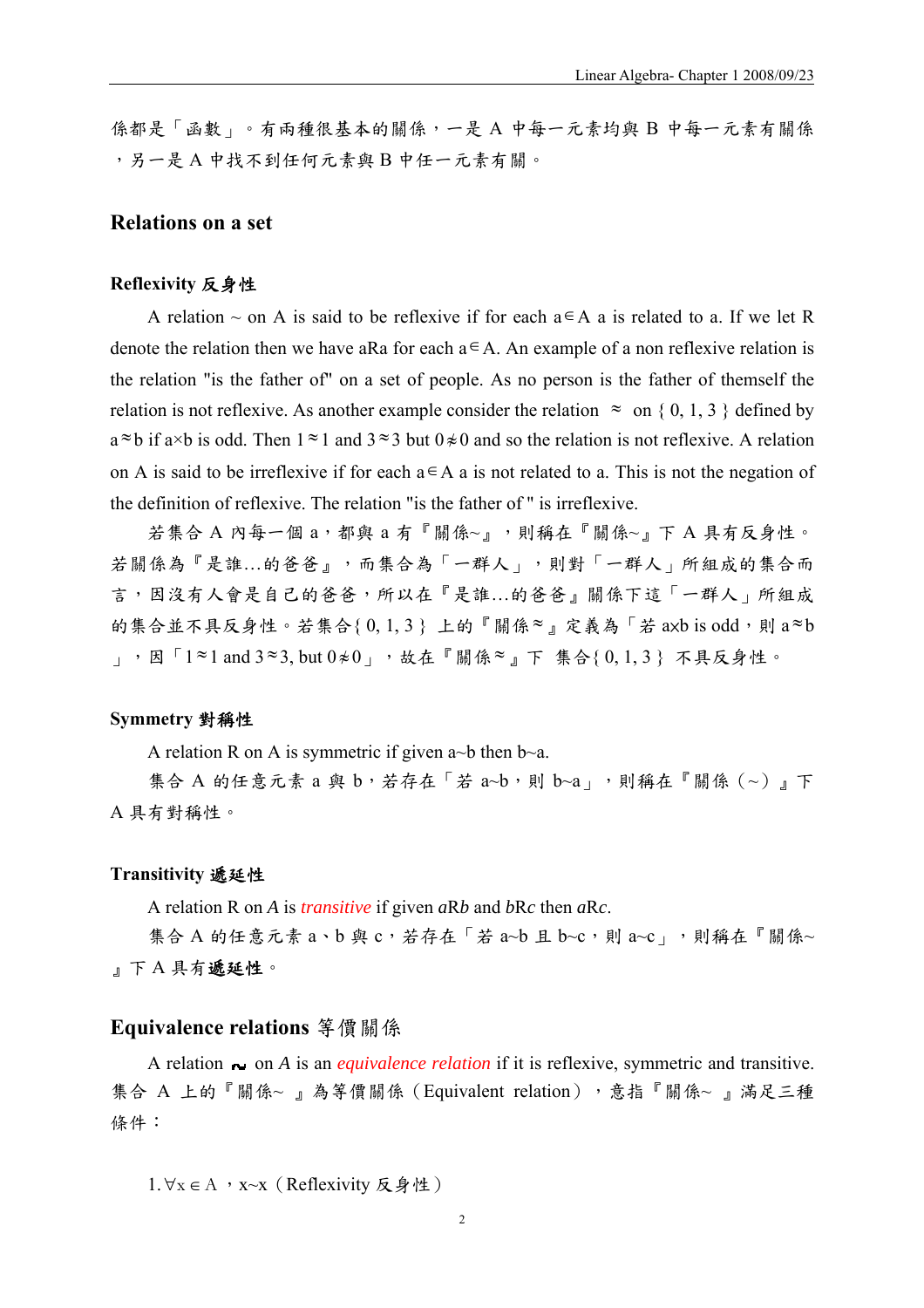2.∀x, y ∈ A , 若 x~y, 則 y~x (Symmetry 對稱性) 3. ∀x, y, z ∈ A , 若 x~y 且 y~z, 則 x~z (Transitivity 遞延性)

# 子集合(**Subset**)

若集合 B 是集合 A 的子集合(Subset),則可寫成 B⊆A 或 A ⊇B;意指集合 B 的 每一元素都是集合 A 的元素。

若 B⊂A 且 A≠B,則集合 B 為集合 A 的真子集合 (Proper subset)。

A = B 若且為若 B⊆A 且 B ⊇A。

空集合(Empty set),以Ø表示;意指不含任何元素的集合。

空集合是任一集合的「子集合」。

#### **Unions and Intersections**

兩個集合的聯集 (Union), 以 AUB 表示; 意指集合 A 與集合 B 內的元素共同形 成的集合,寫成 AUB = {x: x∈A 或 x∈B}。

 $\overline{AB}$  #会的交集 (Intersection), 以 A∩B 表示; 意指同時出現在集合 A 與集合 B 內的元素所形成的集合,寫成 A $\bigcap B = \{x : x \in A \perp x \in B\}$ 。

若兩個集合的交集為「空集合」,則稱兩個集合「互斥(Disjoint)」。

集合 A1、A2、 ……、An 的聯集與交集定義為:

$$
\bigcup_{i=1}^{n} A_{i} = \{x : x \in A_{i}, i = 1, 2, ..., n\} \qquad \bigcap_{i=1}^{n} A_{i} = \{x : x \in A_{i}, i = 1, 2, ..., n\}
$$

# 函數(**Function**)

集合 A 與集合 B,由集合 A 映至集合 B 的函數 (Function), 寫成 f: A→B, 定義 為「集合A的每一元素 x,在集合B中有唯一的元素與 x 對應」。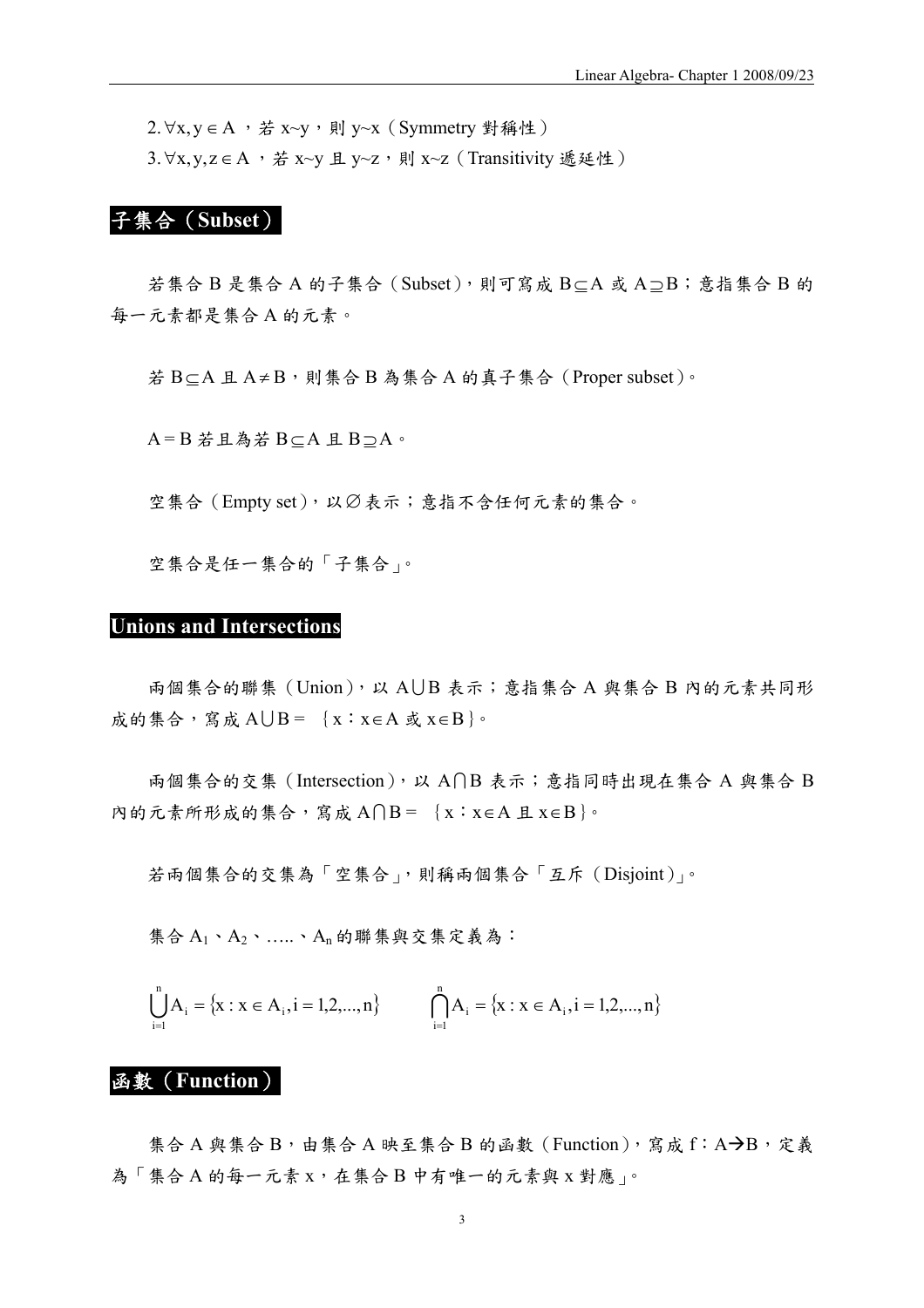在集合 B 的唯一元素註記為 f(x)。

元素 f(x)為 x 的像 (Image), x 為 f(x) 的前像 (Preimage)。

若 f: A→B, 則集合 A 為 f 的定義域 (Domain), 集合 B 為 f 的對應域 (Codomain)。集合{f(x):x∈A}稱為 f 的值域(Range)。

f 的值域是對應域 B 的子集合。

若 S  $subseteq A$  (集合 S 是集合 A 的子集合),則集合 S 中所有元素的『像』集{f(x):  $x ∈ S$ }, 註記為  $f(S)$ 。

同理,若 T⊂B(集合 T 是集合 B 的子集合),則集合 T 中所有元素的『前像』集  $\{x \in A : f(x) \in T\}$ , 註記為  $f^1(T)$ 。

若二函數 f: A  $\rightarrow$ B 及 g: A  $\rightarrow$ B 相等 (Equal), 則 f = g, 意指 f(x) = g(x),  $\forall x \in A$  ∘

元素 1, 2, 3,及 4 所形成的集合,可寫成 {1, 2, 3, 4}或 {x:x 是小於 5 的正整 數}。

### **EXAMPLE**

Suppose that A = { x:  $x \in A$ , -10 $\le x \le 10$ }. Let f: A  $\rightarrow$  B be the function that assigns to each element s in A the element  $x^2+1$  in R; that is, f is defined by  $f(x) = x^2+1$ . Then A is the domain of f, R is the codomain of f, and [1, 101] is the range of f.

設 A = {x: x ∈ R, -10≦x≦10}, 令 f: A → R 定義為 A 中每一元素 x, 在 R 中有唯 一的元素  $x^2+1$ 與 x 對應的函數。意即函數f定義為  $f(x) = x^2+1$ 。集合 A 是f 的定義 域,集合 R 是函數 f 的對應域,且 R={y: y∈R, 1≦y≦101}是函數 f 的對應域。

由於  $f(2) = 5$ ,故 2 的像是 5,5 的前像為 2。-2 也是 5 的另一前像。

若 S = {x: x∈R,1≦x≦2}(定義域的子集合)且 T = {y: y∈R, 82≦y≦101}(對 應域的子集合),則 f(S) = {y: y∈R, 2≦y≦5}且 f<sup>1</sup>(T) = {x: x∈R, -10≦x≦-9}∪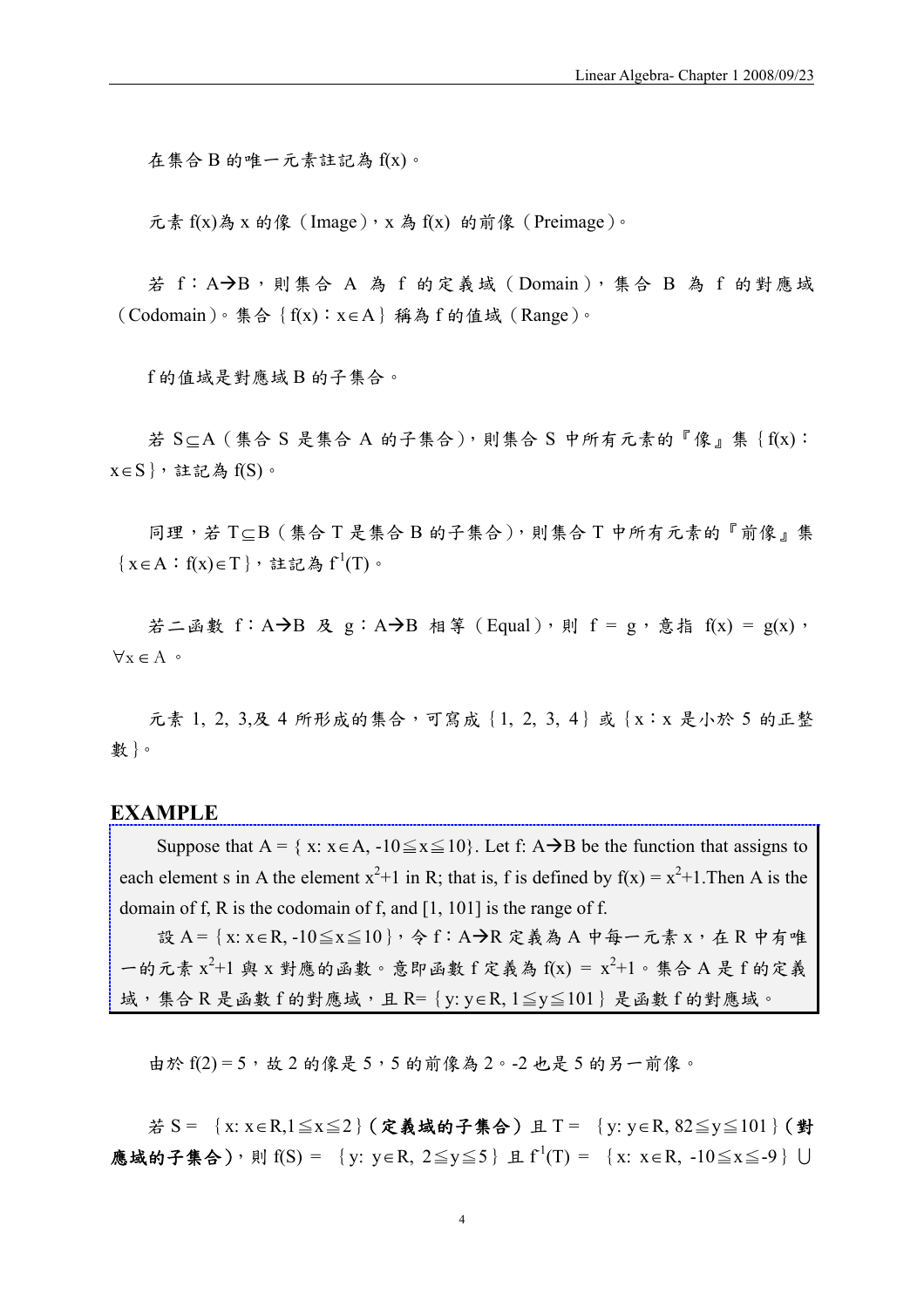$\{x: x \in \mathbb{R}, 9 \leq x \leq 10\}$ 

 $\pm$  T = {y: y ∈ R, 82 ≤ y ≤ 101 }  $\cdot$  f<sup>1</sup>(T) = {x: x ∈ R, -10 ≤ x ≤ -9} U {x: x ∈ R, 9 ≤ x ≦10}來看,值域中的元素的前像不一定是唯一。

「值域的每一元素只有唯一前像」的函數,稱為「一對一(one-to-one)」函數。

若 f: A→B 為一對一函數, 指「若 f(x) = f(y), 則 x = y , 或「若 x≠y, 則  $f(x) \neq f(y)$ 

 $\angle$ 若 f : A→B, 且 f(A) = B, 則稱 f 為映成 (Onto) 函數。

若 f 是映成,則 f 的值域等於對應域。

#### **EXAMPLE**

令 f: {x: x∈R, -1≤x≤1} → {y: y∈R, 0≤y≤1}, f(x) =  $x^{2}$ , 則此函數為映成  $($ Onto) 但非一對一 (one-to-one), 非一定一的理由為  $f(-1) = f(1) = 1 \circ$   $\{- \pm \}$ (**one-to-one**)的條件:值域的每一元素只有唯一前像。】 若 S = {x: x∈R,  $0 \le x \le 1$ } (定義域的子集合),則 fs為「映成且一對一」的函 數。

集合 A、B、C, 若 f: A→B 且 g: B→C 皆為函數,則 g · f (Following f with g、 先 **f** 後 **g**):AÆC 稱為 g 與 f 的合成(Composition)函數。

 $(g \cdot f)(x) = g(f(x))$ ,  $\forall x \in A$ 

For example, let  $A = B = C = R$ ,  $f(x) = \sin x$ , and  $g(x) = x^2 + 3$ . Then  $(g \cdot f)(x) = g$  $(f(x)) = \sin^2 x + 3$ , whereas  $(f \cdot g)(x) = f(g(x)) = \sin(x^2 + 3)$ . **Hence g** • **f≠f** • **g.** (函數合 成不具互換性。)

Functional composition is **associative**(函數合成有結合性), however; that is, if h:  $C\rightarrow D$  is another function, then  $h \cdot (g \cdot f) = (h \cdot g) \cdot f$ .

函數 f: A→B 稱為可逆 (Invertible), 意即存在一函數 g: B→A 使得 (f · g)(y) =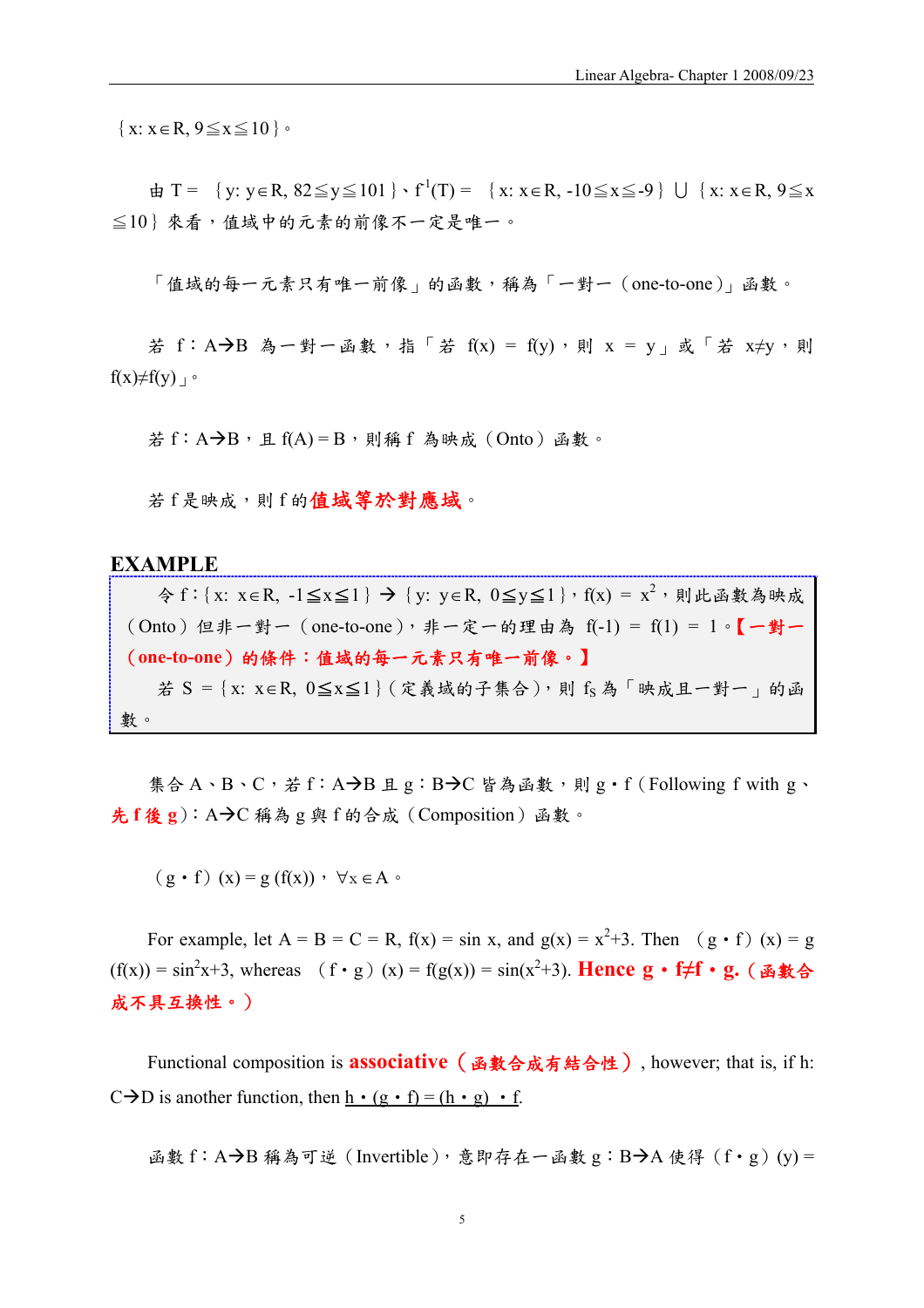y,∀y ∈B 且(g‧f)(x) = x,∀x ∈A。若有這種函數 g 存在,則 g 為唯一,且稱 g 為 f 之反函數 (Inverse)。記為  $f^1$ 。

**Function f is invertible if and only if f is both one-to-one and onto.** 

「函數 f 是可逆」若且為若條件為「f 為一對一且為映成」。

與可逆函數相關的事實: 1.若f: A→B為可逆 (Invertible),則f<sup>1</sup>為可逆且(f<sup>1</sup>)<sup>-1</sup>=f。 2.若 f: A→B 及 g: B→C 皆為可逆,則 g·f 為可逆且(g·f)<sup>-1</sup> = f<sup>1</sup>·g<sup>-1</sup>。

### **EXAMPLE**

 $\text{A}$ 數 f: R→R, f(x) = 3x+1, 是一對一且映成,故 f 為可逆。f 之反函數是 f<sup>1</sup>:  $R\rightarrow R$ ,  $f'(x) = (x-1)/3$ .

### 體(**Field**)

Basically, a field is a set in which four operations (called addition, multiplication, substraction, and division) can be defined so that, with the exception of division by zero, the sum, product, difference, and quotient of any two elements in the set is an element of the set.

「Field」是一個集合,其元素為純量(Scalar),可分成實數體 R 與複數體 C。該 集合內定義的加、減、乘、除等四種運算,除了使用零作為除數外,集合內任二元素 加、減、乘、除的結果仍是集合內的元素。

### **DEFINTION**

A field F is a set on which two operations  $+$  and  $\cdot$  are defined so that, for each pair of elements, x, y in F, there are unique elemensts  $x+y$  and  $x \cdot y$  in F for which the following conditions hold for all elements a, b,c in F.

Field F 為一集合, + (加法 Addition)與·(乘法 Multiplication)為該集合上所 定義的兩種運算。F 內任一對元素 x 與 y,透過運算可在 F 內獲得唯一的 x+y 與 x‧y。因此,對 F 內任何 a、b、c、d 而言,下列條件成立:

 $[F1]$   $a+b=b+a$  且 $a \cdot b=b \cdot a$  (加法與乘法的交換律) 【F2】(a+b)+c = a+(b+c)且(a‧b)‧c = a‧(b‧c)(加法與乘法的結合律) 【F3】存在 0 及 1∈F ,使得 0+a = a 且 1‧a = a 【F4】對任一元素 a∈F 及任一非零元素 b∈F,存在 c 及 d∈F,使得 a+c = 0 且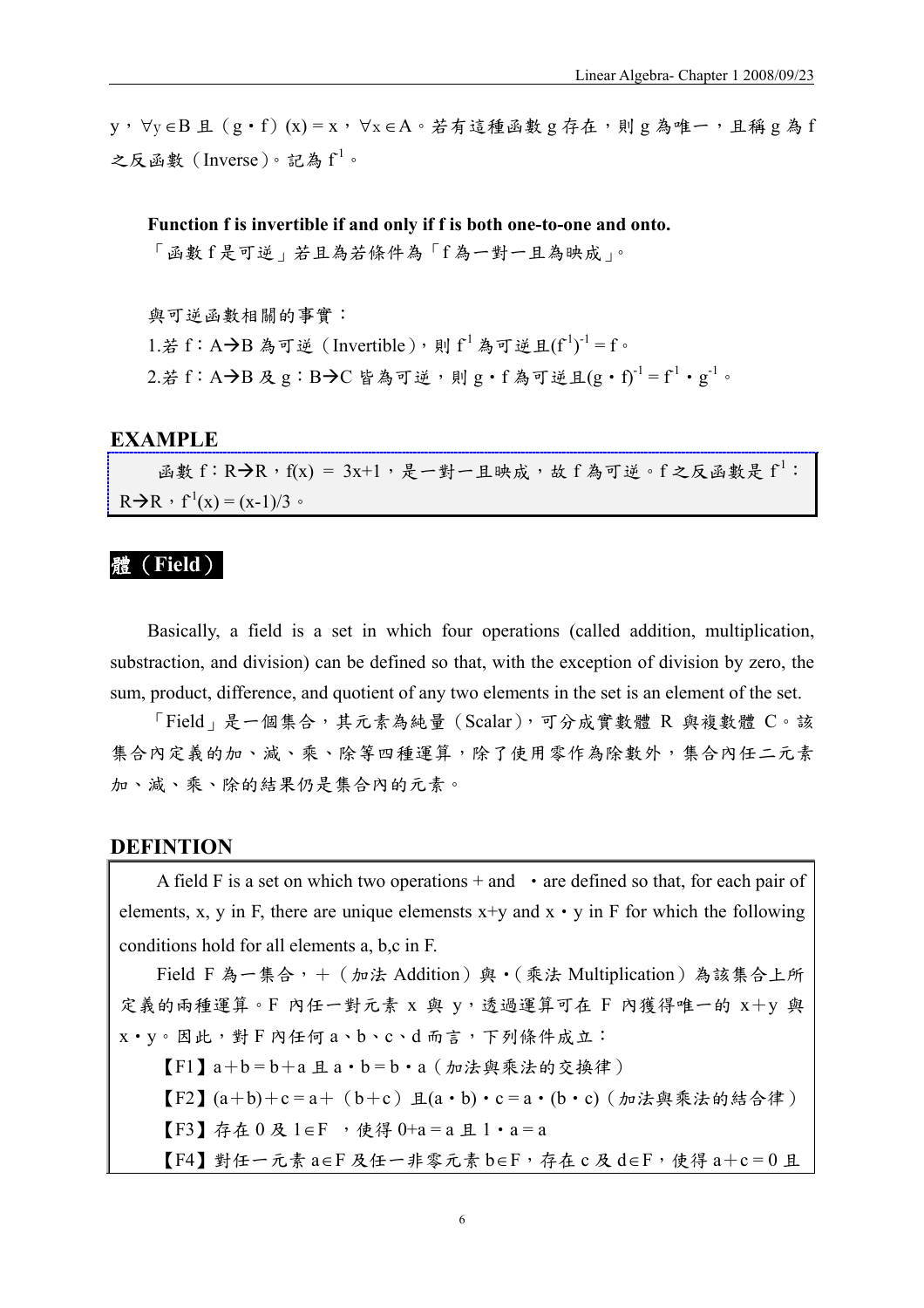b‧d = 1(加法與乘法的反元素)  $[F5]$   $a \cdot (b+c) = a \cdot b+a \cdot c$  (乘法對加法分配律)

### **Theorem**:消去律(Cancellation laws)

Let a and b be arbitrary elements of a field (a 與 b 是 Field 中任意元素). Then each of the following statements are true:

1.  $a + b = c + b$ , 則  $a = c$ 

2.  $a \cdot b = c \cdot b$ , 則  $a = c$ 

### **Theorem**

Let a and b be arbitrary elements of a field  $(a \nleftrightarrow b)$  是 Field 中任意元素). Then each of the following statements are true:

1.  $a \cdot 0 = 0$ 2.(-a)  $\cdot$  b = a  $\cdot$  (-b) = -(a  $\cdot$  b)  $3(-a) \cdot (-b) = a \cdot b$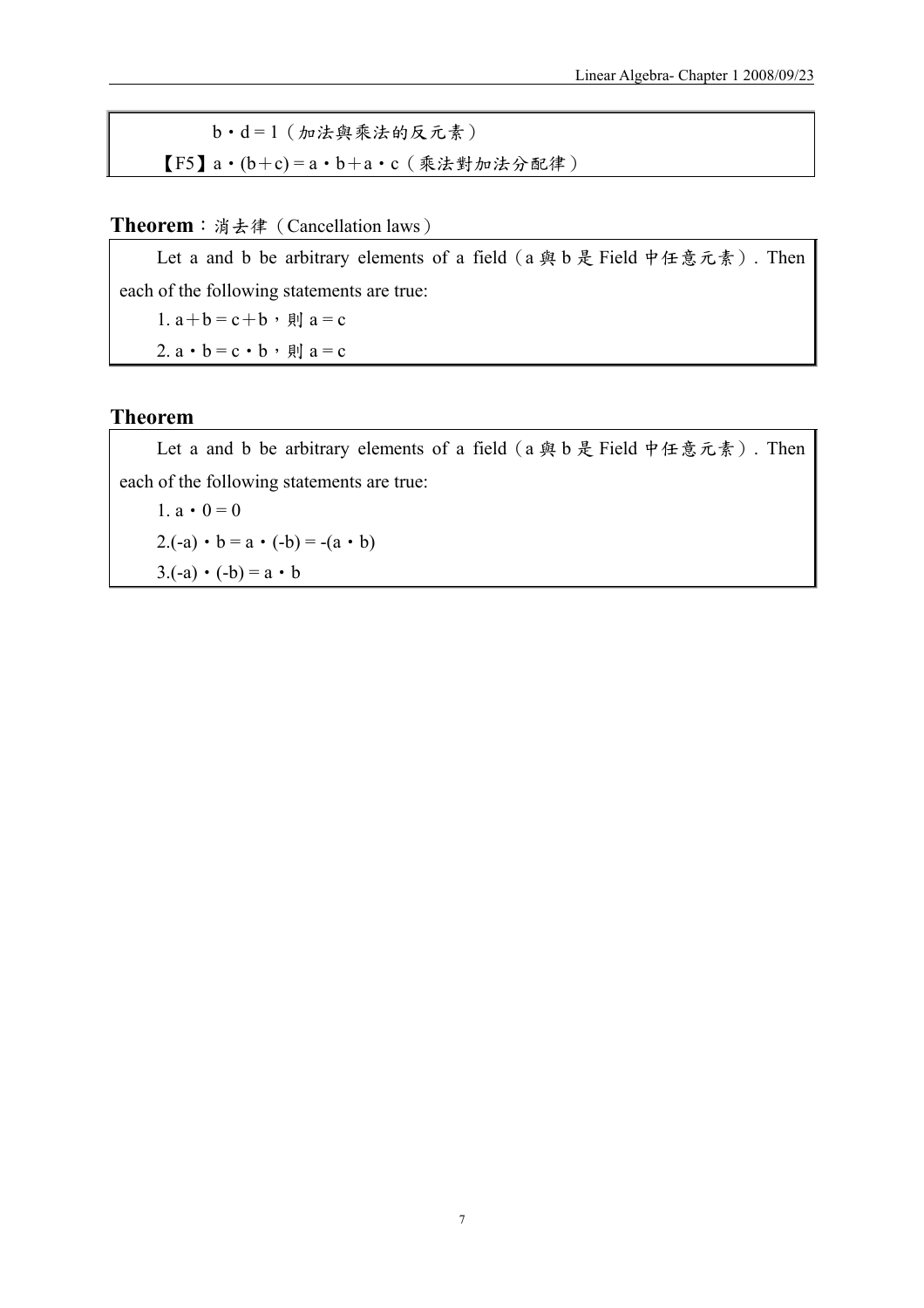# **Chapter 1 Vector Spaces**

Many familiar physical notion, such as forces, velocities, and accelerations, involve both a magnitude and a direction. Any such entity involving both magnitude and direction is called a "vector."A vector is represented by an arrow whose length denotes the magnitude of the vector and whose direction represents the direction of the vector.

涉及大小與方向本質者皆可稱為「向量」,如作用力、速度與加速度等。常以一箭 號表示向量,箭號的長度表示向量的大小,箭號的方向表示向量的方向。

Familiar situations suggest that when two like physical quantities act simultaneously at a point, the magnitude of their effect need not equal the sum of the magnitudes of the original quantities. Experiments show that if two like quantities act together, their effect is predictable. In this case, the vectors used to represent these quantities can be combined to form a resultant vector that represents the combined effects of the original quantities. This resultant vector is called the sum of the original vectors, and the rule for their combination is called the parallelgram law.

通常兩個相像的物理量同時作用在某一點時,所產生的效應大小,未必是原先兩 個物理量的總和。物理實驗顯示兩個相像的物理量一起作用時,其總和效應是可以預 期的。若把代表兩個物理量的向量組合在一起,所得到的新向量為兩向量和。兩個向 量相加的規則,稱為平行四邊形定律。

#### Parallelogram law for vector addition

The sum of two vectors x and y that act at the same point P is the vector beginning at P that is represented by the diagonal of parallelogram having x and y as adjacent sides.

### **Scalar multiplication**

Multiplying a vector by a real number. If the vector x is represented by an arrow, the for any nonzero real number t, the vector tx is represented by an arrow in the same direction of  $t > 0$  and in the opposite direction if  $t < 0$ . The length of the arrow tx is |t| times the length of the arrow x.

8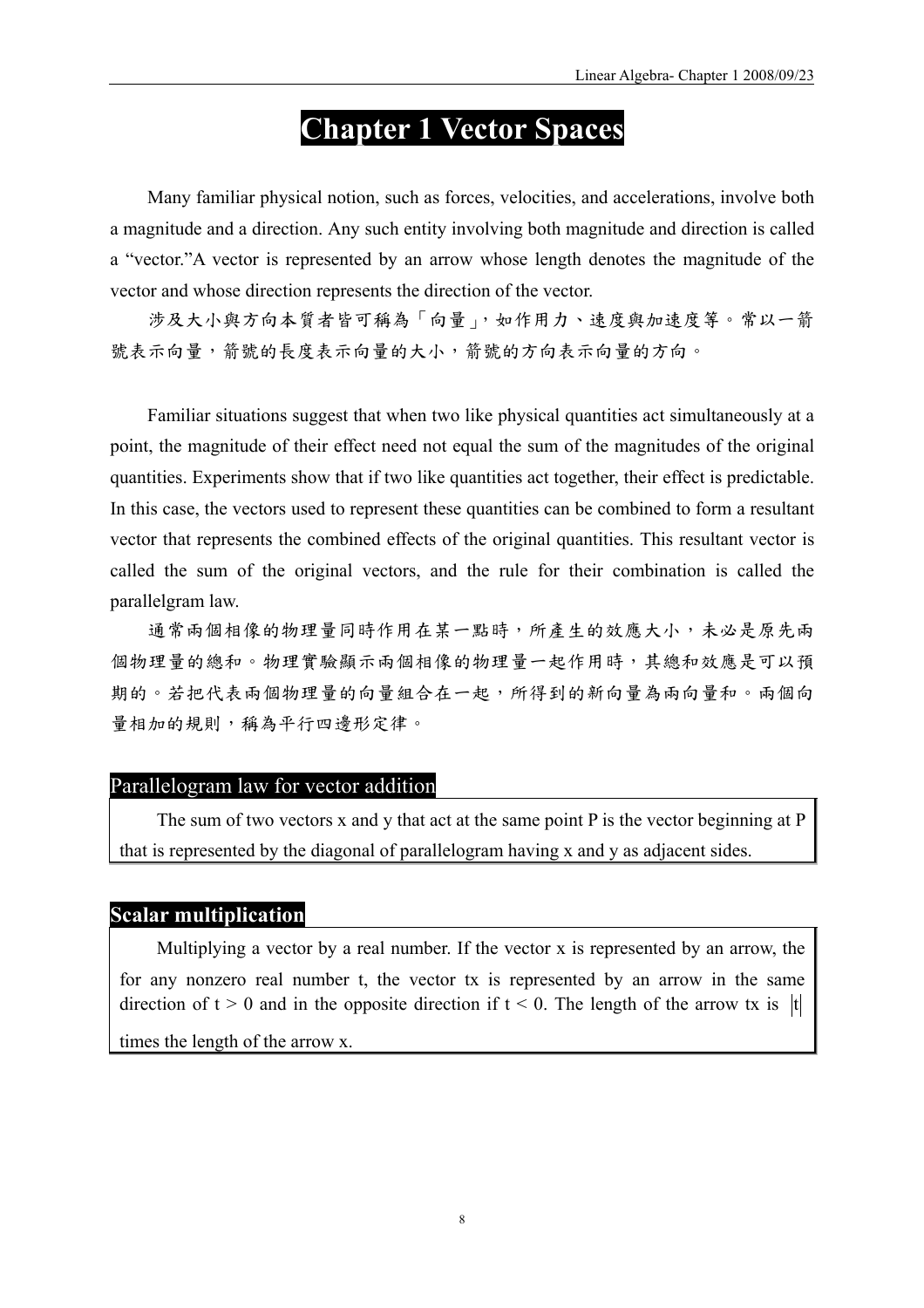

The algebraic descriptions of vector addition and scalar multiplication for vectors in a plane yield the following properties:

- 1. For all vectors x and y,  $x + y = y + x$ .
- 2. For all vectors x, y, and z,  $(x + y) + z = x + (y + z)$ .
- 3. There exits a vector denoted 0 such that  $x + 0 = x$  for each vector x.
- 4. For each vector x, there is a vector y such that  $x + y = 0$ .
- 5. For each vector x,  $1x = x$ .
- 6. For each pair real numbers a and b and each vector x,  $($  ab  $)$  x = a  $($  bx  $)$ .
- 7. For each real number a and each pair of vectors x and y,  $a(x + y) = ax + by$ .
- 8. For each pair of real numbers a and b and each vector x,  $(a + b) x = ax + bx$ .

Arguments similar to the corresponding ones show that these eight properties, as well as the geometric interpretations of vector additions and scalar multiplication, are true also for vectors acting in space rather than in a plane. These results can be used to write equations of lines and planes in space.

上述八個性質及有關向量加法與純量乘積的幾何意義,對空間的向量亦成立。這 些結果可用來撰寫空間的直線與平面方程式。

Consider first the equation of a line in space that passes through two distinct points A and B. Let O denote the origin of a coordinate system in space, and let u and v denote the vectors that begin at O and end at A and B, respectively. If w denotes the vector beginning at A and ending at B, and hence  $w = v - u$ . Since a scalar multiple of w is parallel to w but possibly of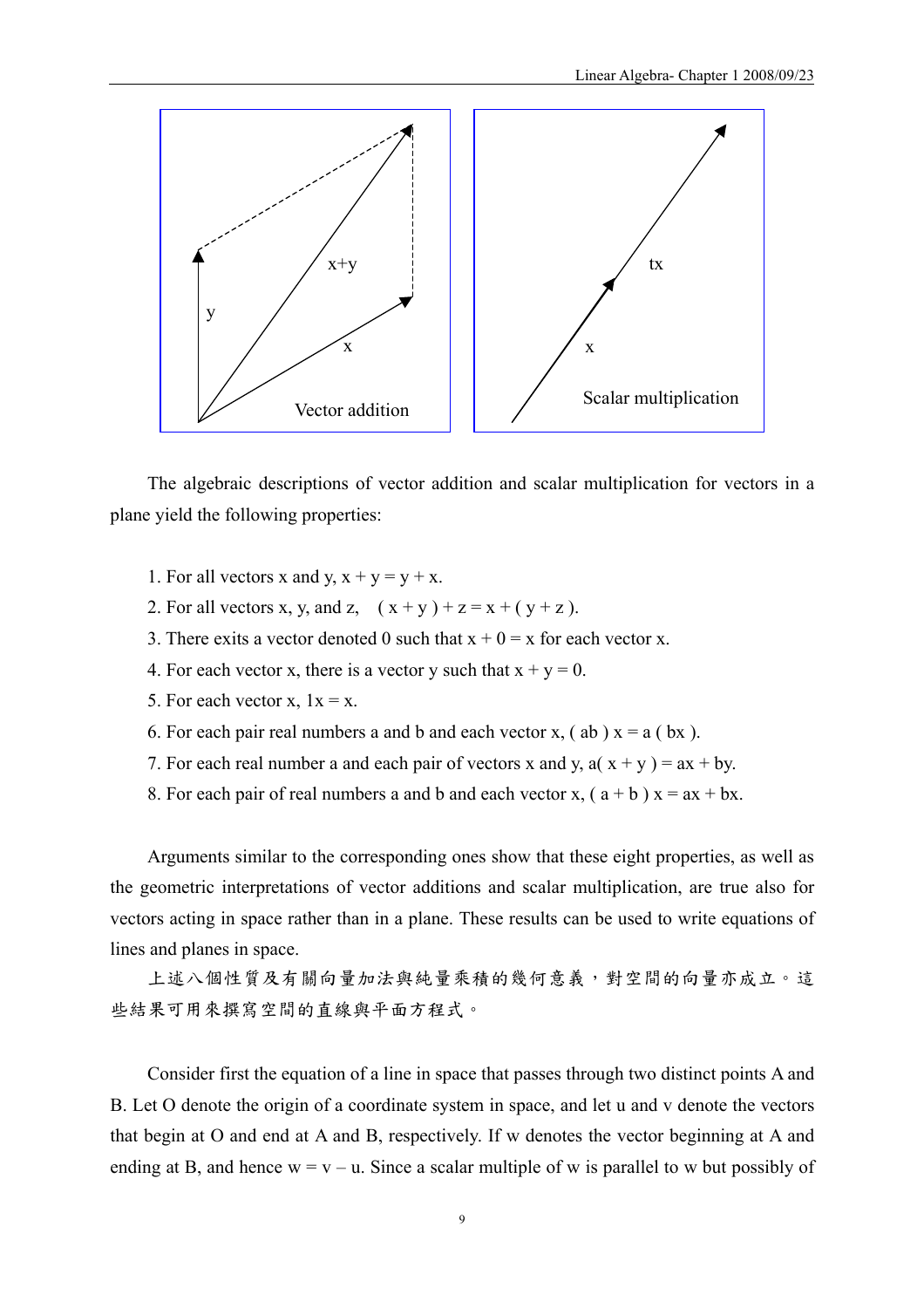a different length than w, any point on the line joining A and B my be obtained as the endpoint of a vector that begins at A and has the form tw for some real number t. Thus an equation of the line through A and B is 通過 A 與 B 的線方程式:



 $x = u + tw = u + t (v - u)$ 

### **EXAMPLE**

Let A and B be points having coordinates  $(-2, 0, 1)$  and  $(4, 5, 3)$ , respectively. The end point C of the vector emanating from the origin and having the same direction as the vector beginning at A and terminating at B has coordinates  $(4, 5, 3)$  -  $(-2, 0, 1) = (6, 5, 1)$ 2). Hence the equation of the line through A and B is  $x = (-2, 0, 1) + t (6, 5, 2)$  【連接 A 與 B 的線方程式】

### **EXAMPLE**

Let A, B, and C be the points having coordinates  $(1, 0, 2)$ ,  $(-3, -2, 4)$ , and  $(1, 8, -5)$ , respectively. The endpoint of the vector emanating from the origin and having the same length and direction as the vector beginning at A and terminating at B is  $(-3, -2, 4)$  -  $(1, 1)$  $(0, 2) = (-4, -2, 2).$ 

Similarly, the endpoint of a vector emanating from the origin havng the same length and direction as the vector beginning at A and terminating at C is  $(1, 8, -5)$  -  $(1, 0, 2)$  =  $(0, 8, -7)$ .

Hence the equation of the plane containing the three given points is  $x = (1, 0, 2) + s(-4, -2, 2) + t(0, 8, -7)$ 【連接A、B、C的面方程式】

**Exercises** 2(a), 3(a)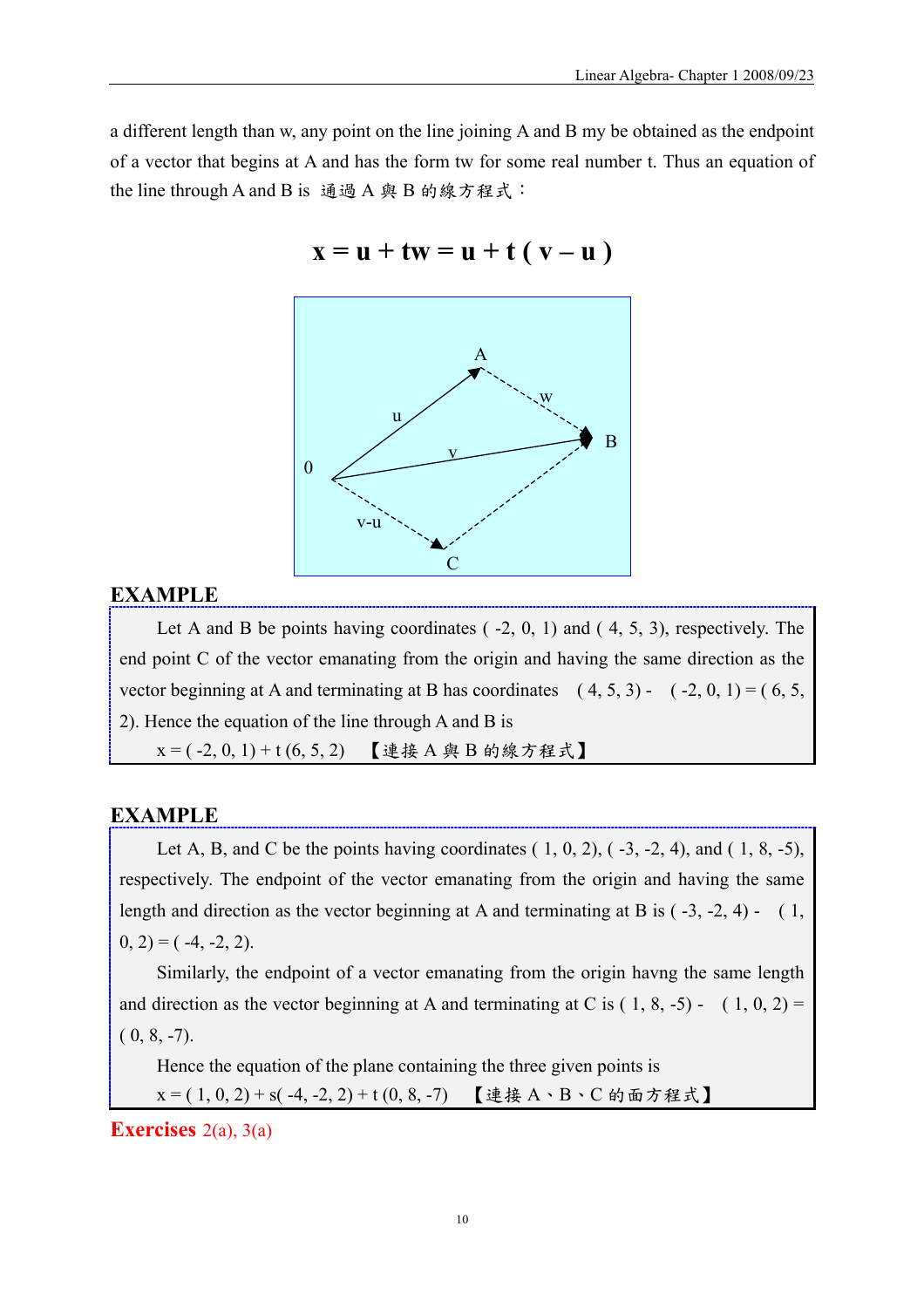# **1-1 Vector Spaces**

向量空間(Vector space)V 的元素為向量。

#### **DEFINITION 1.1 Vector Space**

A vector space V over field F consists of a set on which two operations are defined so that for each pair of elements x, y, in V there is a unique element  $x+y$  in V, and for each element a in F and each element x in V there is a unique ax in V, such that the following conditions hold.

(VS 1) For all  $x, y \in V$ ,  $x+y = y+x$ .

(VS 2) For all x, y, z  $\in$  **V**,  $x+(y+z) = (x+y)+z$ .

(VS 3) There exists an element in V denoted by 0 such that x+0 = x for each x∈**V.** 

(VS 4) For each  $x \in V$ , there exists  $y \in V$ , such that  $x+y = 0$ .

(VS 5) For each  $x \in V$ ,  $1x = x$ .

(VS 6) For each pair of elements a,  $b \in F$ , for each  $x \in V$ , (ab) $x = a(bx)$ 

(VS 7) For each element  $a \in \mathbf{F}$ , for each pair of elements x,  $y \in \mathbf{V}$ ,  $a(x+y) = ax+ay$ .

(VS 8) For each pair of elements a, b in F, for each element  $x \in V$ ,  $(a+b)x = ax+bx$ .

佈於 Field F 的向量空間(Vector space)或線性空間(Linear space)V 係由定義 有加法(Addition)與純量乘積(Scalar multiplication)運算的集合所組成。該加法 (Addition)與純量乘積(Scalar multiplication)運算除滿足「V 內每一對元素 x, y, V 內存在唯一元素 x + y」與「V 內任一元素 x 與 F 內任一元素 a,V 內存在唯一元 素 ax」,並使下列條件成立:  $VS$  1.  $V$  內所有的  $x \cdot v$  ,  $x + v = v + x$ 。

 $VS$  2. V 內所有的  $x \cdot y$  與 z ,  $x + (y + z) = (x + y) + z$ 。

 $VS$  3.  $V$  內每一元素  $x$ , 有一元素  $0$ , 使得  $x + 0 = x$ 。

 $VS$  4. V 内每一元素 x, V 内存在一元素 y,使得 x + y = 0。

VS 5. V 內每一元素 x,1 x = x。

 $VS$  6. F 内每一對元素  $a \cdot b$  與 V 内每一元素  $x \cdot (ab) x = a(bx) \cdot$ 

 $VS$  7. F 内每一元素 a 與 V 內每一對元素 x、y,a ( x + y ) = ax + ay。

 $VS$   $8.$  F 内每一對元素  $a \cdot b$  與  $V$  内每一元素  $x \cdot (a + b)$   $x = ax + bx$ 。

其中, x+y 與 ax 分別稱為 x 與 y 的和 (sum)及 a 與 x 的積 (product)。

The **elements** of the field F are called **scalars** and the **elements** of the vector space V are called **vectors**(F 的元素為純量,V 的元素為向量).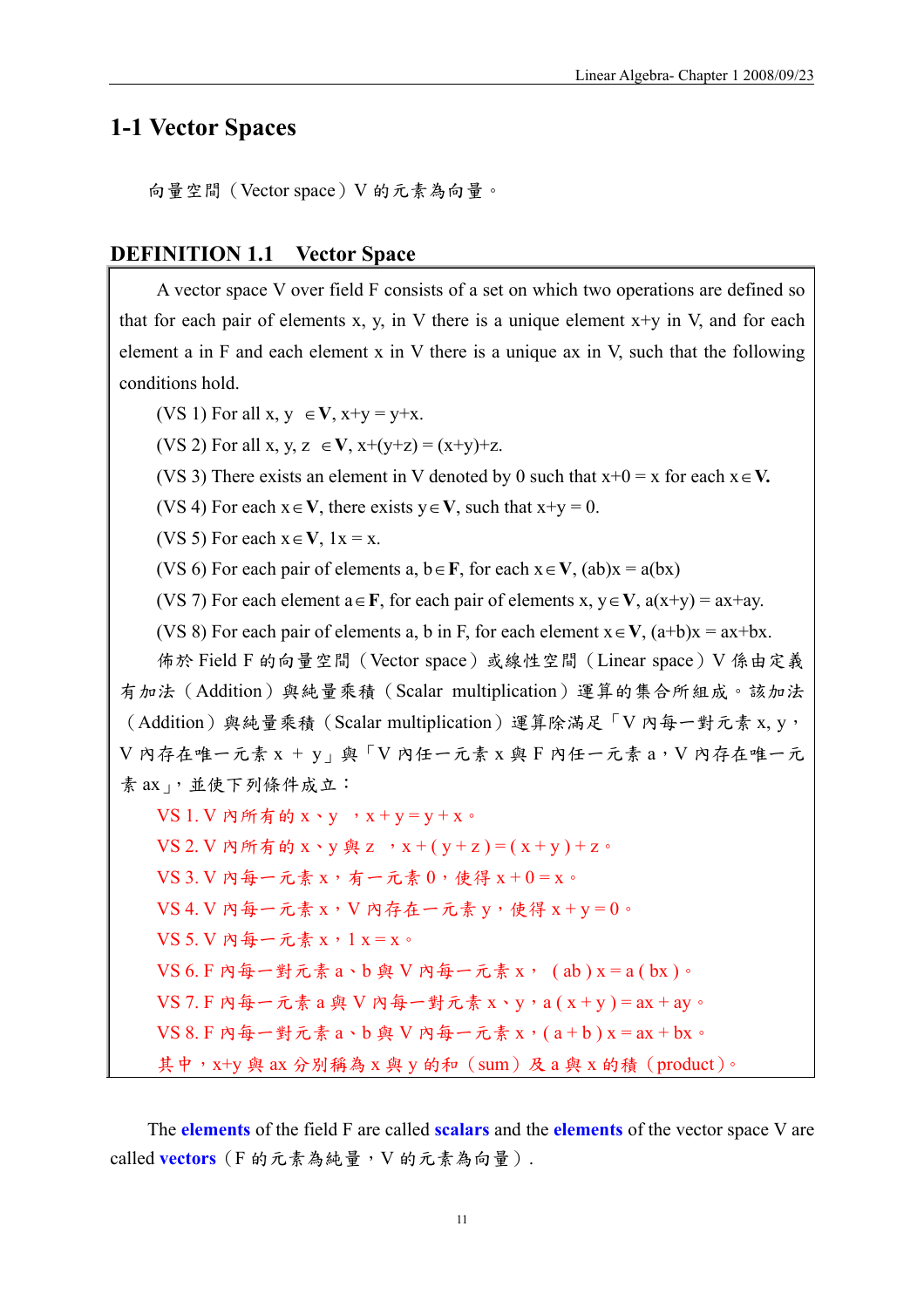# **n-tuples**

#### **DEFINITION 1.2 n-tuple**

An object of the form  $(a_1, a_2, \ldots, a_n)$ , where the entries  $a_1, a_2, \ldots, a_n$  are elements of a field F, is called an n-tupe with entries from F. The elements  $a_1, a_2, \ldots, a_n$  are called the entries or components of the n-tupe.

Two n-tuples  $(a_1, a_2, \ldots, a_n)$  and  $(b_1, b_2, \ldots, b_n)$  with entries from a field F are called equal if  $a_i = b_i$ , for  $i = 1, 2, \dots n$ .

有一型式為  $(a_1, a_2, \ldots, a_n)$  的實體,若  $a_1, a_2, \ldots, a_n$ 為 Field 的元素,則 $(a_1, a_2, \ldots, a_n)$ a<sub>2</sub>,……, a<sub>n</sub>)稱為選自 F 的 n-序組 (n-tuple), a<sub>1</sub>, a<sub>2</sub>,……,a<sub>n</sub> 為 n-tuple 的元素 (entries)或分量(components)。

雨 n-tuples  $(a_1, a_2, \ldots, a_n)$  與  $(b_1, b_2, \ldots, b_n)$ , 若  $a_i = b_i$ ,  $\forall i = 1, 2, \ldots, n$ , 則兩 n-tuple  $(a_1, a_2, \ldots, a_n)$  與 n-tuple  $(b_1, b_2, \ldots, b_n)$  相等。

所有 entries 選自 Field F 的 n-tuple 所組成的集合,記為  $F^n$ 。 所有 entries 選自 Field F 的 mxn 矩陣所組成的集合,記為  $\overline{\mathrm{M}}_{\mathrm{m}\text{-}\mathrm{m}}(\mathrm{F})$ 。 所有係數選自 Field F 的多項式所組成的集合,記為 P(F)。

#### **EXAMPLE 1**

The set of all n-tuples with entries from a field  $F$  is denoted by  $F<sup>n</sup>$ . This set is a vector space over F with the operations of coordinatewise addition and scalar multiplication; that is, if  $u = (a_1, a_2, \ldots, a_n) \in F^n$ ,  $v = (b_1, b_2, \ldots, b_n) \in F^n$  and  $c \in F$ , then  $u+v = (a_1 + b_2, \ldots, a_n)$  $b_1, a_2+b_2, \ldots, a_n+b_n$  and  $cu = (ca_1, ca_2, \ldots, ca_n)$ . 所有選自 Field F 的 n-tuples 所形成的集合,註記為  $F^n \circ$  該集合為佈於 F 的向量 空間,其上兩個運算分別為對應 entries 相加的加法與純量乘個別 entry 的純量乘積。 若 u = (a<sub>1</sub>, a<sub>2</sub>,……, a<sub>n</sub>)∈ F<sup>n</sup>, v = (b<sub>1</sub>, b<sub>2</sub>,……, b<sub>n</sub>)∈ F<sup>n</sup>, 且 c ∈ F, 則 u+v =  $(a_1+b_1, a_2+b_2, \ldots, a_n+b_n)$ , cu =  $(ca_1, ca_2, \ldots, ca_n)$ 。

Thus R<sup>3</sup> is a vector space over R. In this vector space,  $(3, -2, 0) + (-1, 1, 4) = (2, -1, 1)$ 1, 4) and -5 (1, -2, 0) = (-5, 10, 0) ( $R^3$ : Entries 為 real number 的 3-tuples 所組成的 集合)

 $R^{3}$ 是一佈於 R 的向量空間, 在  $R^{3}$ 中 (3, -2, 0) + (-1, 1, 4) = (2, -1, 4) 、 -5  $(1, -2, 0) = (-5, 10, 0)$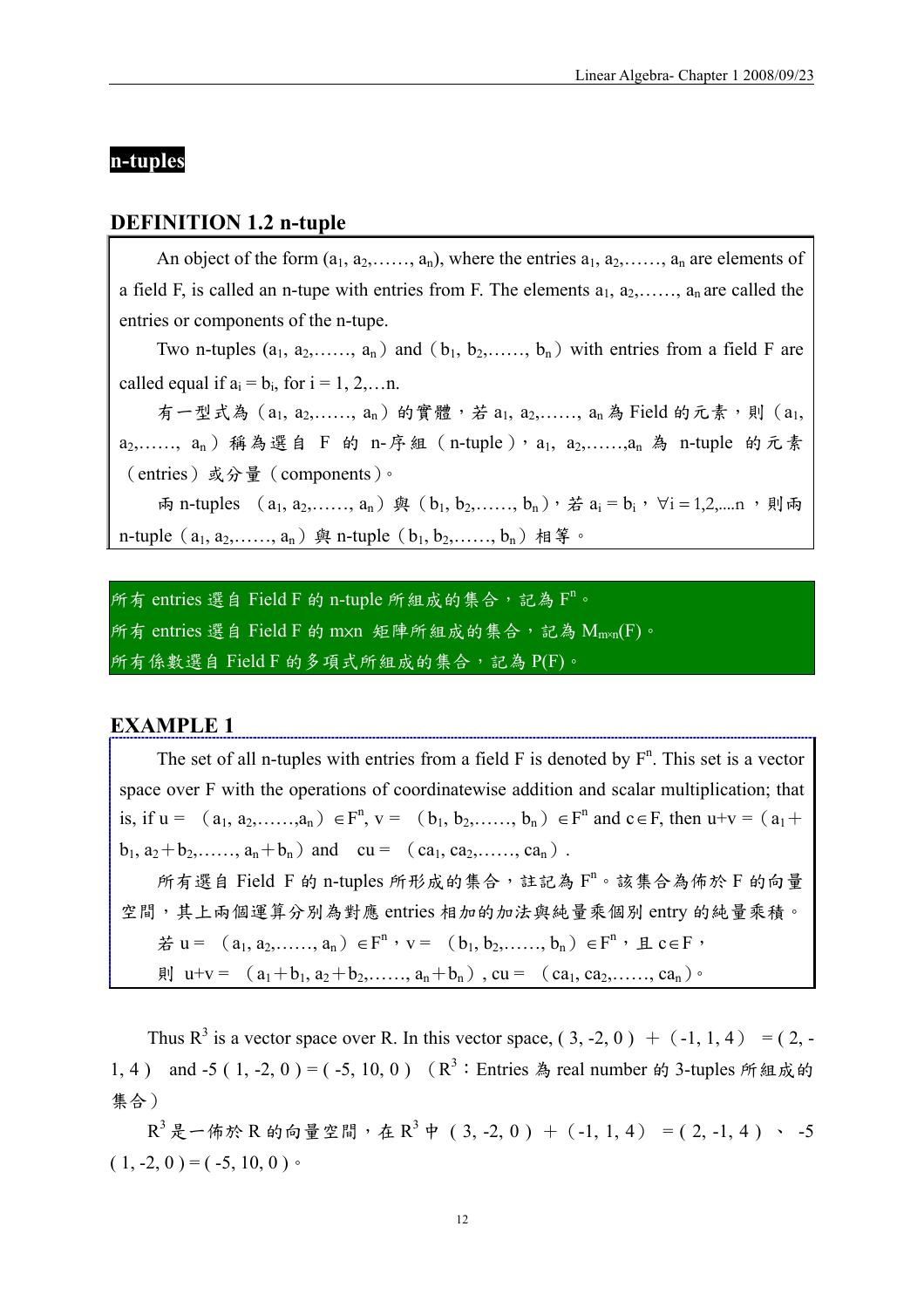Similaryly,  $C^2$  is a vector space over C. In this vector space (1+i, 2) + (2-3i, 4i) = ( 3-2i, 2+4i )  $\pm i$  ( 1+i, 2 ) = ( -1+i, 2i )  $\cdot$  ( C<sup>2</sup> : Entries  $\frac{a}{r}$  complex number  $\frac{a}{r}$  2-tuples  $\frac{r}{r}$ 組成的集合)

 $C^2$ 是一佈於  $C$  的向量空間, 在  $C^2$  中( 1+i, 2) + ( 2-3i, 4i ) = ( 3-2i, 2+4i )、 i( 1+i,  $2$ ) = ( $-1+i$ , 2i)  $\circ$ 

# **Matrix**

An m×n matrix with entries **from a field**(其元素是選自 Field F)is **rectangular array** of the form

$$
\begin{pmatrix} a_{11} & a_{12} & \dots & a_{1n} \\ a_{21} & a_{22} & \dots & a_{2n} \\ \vdots & \vdots & \vdots & \vdots \\ a_{m1} & a_{m2} & \dots & a_{mn} \end{pmatrix},
$$

where each entry  $a_{ij}$  (1≤i≤m, 1≤j≤n) is an element of F.  $a_{ij}$ 是 F 的元素。

當 i = j 時, aij 為矩陣的對角元素 (Diagonal entries)。

The entries  $a_{i1}$ ,  $a_{i2}$ ,  $a_{i3}$ ,...,  $a_{in}$  compose the ith row of the matrix. 第 i 列 (橫)。

The entries  $a_{1i}$ ,  $a_{2i}$ ,...,  $a_{mi}$  compose the jth column of the matrix. 第 j 行(直)。

矩陣的行數與列數相等者,稱為方矩陣(Square matrix)。

當兩個 m×n 矩陣 A 與 B 相等 (Equal),表示兩者對應的元素皆為相等,即 Aij =  $B_{ii}$  (1  $\leq i \leq m$ , 1  $\leq j \leq n$ ) •

### **Zero matrix**

The m×n matrix in which each entry equals to zero is called the **zero matrix** and denoted by  $O_{myn}$ 。每一個元素皆為 0 的 mxn matrix,稱為零矩陣。註記為 $O_{myn}$ 。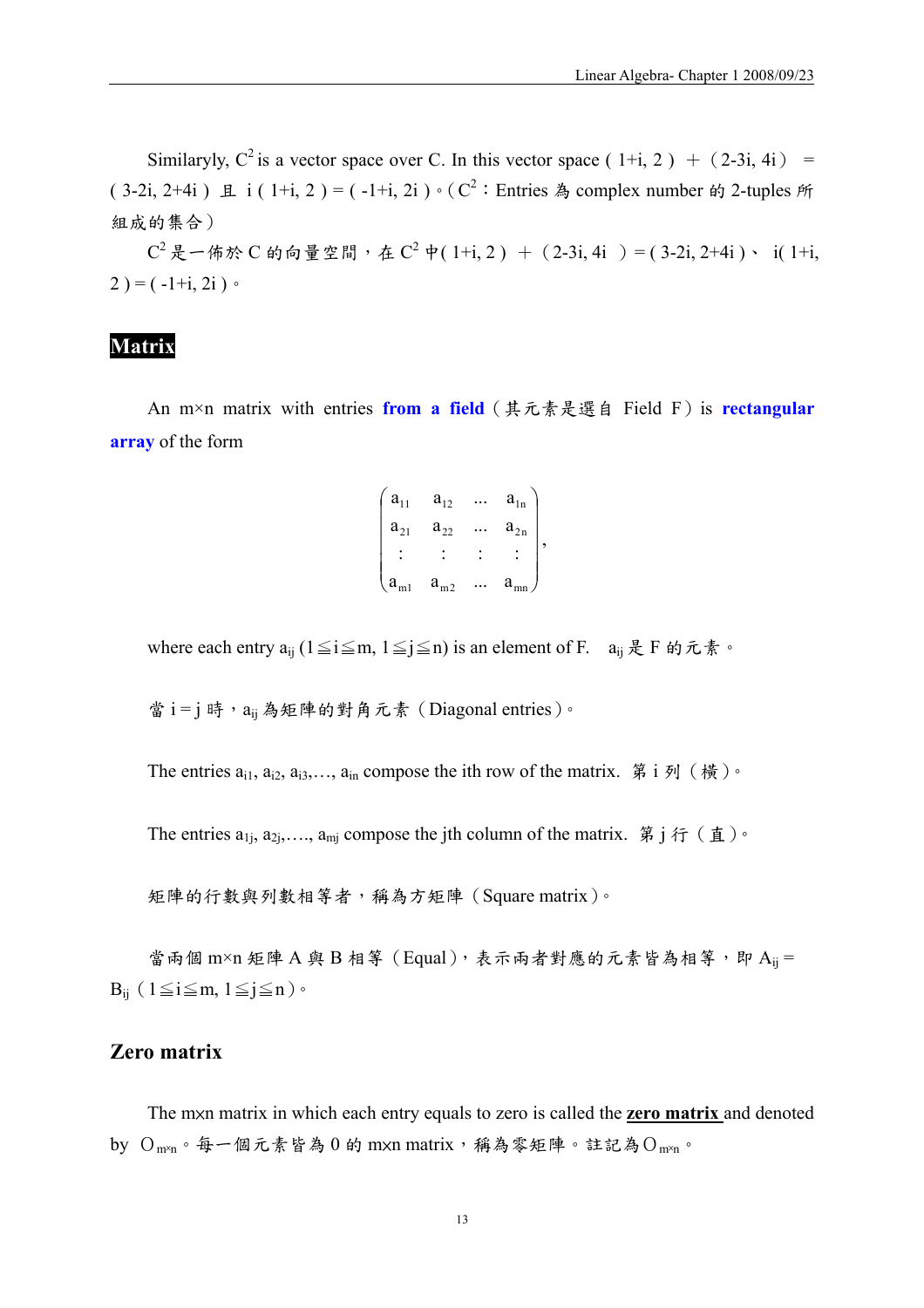$$
O = \begin{pmatrix} 0 & 0 & . & . & 0 \\ 0 & 0 & & & 0 \\ . & . & & & \vdots \\ . & . & & & \vdots \\ 0 & 0 & . & . & 0 \end{pmatrix}
$$

### **EXAMPLE 2**

The set of all mxn matrices with entries from a field F is a vector space, which we denote by  $M_{m \times n}(F)$ , with the following operations of matrix addition and scalar multiplication:

For  $A, B \in M_{m \times n}(F)$  and  $c \in F$ ,  $(A+B)_{ij} = A_{ij} + B_{ij}$  and  $(cA)_{ii} = cA_{ii}$  for  $1 \le i \le m$ ,  $1 \le i \le n$ . **Entries** 皆選自 **F** 的 **m**×**n** 矩陣所組成的集合是一個向量空間,註記為 **Mm**×**n(F)**。 **Mm**×**n(F)**具有下列矩陣加法與純量乘積運算: For  $A, B \in M_{m \times n}(F)$  and  $c \in F$ ,  $(A+B)_{ij} = A_{ij} + B_{ij}$  (加法) and  $(cA)_{ij} = cA_{ij}$  (純量乘積) for  $1 \leq i \leq m$ ,  $1 \leq j \leq n$ .

For instance, 
$$
\begin{pmatrix} 2 & 0 \\ 1 & -3 \end{pmatrix} + \begin{pmatrix} -5 & -2 \\ 3 & 4 \end{pmatrix} = \begin{pmatrix} -3 & -2 \\ 4 & 1 \end{pmatrix}
$$
  $3\begin{pmatrix} -5 & -2 \\ 3 & 4 \end{pmatrix} = \begin{pmatrix} -15 & -6 \\ 9 & 12 \end{pmatrix}$ 

#### **Polynomial**

A polynomial with coefficients from a field F is a expression of the form

 $f(x) = a_n x^n + a_{n-1} x^{n-1} + \dots + a_1 x + a_0$ 

where n is a nonnegative integer and each  $a_k$ , called the coefficient of  $x^k$ , is in F. If  $f(x) =$ 0, that is, if  $a_n = a_{n-1} = ... = a_0 = 0$ , then  $f(x)$  is called the zero polynomial.

係數選自 Field F 的多項式,可表示為 f(x) = anx<sup>n+</sup>an-1x<sup>n-1+</sup>....+a1x+a0。其中, n 為 非負整數, $a_k$ 稱為 $x^k$ 的係數,為Field F 的元素。若 $f(x) = 0$ ,且 $a_n = a_{n-1} = ... = a_0 = 0$ , 則 f(x)稱為零多項式(Zero polynomial)。

The degree of a polynomial is defined to be the largest exponent of x that appears in the representation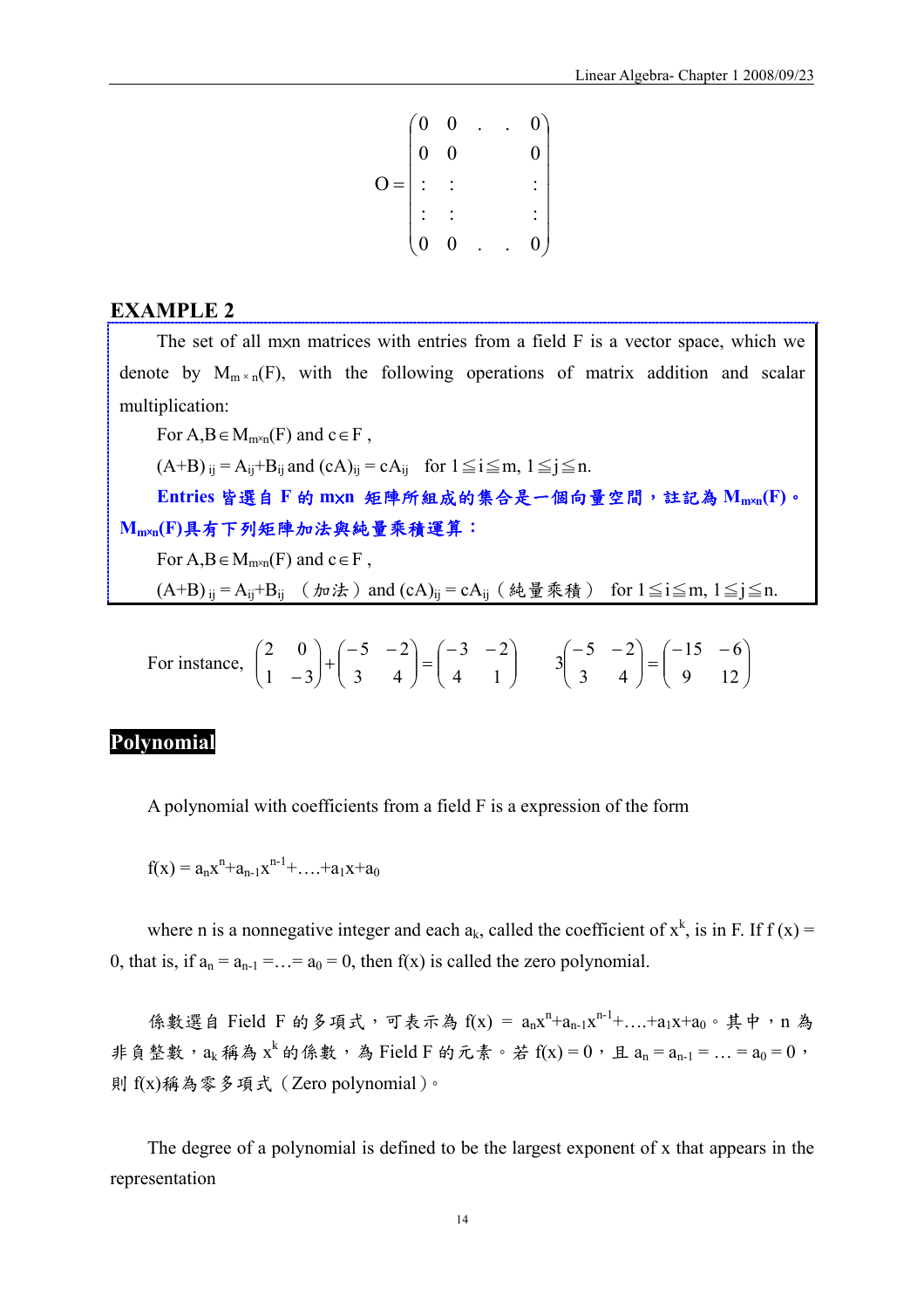$f(x) = a_n x^n + a_{n-1} x^{n-1} + \dots + a_1 x + a_0$ 

with a nonzero coefficient.

多項式的 Degree 為係數非零的最大 x 指數。

NOTE: The polynomials of degress zero must be written in the form  $f(x) = c$  for some nonzero scalar c. 多項式的 degree 等於  $0$ , 可寫成  $f(x) = c$ 。

Two polynomials,

 $f(x) = a_n x^n + a_{n-1} x^{n-1} + \dots + a_1 x + a_0$  and  $g(x) = b_m x^m + b_{m-1} x^{m-1} + \dots + b_1 x + b_0$ 

are called equal if m = n and  $a_i = b_i$  for  $i = 0,1,...,n$ .

兩多項式相等的條件:(1)Degree 相等、(2)對應係數相等。

### **EXAMPLE 3**

Let  $f(x) = a_n x^n + a_{n-1} x^{n-1} + ... + a_1 x + a_0$  and  $g(x) = b_m x^m + b_{m-1} x^{m-1} + ... + b_1 x + b_0$  be polynomials with coefficients from a field F. Suppose that  $m > n$ , and define  $b_m = b_{m-1} = ... = b_{n+1} = 0$ . Then  $g(x)$  can be written as  $g(x) = b_n x^n + b_{n-1} x^{n-1} + \dots + b_1 x + b_0.$ 

Define

 $f(x)+g(x) = (a_n+b_n)x^n + (a_{n-1}+b_{n-1})x^{n-1} + \ldots + (a_1+b_1)x + (a_0+b_0)$  and for any  $c \in F$ ,

 $cf(x) = ca_n x^n + ca_{n-1}x^{n-1} + \dots + ca_1x + ca_0.$ 

With these operations of addition and scalar multiplication, the set of all polynomials with coefficients from F is a vector space, which we denote by  $P(F)$ .

在加法與純量乘積運算定義下,所有係數選自 **Field** 的多項式所形成的集合為一 向量空間,記為 **P(F)**。

### **Sequence**

**EXAMPLE 4**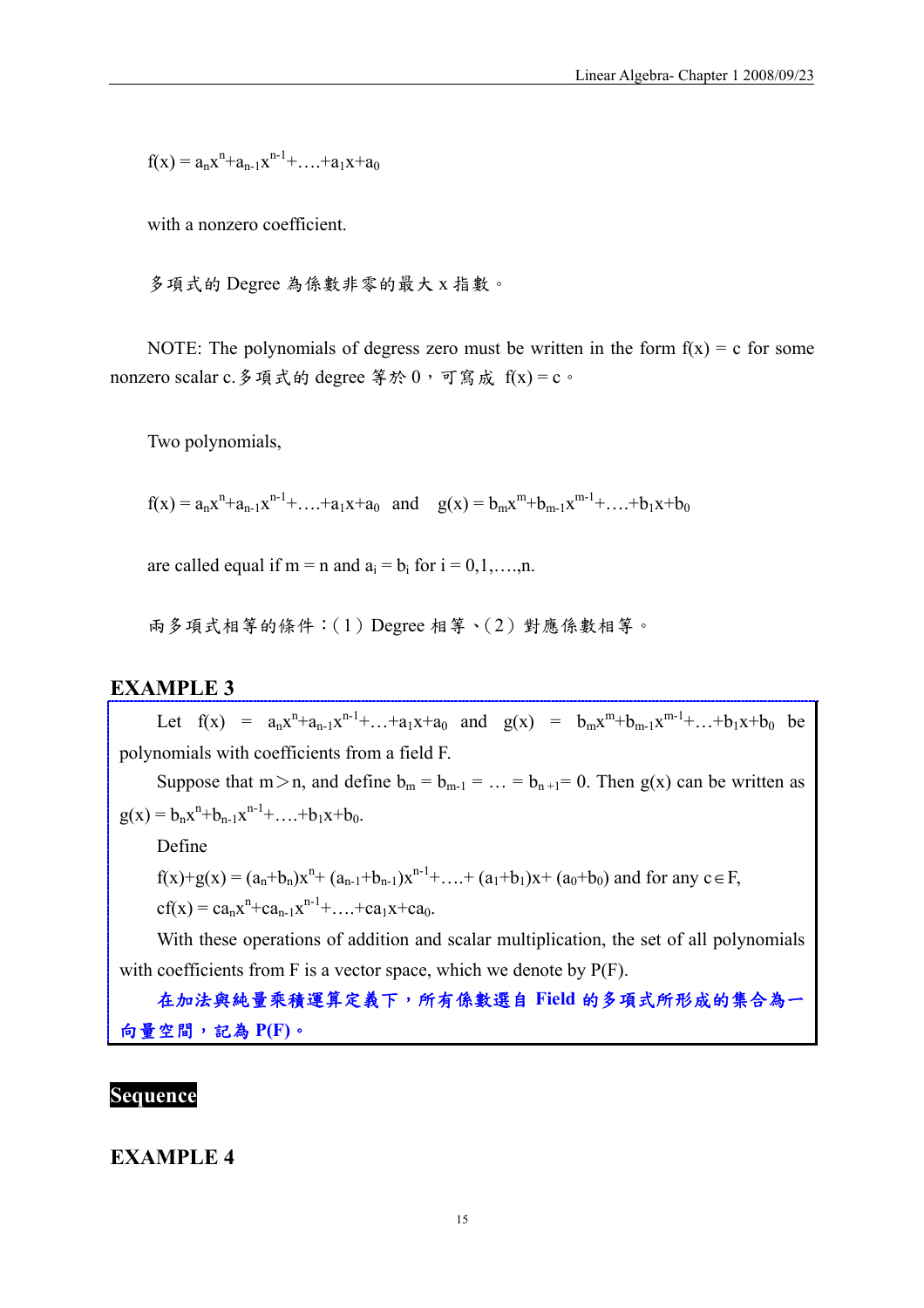Let F be any field. A **sequence** in F is a function  $\sigma$  from the positive integers into F. In this book, the sequence  $\sigma$  such that  $\sigma(n) = a_n$  for  $n = 1,2,...$  is denoted  $\{a_n\}$ .

Let V consist of all sequences  ${a_n}$  in F that have only a finite number of nonzero terms.

If  $\{a_n\}$  and  $\{b_n\}$  are in V and t∈F, define  ${a_n}+{b_n} = {a_n + b_n}$  and  ${a_n} = {ta_n}$ With these operations V is a vector space. Field 中的一序列可看成是由正整數映至 Field 的函數 σ。 將 σ 定義為 σ(n) = an **for n = 1,2,…**,並註記為 {an}。 令 V 是所有序列{ an }的集合。 若{ an }與{bn }為 V 中兩組序列、t∈F,且序列的加法與純量乘積定義為:  ${a_n}+{b_n} = {a_n + b_n}$  and  ${a_n} = {ta_n}$ 則在此定義下,序列{ an }所形成的集合 V 為向量空間。 註:V 的元素為{an}。

### **EXAMPLE 5**

Let  $S = \{(a_1, a_2): a_1, a_2 \in \mathbb{R}\}$ . For  $(a_1, a_2)$ ,  $(b_1, b_2) \in S$  and  $c \in \mathbb{R}$ , define  $(a_1, a_2)$ +  $(b_1, b_2)$  $= (a_1 + b_1, a_2 - b_2)$  and c  $(a_1, a_2) = (ca_1, ca_2)$  Since (VS1), (VS2), and (VS8) fail to hold, S is not a vector space with these operations.

S 是序列(a1, a2)所形成的集合,若加法與純量乘積定義為:

 $(a_1, a_2) + (b_1, b_2) = (a_1 + b_1, a_2 - b_2)$ 

c (a<sub>1</sub>, a<sub>2</sub>) = (ca<sub>1</sub>, ca<sub>2</sub>)

S 是否為向量空間?

【答案】

在這種加法與純量乘積定義下,VS1、VS2與 VS8 皆不成立,故 S 不是向量空 間。

 $VS$  1.  $V$  內所有的  $x \cdot y \cdot x + y = y + x$ 。

 $VS$  2. V 內所有的  $x \cdot y$  與 z ,  $x + (y + z) = (x + y) + z$ 。

 $VS 8.F R$  有一對元素  $a \cdot b$  與  $V R + \overline{C} \cdot \overline{C}$   $x \cdot (a + b)$   $x = ax + bx$ 。

### **EXAMPLE 6**

Let S = {(a<sub>1</sub>,a<sub>2</sub>): a<sub>1</sub>,a<sub>2</sub>∈R}. For (a<sub>1</sub>,a<sub>2</sub>), (b<sub>1</sub>,b<sub>2</sub>) ∈ S and c ∈ R, define (a<sub>1</sub>, a<sub>2</sub>)+ (b<sub>1</sub>, b<sub>2</sub>) =  $(a_1+b_1, 0)$  and c  $(a_1, a_2) = (ca_1, 0)$ . Since (VS3), (VS4), and (VS5) fail to hold, S is not a vector space with these operations.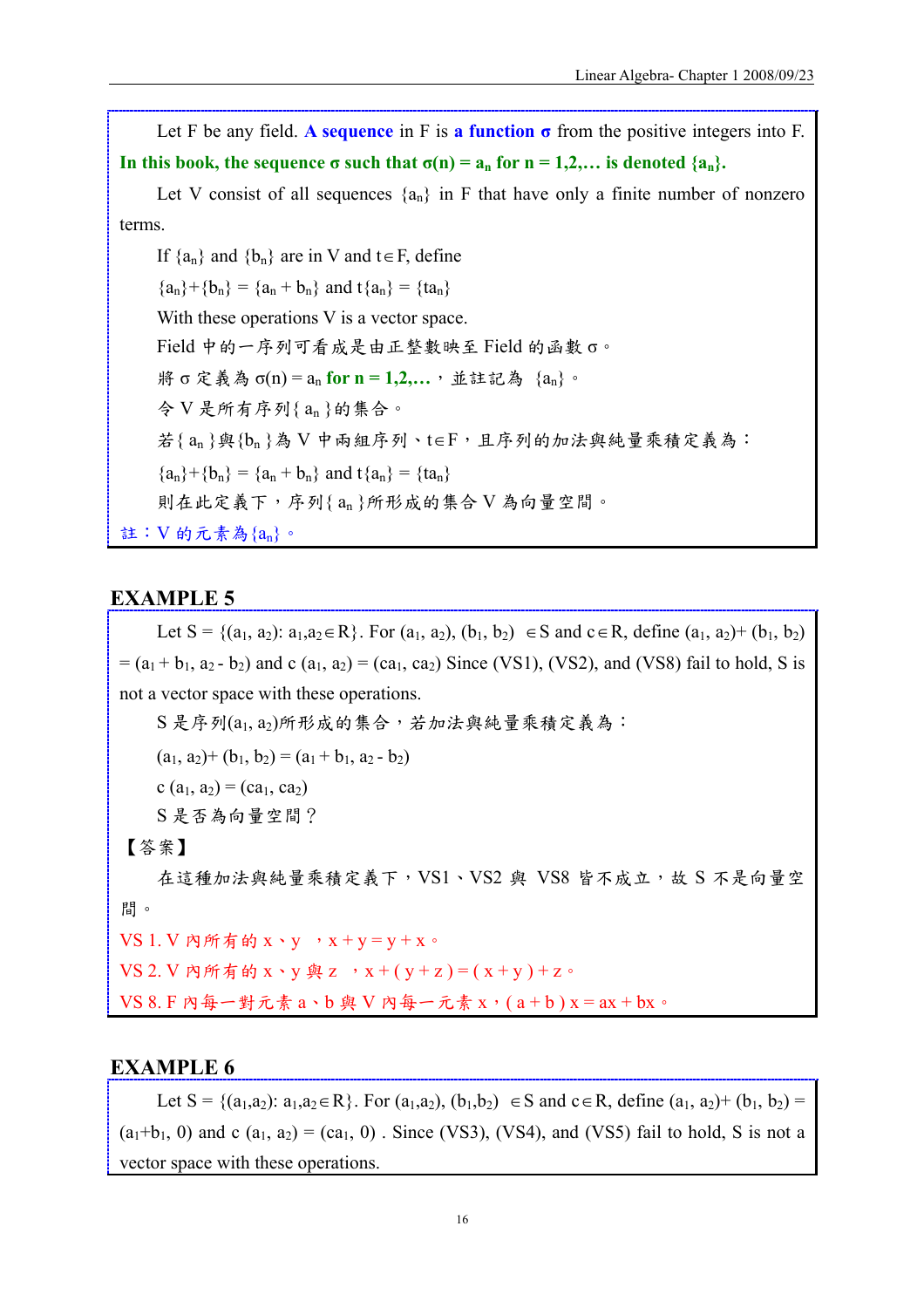$S \not\in F$ 列 $(a_1, a_2)$ 所形成的集合,若加法與純量乘積定義為:  $(a_1, a_2)+(b_1, b_2)=(a_1+b_1, 0)$ c  $(a_1, a_2) = (ca_1, 0)$ S 是否為向量空間? 【答案】 在這種加法與純量乘積定義下,VS3、VS4與 VS5 皆不成立,故 S 不是向量空 間。  $VS$  3.  $V$  內每一元素  $x$ , 有一元素  $0$ , 使得  $x+0=x$ 。  $VS$  4. V 内每一元素 x, V 内存在一元素 y,使得 x + y = 0。

VS 5. V 內每一元素 x,1 x = x。

### **Theorem 1-1 (Cancellation Law for Vector Addition)**

If x, y and z are vectors in a vector space V such that  $x + z = y + z$ , then  $x = y$ . 【**Proof**】 V 是一向量空間,可援用向量空間所具備的特性:VS1~VS8。 「(**VS4**)**V** 內每一元素 **z**,**V** 內存在一元素 **v**,使得 **z+v = 0**」,因此由 VS2 與 VS3 可得知:  $x = x + 0 = x + (z + v) = (x + z) + v = (y + z) + v = y + (z + v) = y + 0$  $=$  y.  $VS$  2. V 內所有的  $x \cdot y$  與 z ,  $x + (y + z) = (x + y) + z$ 。  $VS$  3.  $V$  內每一元素  $x$ , 有一元素  $0$ , 使得  $x+0=x$ 。  $VS$  4. V 內每一元素 x, V 內存在一元素 y,使得 x + y = 0。

### **Corollary** 1

The vector O in (VS 3) is unique.

在 VS3 中所指的向量O是唯一的。

 $VS$  3.  $V$  內每一元素  $x$ , 有一元素  $0$ , 使得  $x+0=x$ 。

# **Corollary 2**

The vector y in (VS 4) is unique.

在 VS4 中所指的向量 y 是唯一的。

 $VS$  4. V 内每一元素 x, V 内存在一元素 y, 使得 x + y = 0。

### **Theorem 1.2**

In any vector space V, the following statements are true: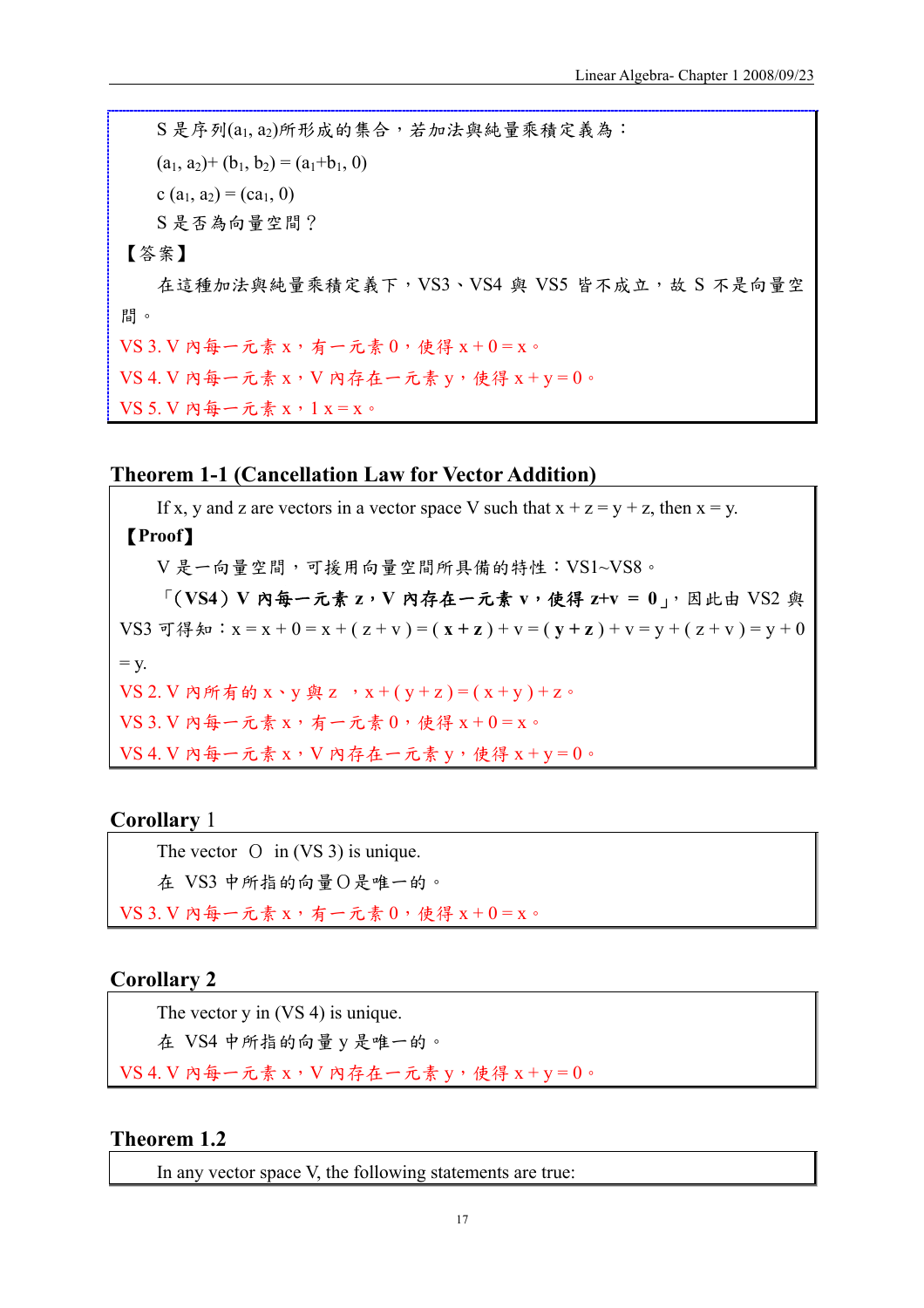當 V 為向量空間,則下列敘述為真: (a)  $\alpha x = 0$  for each  $x \in V$ . (b)  $(-a)x = -(ax) = a(-x)$  for each  $a \in F$  and each  $x \in V$ . (c)  $a0 = 0$  for each  $a \in F$ . 【**Proof**】 (a) By VS8, VS3, and VS1, it follows that  $0x + 0x = (0 + 0)x = 0x + 0 = 0 + 0x$ . Hence  $0 \times 0 = 0$  by Theorem 1.1. (b) The vector  $-(ax)$  is the unique element of V such that  $ax+[-(ax)] = 0$ . Thus if  $ax +$  $(-a)x = 0$ , Corollary 2 to Theorem 1.1 implies that  $(-a)x = -(ax)$ . But by VS8,  $ax + (-a)x = 0x = 0$  by (a), Consequently  $(-a)x = -(ax)$ . By VS6,  $a(-x) = a((-1)x) = [a(-1)]x = (-a)x$ .  $VS$  1.  $V$  內所有的  $x \cdot v$  ,  $x + v = v + x$ 。  $VS$  3. V 内每一元素 x, 有一元素  $0$ , 使得  $x + 0 = x$ 。  $VS$  6. F 内每一對元素  $a \cdot b$  與 V 内每一元素  $x \cdot (ab) x = a(bx) \cdot$  $VS 8. F$  內每一對元素  $a \cdot b$  與 V 內每一元素  $x \cdot (a + b)$   $x = ax + bx \cdot$ 

# **1-2 Subspaces** 子空間

### **DEFINITION 1.3 Subspace**

**A subset W of a vector space V over a field is called a subspace of V if W is a vector space over F with the operations of addition and scalar multiplication defined on V.** 

 $W$  為佈於 F 的向量空間 V 的子集合, W 為 V 的子空間 (Subspace) 的條件為: W 為向量空間且具有向量空間 V 所定義的加法與純量乘積運算。

In any vector space V, note that V and  $\{0\}$  are subspaces.  $\{0\}$  is called the zero subspace of V.

任意向量空間 V 中, V 與 { 0 } 是 V 的子空間, { 0 } 稱為 V 的零子空間 (Zero subspace)。

Fortunately it is not necessary to verify all of the vector space properties to prove that a sunset is a subspace. Because properties (VS 1), (VS 2), (VS 5), (VS 6), (VS 7), and (VS 8) hold for all vectors in the vector space, these properties automatically hold for the vectors in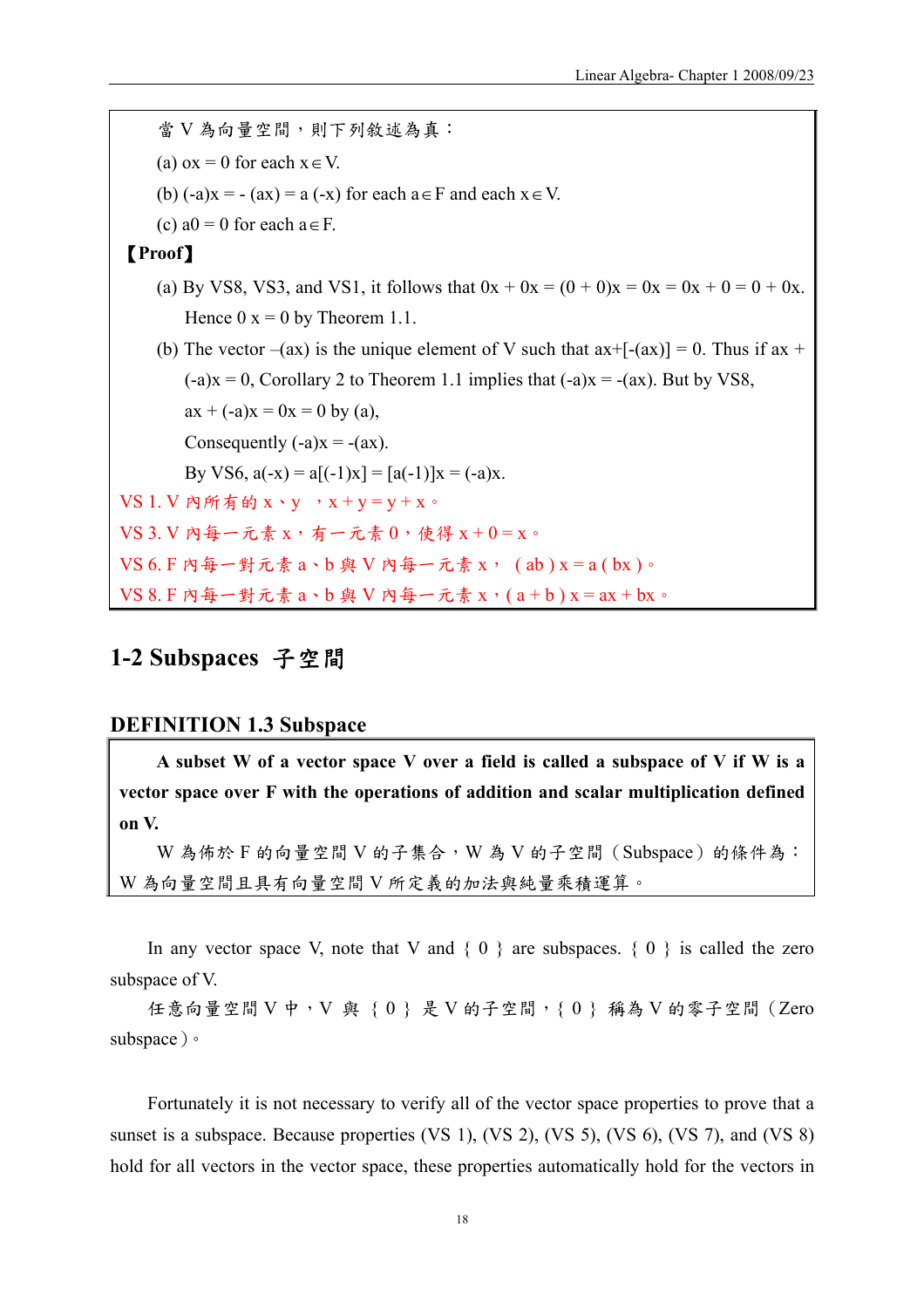any subset. Thus a subset W of the vector space V is a subspace of V if and only if the following four properties hold.

要證明向量空間 V 的子集合 W 確實為一子空間,不必去驗證所有向量空間的性質 (VS1~VS8),因為條件 VS1、VS2、VS5、VS6、VS7、VS8 適用於向量空間的元素, 自然就自動適用於任意子集合的元素。因此,要驗證 V 的子集合 W 為一子空間,只要 檢驗下列四個性質是否成立:【子空間 W 成立的「若且唯若」條件】

- 1. x+y∈W whenever x∈W and y∈W. 當 x∈W 且 y∈W 時, x+y∈W (W 在加法下 是封閉的)。
- 2. cx∈W whenever c∈F and x∈W. 當 c∈F 且 x∈W 時, cx∈W (W 在純量乘積下 是封閉的)。
- 3. W has a zero vector. W 擁有一零向量。
- 4. Each vector in W has an additive inverse in W. W 中每一向量,擁有一個加法反 向量。

### **Theorem 1.3 W is a subspace of V**

Let V be a vector space and W a subset of V. Then W is a subspace of V if and only if the following three conditions hold for the operations defined in V.

令 V 為向量空間,W 為 V 的子集合,則 W 為 V 的子空間「若且唯若」下列三 個條件適用於 V 內所定義的運算:

 $(a)$  0 $\in$  W  $\circ$ 

(b)  $x+y \in W$  whenever  $x \in W$  and  $y \in W$ . 當  $x \in W$  且  $y \in W$  時, 則  $x+y \in W$ .

(c) cx∈W whenever c∈F and  $x \in W$ . 當 c∈F 且  $x \in W$  時,  $cx \in W$ .

### 【**Proof**】

### 證明 W 是子空間→三條件成立...

If W is a subspace of V, then W is a vector space with the operations of addition and scalar multiplication defined on V.

Hence condition (b) and (c) holds, and there exists a vector  $0' \in W$  such that  $x+0' = x$ for each  $x \in W$ . But also  $x+0 = x = x+0'$ , and thus  $0' = 0$  by Theorem 1.1. So codition (a) holds.

若 W 是 V 的子空間,則 W 為向量空間且具有向量空間 V 所定義的加法與純量 乘積運算。因此條件(b)與(c)沒問題,條件(a)則引用 Theorem 1.1。

#### **再證明三條件成立→W 是子空間…**

Conversely, if conditions (a), (b), and (c) hold, the discusson preceeding this theorem shows that W is a subspace of V if additive inverse of each vector in W lie in W.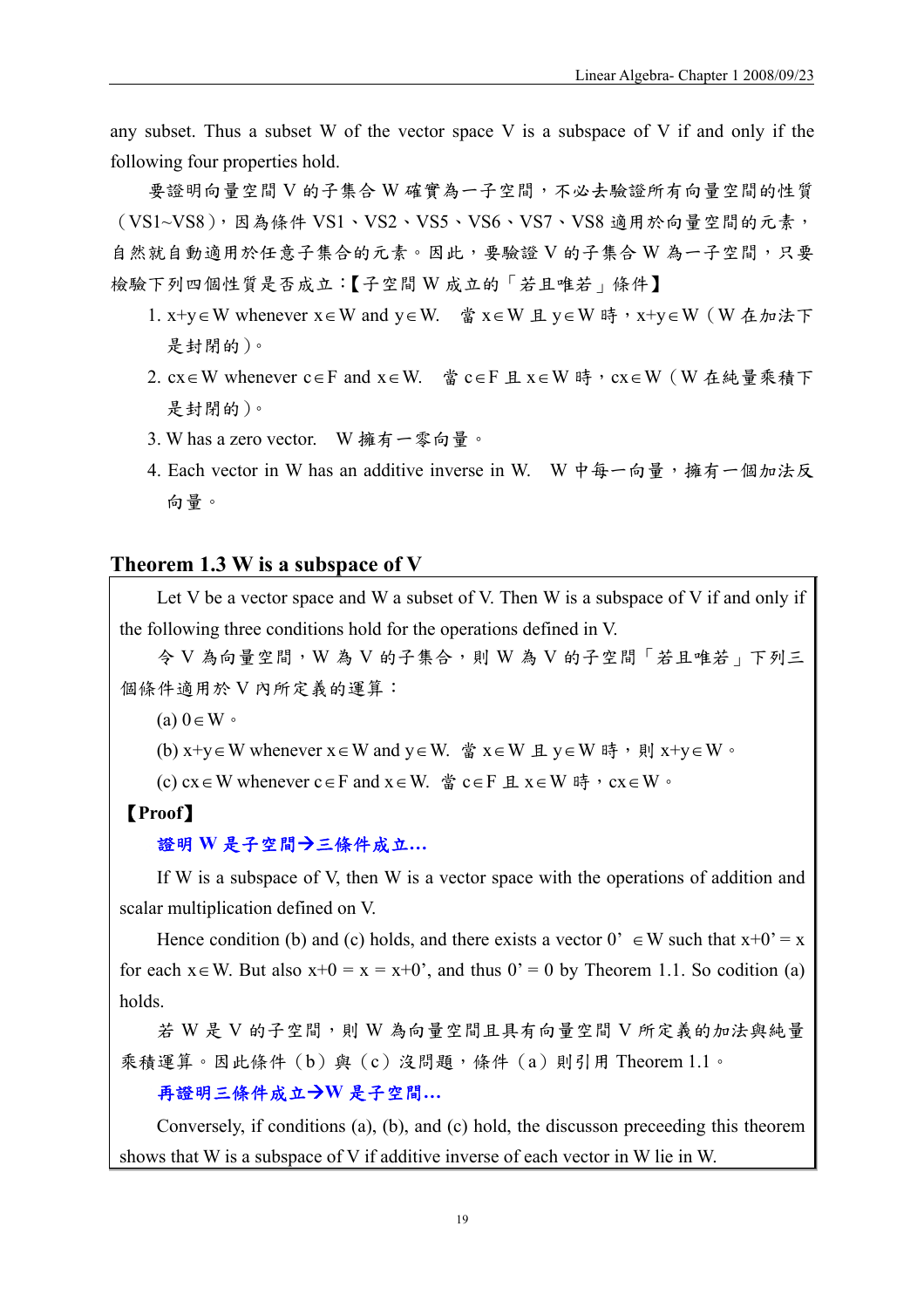But if  $x \in W$ , then  $(-1)x \in W$  by condition (c), and  $-x = (-1)x$  by Theorem 1.2. Hence W is a subspace of V.

若條件 (a)、(b)、(c) 成立, 依據前面的討論得知, 只要 W 內每一元素的加 法反元素仍屬於 W,則 W 為 V 的子空間。

1. 條件 (c):若 x∈W,則(-1)x∈W。

2. 定理 1.2:–x = (-1)x。

►-x∈W(加法反元素仍屬於 W),故 W 是 V 的子空間。

**Theorem 1.1** If x, y and z are vectors in a vector space V such that  $x+z = y+z$ , then  $x = y$ .

**Theorem 1.2** In any vector space V, the following statements are true:

(a)  $\alpha x = 0$  for each  $x \in V$ .

(b)  $(-a)x = -(ax) = a(-x)$  for each  $a \in F$  and each  $x \in V$ .

(c)  $a0 = 0$  for each  $a \in F$ .

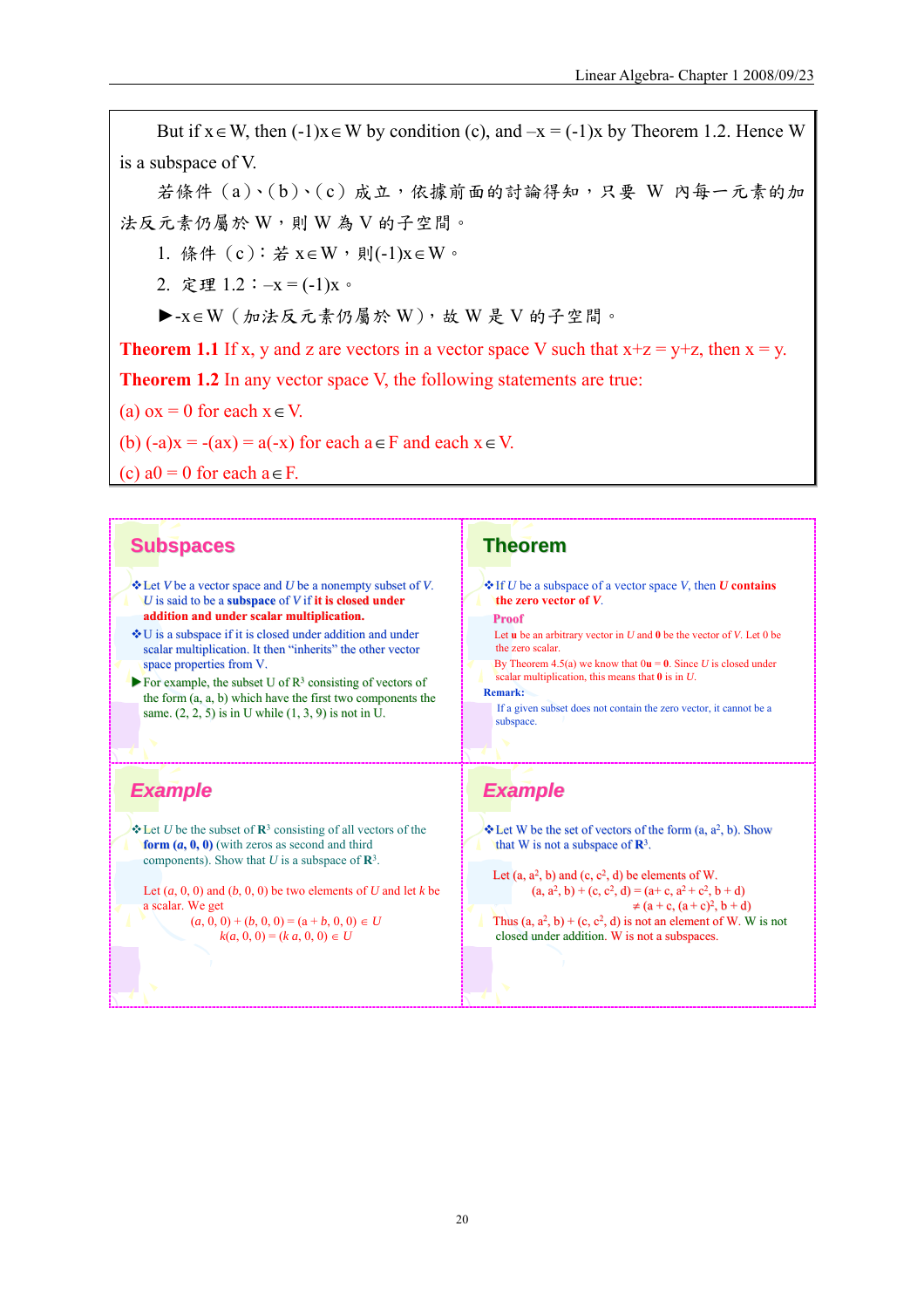

**Transpose of a matrix** 轉置矩陣

The transpose  $A^t$  of an mxn matrix A is the nxm matrix obtained from A by interchanging the rows with the columns; that is,  $(A^t)_{ij} = A_{ji}$ .

$$
\mathcal{R} \stackrel{\text{def}}{=} \begin{pmatrix} 1 & -2 & 3 \\ 0 & 5 & 1 \end{pmatrix}_{2 \times 3} \Rightarrow A^t = \begin{pmatrix} 1 & 0 \\ -2 & 5 \\ 3 & 1 \end{pmatrix}_{3 \times 2}
$$

$$
B = \begin{pmatrix} 1 & 2 \\ 2 & 3 \end{pmatrix} \Rightarrow B^t = \begin{pmatrix} 1 & 2 \\ 2 & 3 \end{pmatrix} \qquad B = B^t
$$

若滿足 $A^t$ =A,則A為一對稱矩陣 (Symmetric matrix)

Clearly, a symmetric matrix must be square. 對稱矩陣必定為方矩陣。

The set W of all symmetric matrices in  $M_{n\times n}(F)$  is subspace of  $M_{n\times n}(F)$  since the conditions of Theorem 1.3 holds:

 $M_{n \times n}(F)$ 中所有對稱矩陣所形成的集合 W 是  $M_{n \times n}(F)$ 的子空間?因為 Theorem 1.3 所 列條件皆成立,故 W 是 Mnxn(F)的子空間:

- 1.The zero matrix is equal to its transpose and hence belongs to W. 零矩陣的轉置矩陣 為零矩陣,故零矩陣屬於 W。
- 2. If  $A \in W$  and  $B \in W$ , then  $A^t = A$  and  $B^t = B$ . Thus  $(A+B)^t = A^t + B^t = A+B$ , so that A+B∈W. 若 A∈W 且 B∈W,則 A<sup>t</sup> = A 且 B<sup>t</sup> = B,於是(A+B)<sup>t</sup> = A<sup>t</sup>+B<sup>t</sup> = A+B, 所以 A+B∈W。
- 3. If A ∈ W, then A<sup>t</sup> = A. So for any  $a \in F$ , we have  $(aA)^t = aA^t = aA$ . Thus  $aA \in W$ .  $\#$  $A\!\in\! W$ ,則  $A^t\!=\!A$ 。對任一  $a\!\in\!F$ , $(aA)^t\!=\!aA^t\!=\!aA$ ,所以  $aA\!\in\!W$ 。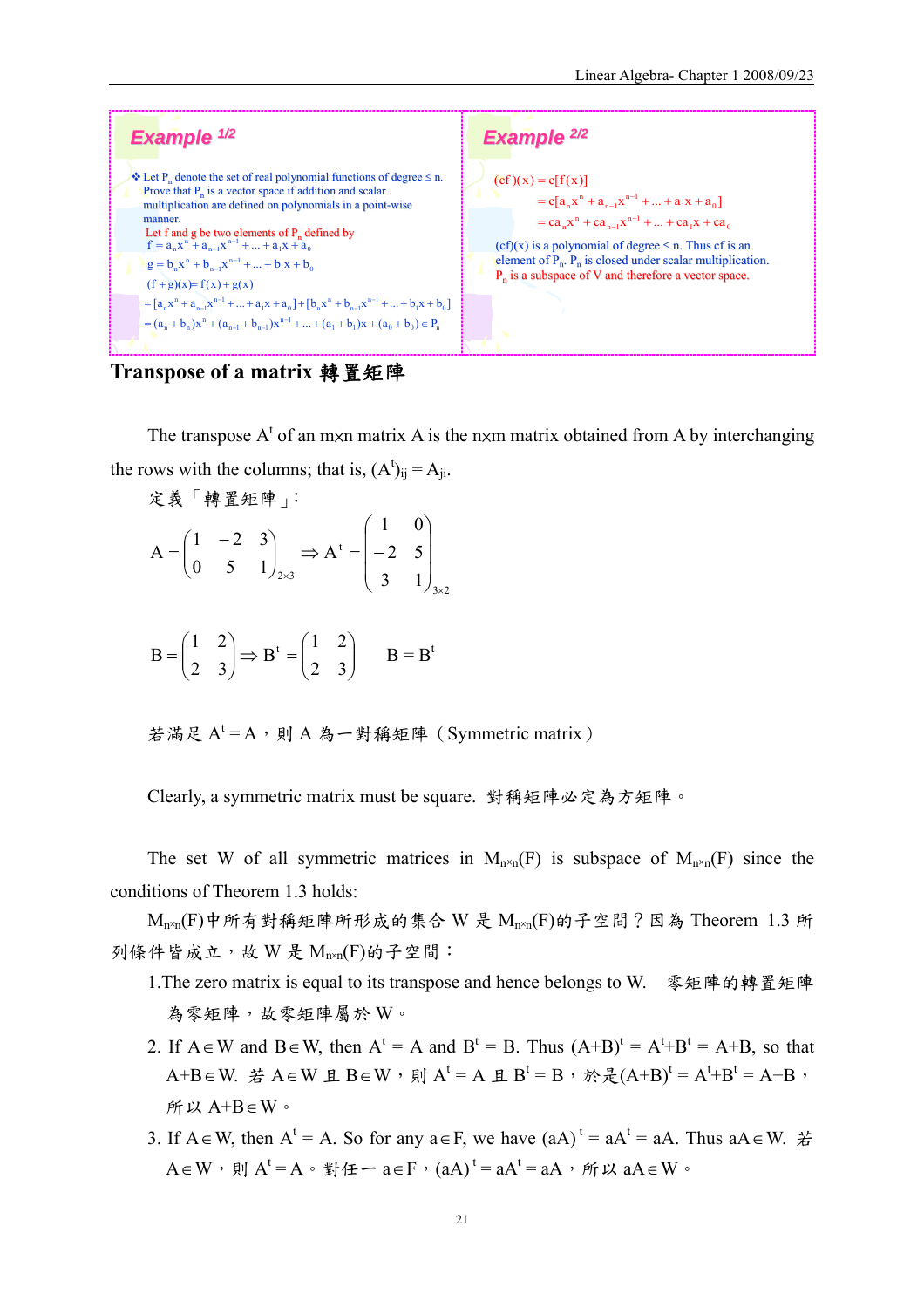#### **EXAMPLE 1**

An n×n matrix M is called a diagonal matrix (稱為對角矩陣者) if  $M_{ij} = 0$ whenever i≠j; that is, if all its nondiagonal entries are zero. Clearly the zero matrix is a diagonal matrix because all of its entries are 0. Moreover, if A and B are diagonal n×n matrices, then whenever  $i\neq j$ ,

 $(A+B)_{ii} = A_{ii} + B_{ii} = 0 + 0 = 0$  and  $(cA)_{ii} = cA_{ii} = c0 = 0$ 

For any scalar c. Hence A+B and cA are diagonal matrices for any scalar c. Therefore the set of diagonal matrices is a subspace of  $M_{n\times n}(F)$  by Therorem 1.3.

若 A 與 B 均為對角矩陣,則

 $(A+B)_{ii} = A_{ii} + B_{ii} = 0 + 0 = 0 \quad \text{if} \quad (cA)_{ii} = cA_{ii} = c0 = 0 \quad (i \neq j)$ 

對任一純量而言, A+B與 cA 均為對角矩陣。

依據定理1.3,所有對角矩陣所成的集合為 Mnxn(F)的子空間。

**Theorem 1.3** 令 V 為向量空間,W 為 V 的子集合,則 W 為 V 的子空間「若且唯 若」下列三個條件適用於 V 內所定義的運算: (a) 0∈W。

(b) x+y ∈W whenever x ∈ W and y ∈ W. 當 x ∈ W 且 y ∈ W 時,則 x+y ∈ W 。

(c) cx∈W whenever c∈F and  $x \in W$ . 當 c∈F 且  $x \in W$  時,  $cx \in W$ .

#### **EXAMPLE 2**

The trace of an  $n \times n$  matrix M, denoted by tr(M), is the sum of the diagonal entries of M; that is tr(M) =  $M_{11}+M_{22}+...+M_{nn}$ 矩陣 M 的跡,註記為 tr(M),是 M 的對角元素的和。

#### **EXAMPLE 3**

The set of matrices in  $M_{n\times n}(R)$  having nonnegative entries is not a subspace of  $M_{n\times n}(R)$ because it is not closed under scalar multiplication (by negative scalars).

 $M_{n\times n}(R)$ 內,元素為非負的矩陣所形成的集合,不是  $M_{n\times n}(R)$ 的子空間。理由為: 乘上負的純量後,所得的純量乘積不屬於該集合,即該集合在純量乘積下「不具封 閉性」。

### **Theorem 1.4**

Any intersection of subspace of V is a subspace of V.

向量空間 V 的子空間的交集也是 V 的子空間。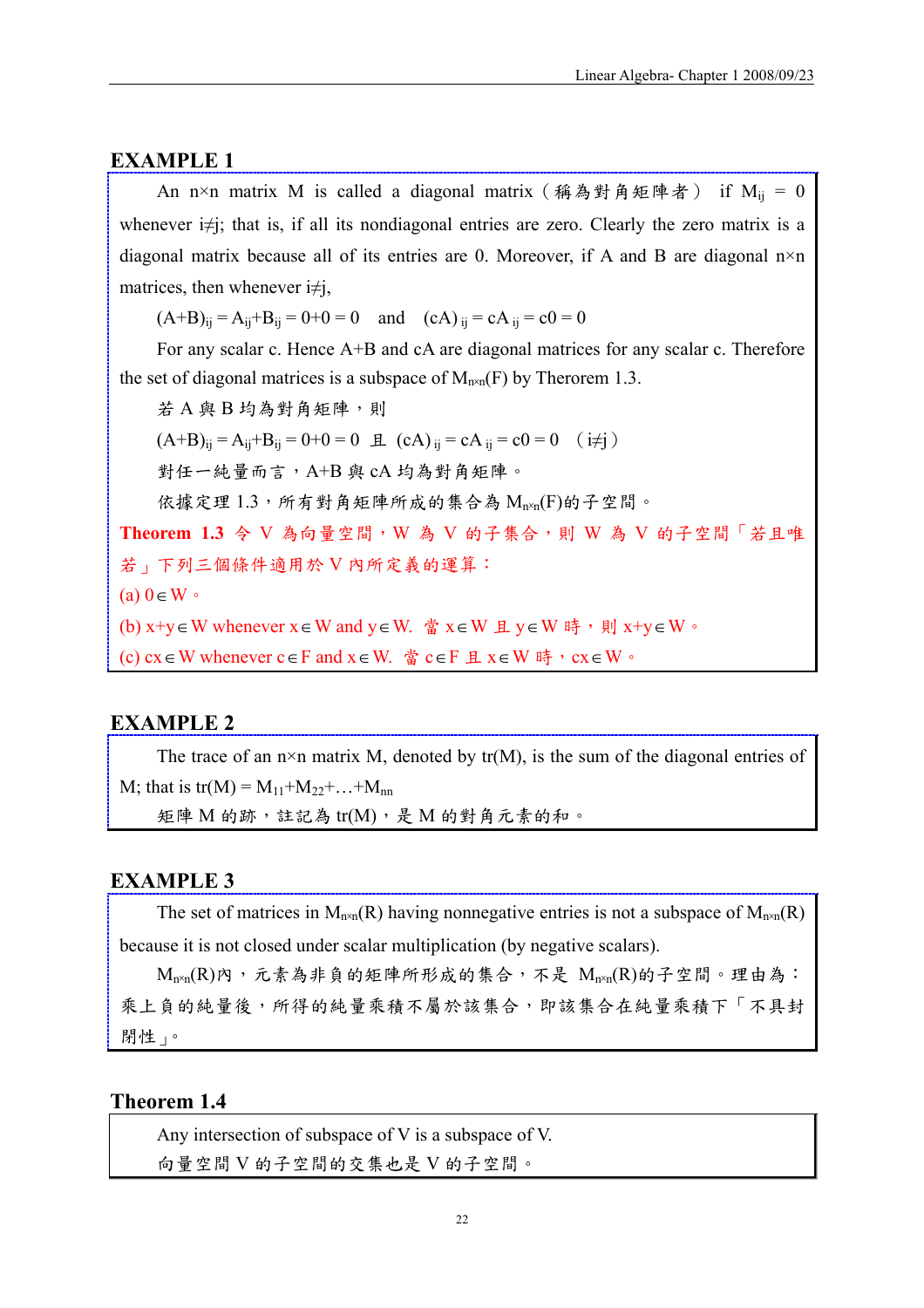### 【**Proof**】

Let C be a collection of subspaces of V, and let W denote the intersection of the subspaces in C. Since every subspace contains the zero vector,  $0 \in W$ . Let  $a \in F$  and  $x, y \in W$ . Then x and y contained in each subspace in C. Because each subspace in C is closed under addition and scalar multiplication, it follows that x+y and ax are contained in each subspace in C. Hence  $x+y$  and ax are also contained in W, so that W is a subspace of V by Theorem 1.3.

令 C 為 V 的子空間所形成的集合,並令 W 為所有子空間的交集。 因每一子空間均含有零向量,0∈W。 令 a∈F 且 x、y∈W,則 x 及 y 皆為 C 內每一子空間的元素。 因為 C 內每一子空間在加法與純量乘積定義下是封閉的,於是 x+y 及 ax 均為 C 內每一子空間的元素,因此 x+y 及 ax 亦為 W 的元素。 由定理 1-3 得知,W 為 V 的子空間。 **Theorem 1.3** 令 V 為向量空間,W 為 V 的子集合,則 W 為 V 的子空間「若且唯 若」下列三個條件適用於 V 內所定義的運算:  $(a) 0 \in W$ (b) x+y ∈W whenever x ∈ W and y ∈ W. 當 x ∈ W 且 y ∈ W 時,則 x+y ∈ W 。

(c) cx∈W whenever c∈F and  $x \in W$ . 當 c∈F 且  $x \in W$  時,  $cx \in W$ .

# **1-3 Linear Combinations and System of Linear Equations**

### **DEFINITION 1.4 Linear combination**

Let V be a vector space and S a nonempty subset of V. A vector  $v \in V$  is called a **linear combination** of vectors of S if there exist a finite number of vectors  $u_1, u_2, \ldots, u_n$ in S and scalars  $a_1, a_2, \ldots, a_n$  in F such that  $v = a_1u_1 + a_2u_2 + \ldots + a_nu_n$ . In this case we also say that v is a linear combination of  $u_1, u_2, \ldots, u_n$  and call  $a_1, a_2, \ldots, a_n$  the coefficients of **the linear combinations**.

令 V 為一向量空間、S 為 V 的非空子集合。V 內一個向量 v 要能為 S 內向量的 線性組合,表示在 S 內具有有限個向量 u1, u2,..., un 且在 F 內具有純量 a1, a2,..., an, 使得 v 可以表達成: v = a<sub>1</sub>u<sub>1</sub>+a<sub>2</sub>u<sub>2</sub>+...+a<sub>n</sub>u<sub>n</sub>。我們稱 v 是 u<sub>1</sub>, u<sub>2</sub>,..., u<sub>n</sub> 的線性組合, a<sub>1</sub>, a2,…, an 稱為線性組合的係數。

In any vector space V, ov = 0 for each  $v \in V$ . Thus the zero vector is a linear combination of any nonempty subset of V.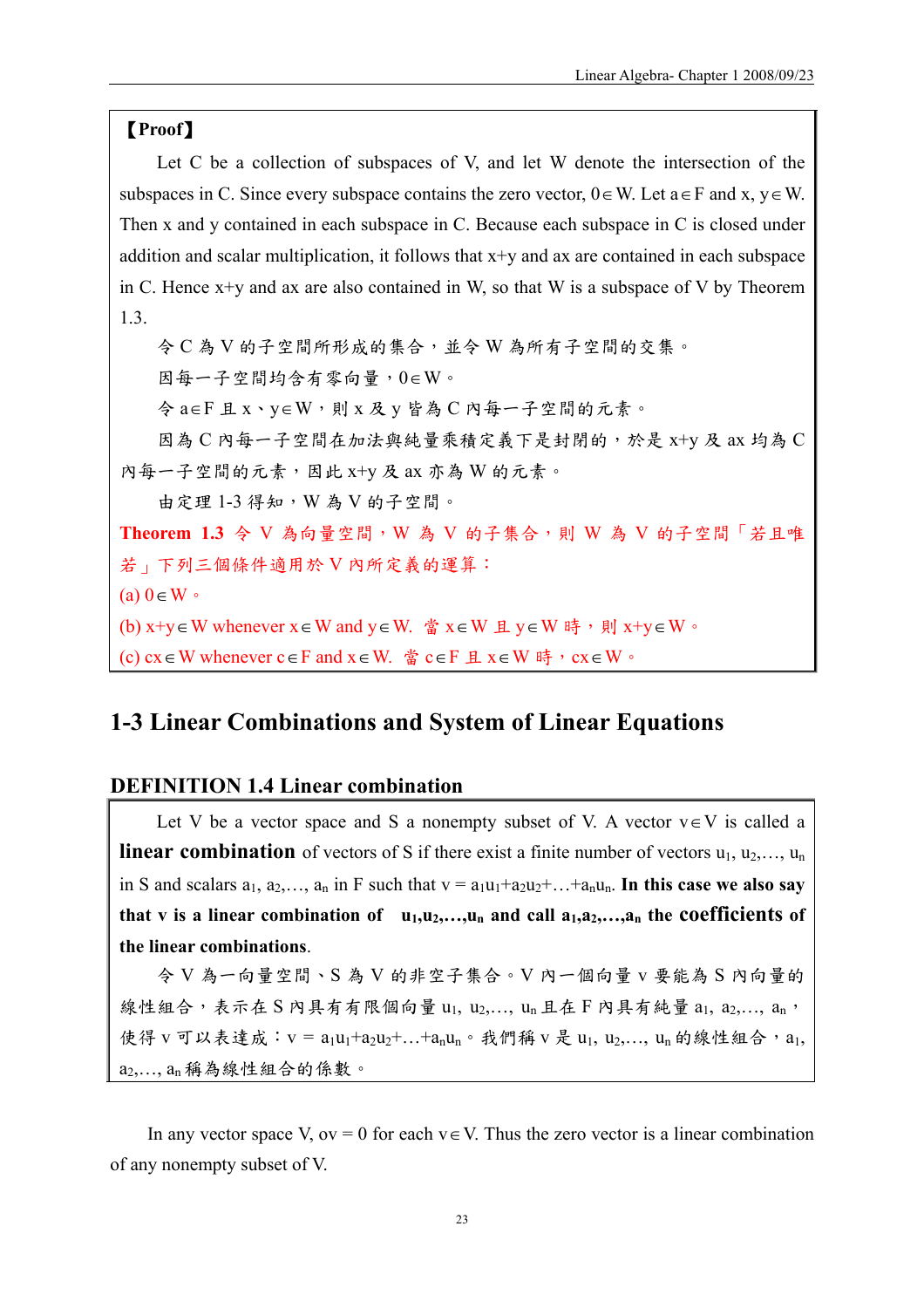任意向量空間 V,ov = 0。因此,零向量是任意向量空間 V 中任意非空子集合的線 性組合。

### **EXAMPLE 1**

How to solve a system of linear equations by showing how to determine if the vector (2, 6, 8) can be expressed as a linear combination of

 $u_1 = (1, 2, 1), u_2 = (-2, -4, -2), u_3 = (0, 2, 3), u_4 = (2, 0, -3),$  and  $u_5 = (-3, 8, 1, 1)$ 

16)

將(2,6,8)表達成 u1, u2,..., u5 的線性組合。

We must determine if there are scalars  $a_1, a_2, a_3, a_4$ , and  $a_5$  such that

 $(2,6,8) = a_1u_1+a_2u_2+a_3u_3+a_4u_4+a_5u_5$ 

 $= a_1(1, 2, 1)+a_2(-2, -4, -2)+a_3(0, 2, 3)+a_4(2, 0, -3)+a_5(-3, 8, 16)$ 

 $= (a_1-2a_2+2a_4-3a_5, 2a_1-4a_2+2a_3+8a_5, a_1-2a_2+3a_3-3a_4+16a_5)$ 

設法找出線性組合的係數 a1, a2,..., a5。

Hence  $(2, 6, 8)$  can be expressed as a linear combination of  $u_1, u_2, u_3, u_4$ , and  $u_5$  if and only if there is a 5-tuple of scalars  $(a_1,a_2,a_3,a_4,a_5)$  satisfying the system of linear equations:

 $a_1 - 2a_2 + 2a_4 - 3a_5 = 2$  $2a_1-4a_2+2a_3+ 8a_5 = 6$  (1)  $a_1 - 2a_2 + 3a_3 - 3a_4 + 16a_5 = 8$ 

For any choice of scalars  $a_2$  and  $a_5$ , a vector of the form

 $(a_1, a_2, a_3, a_4, a_5) = (2a_2-a_5-4, a_2, -3a_5+7, 2a_5+3, a_5)$  is a solution to system of linear equations. In particular, the vector (-4,0, 7, 3, 0) obtained by setting  $a_2 = 0$  and  $a_5 = 0$  is a solution to (1). Therefore

 $(2, 6, 8) = -4u_1 + 0u_2 + 7u_3 + 3u_4 + 0u_5$ so that  $(2, 6, 8)$  is a linear combination of  $u_1, u_2, u_3, u_4$ , and  $u_5$ .

### **EXAMPLE 2**

We claim that  $2x^3-2x^2+12x-6$  is a linear combination of  $x^3-2x^2-5x-3$  and  $3x^3-5x^2-4x-9$ in P<sub>3</sub>(R), but that  $3x^3 - 2x^2 + 7x + 8$  is not. 2x<sup>3</sup>-2x<sup>2</sup>+12x-6 是 x<sup>3</sup>-2x<sup>2</sup>-5x-3 與 3x<sup>3</sup>-5x<sup>2</sup>-4x-9 的線性組合? 3x<sup>3</sup>-2x<sup>2</sup>+7x+8 非 x<sup>3</sup>-2x<sup>2</sup>-5x-3 與 3x<sup>3</sup>-5x<sup>2</sup>-4x-9 的線性組合? In the first case we wish to find scalar a and b such that  $2x^3 - 2x^2 + 12x - 6 = a(x^3 - 2x^2 - 5x - 6)$  $3)+b(3x^3-5x^2-4x-9)$  ...  $a = -4$   $b = 2$ . Hence  $2x^3 - 2x^2 + 12x - 6 = -4(x^3 - 2x^2 - 5x - 3) + 2(3x^3 - 5x^2 - 4x - 9)$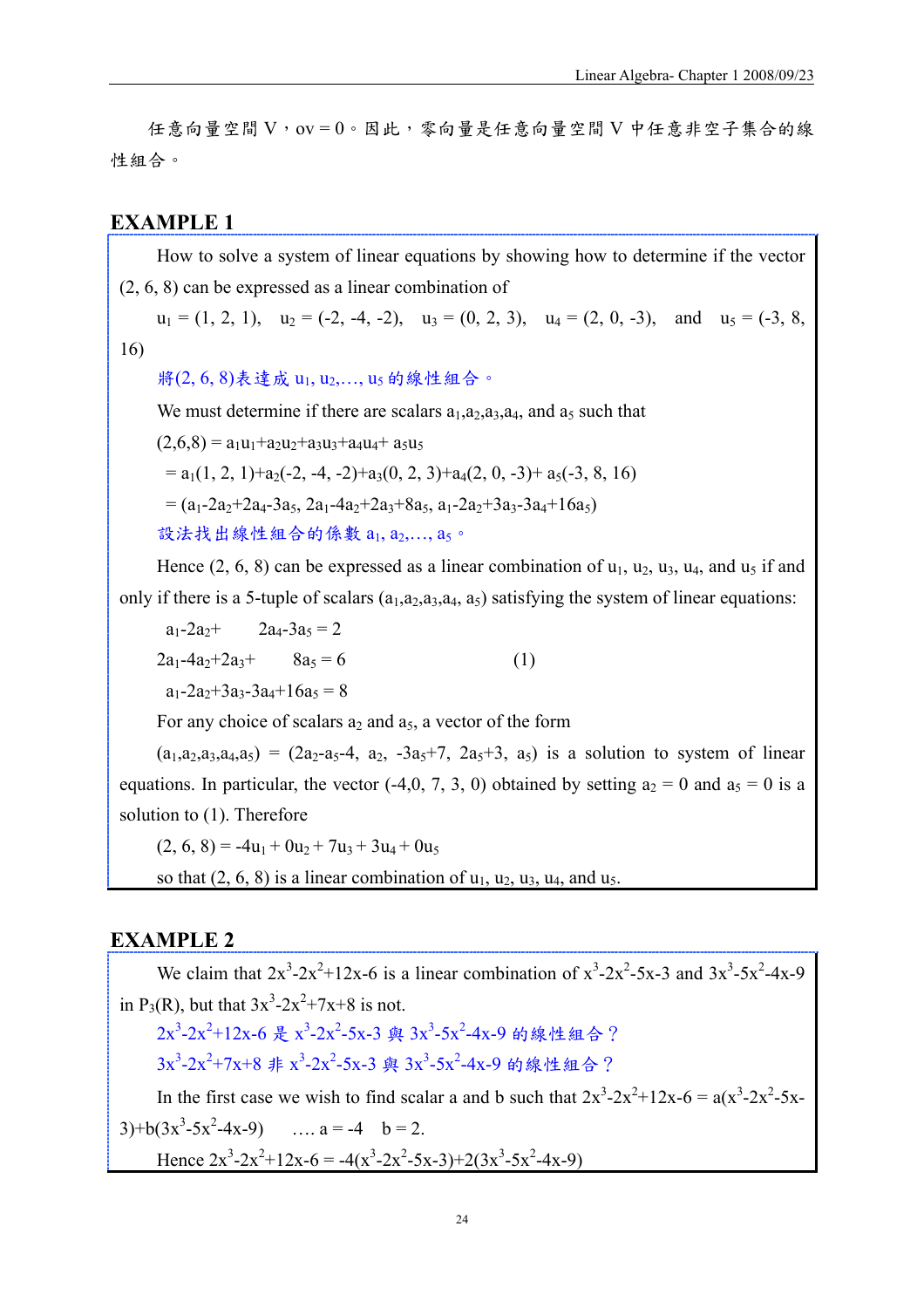

# **Span**

### **DEFINITION 1.5 Span**

Let S be a nonempty subset of a vector space V. The span of S, denoted span(S), is the set consisting of all linear combinations of the vectors in S. For convenience, we define span( $\varnothing$ ) = {0}.

令 S 是向量空間 V 的非空子集合,則 S 的生成集(Span of S),註記為 Span(S),為 S 中的向量經線性組合而成的所有向量所組成的集合。**Span(S)** 是一個 集合, 該集合的元素是由 S 內的向量經線性組合而成。若 S 為空集合 S = Ø,則 span $(\emptyset) = \{0\}$ 

# **Theorem 1.5**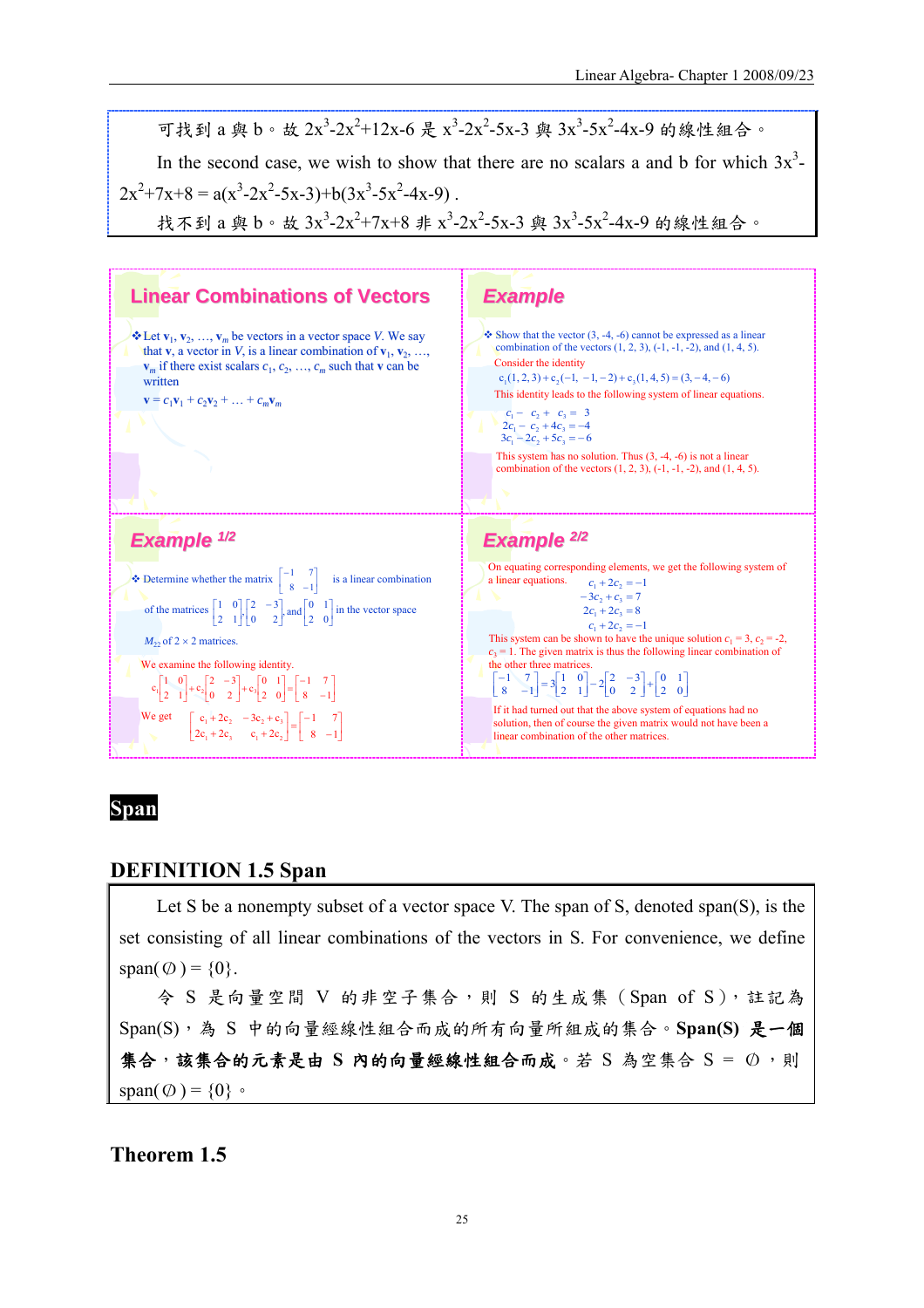The span of any subset S of a vector space V is a subspace of V. Moreover, any subspace W of V that contains S must also contain the span of S.

向量空間 V 的任意子集合 S 的生成集 (Span of S) 為 V 的子空間。意即 span(S) 是 V 的子空間。

進而言之,包含 S 的向量空間 V (S 為 V 的子集合), 其任意子空間 W 也必然 包含 S 的生成集。意即 span(S) ⊆W。

## 【**Proof**】

The result is immediate if  $S = \emptyset$  because span( $\emptyset$ ) = {0}, which is a subspace that is contained in any subspace of V.

If  $S \neq \emptyset$ , then S contains a vector z.

So  $0z = 0$  is in span(S).

Let x, y∈span(S). Then exist vectors  $u_1, u_2, \ldots, u_m, v_1, v_2, \ldots, v_n$  in S and scalars  $a_1$ ,  $a_2, \ldots, a_m \cdot b_1, b_2, \ldots, b_n$  such that

 $x = a_1u_1 + a_2u_2 + ... + a_mu_m$  and  $y = b_1v_1 + b_2v_2 + ... + b_nv_n$ 

Then  $x+y = a_1u_1+a_2u_2+...+a_mu_m + b_1v_1+b_2v_2+...+b_nv_n$ 

and, for any scalar c,

 $cx = (ca_1)u_1 + (ca_2)u_2 + ... + (ca_m)u_m$ 

are clearly linear combination of the vectors in S; so  $x+y$  and  $cx$  are in span(S).

Thus span(S) is a subspace of V.

Let W denote any subspace of V that contains S. If  $w \in span(S)$ , then w has the form w  $= c_1w_1+c_2w_2+....+c_kw_k$  for some vectors  $w_1,w_2,...,w_k$  in S and some scalars  $c_1, c_2,..., c_k$ . Since  $S \subseteq W$ , we have  $w_1, w_2,...,w_k \in W$ . Therefore  $w = c_1w_1+c_2w_2+...+c_kw_k$  is in W. Because w, any arbitrary vector in span(S), belongs to W, it follows that span(S)  $\subset$  W.

$$
\text{25} = 50 \cdot B \text{ span}(0) = \{0\} \cdot \{0\} \text{為} - 62 \text{3} \text{) } \text{的任意子空間的子空間。
$$

若  $S \neq \emptyset$ , 且  $S$  包含一向量 z。

因 0z = 0, 故 0∈span(S)。(符合 Theorem 1.3 (a))

```
若 x、y∈span(S),則在 S 中存有向量 u<sub>1</sub>, u<sub>2</sub>,..., u<sub>m</sub>、v<sub>1</sub>, v<sub>2</sub>,..., v<sub>n</sub> 及純量 a<sub>1</sub>, a<sub>2</sub>,...,
a_m \cdot b_1, b_2,..., b_n使得 x = a_1u_1 + a_2u_2 + ... + a_mu_m及 y = b_1v_1 + b_2v_2 + ... + b_nv_n
```
 $\boxtimes x+y = a_1u_1+a_2u_2+...+a_mu_m+b_1v_1+b_2v_2+...+b_nv_n$ 

且對任一純量 c, cx = (ca<sub>1</sub>)u<sub>1</sub>+(ca<sub>2</sub>)u<sub>2</sub>+…+(ca<sub>m</sub>)u<sub>m</sub>

均為 S 內的向量的線性組合。

故 x+y 與 cx 均為 span(S)的元素。(符合 Theorem 1.3 (b) 與 (c))

可知,span(S) 是 V 的子空間。(依據 Theorem 1.3)

其次,令 W 為向量空間 V 的任意子空間, S 為 V 的子集合, 若 w∈span(S), 則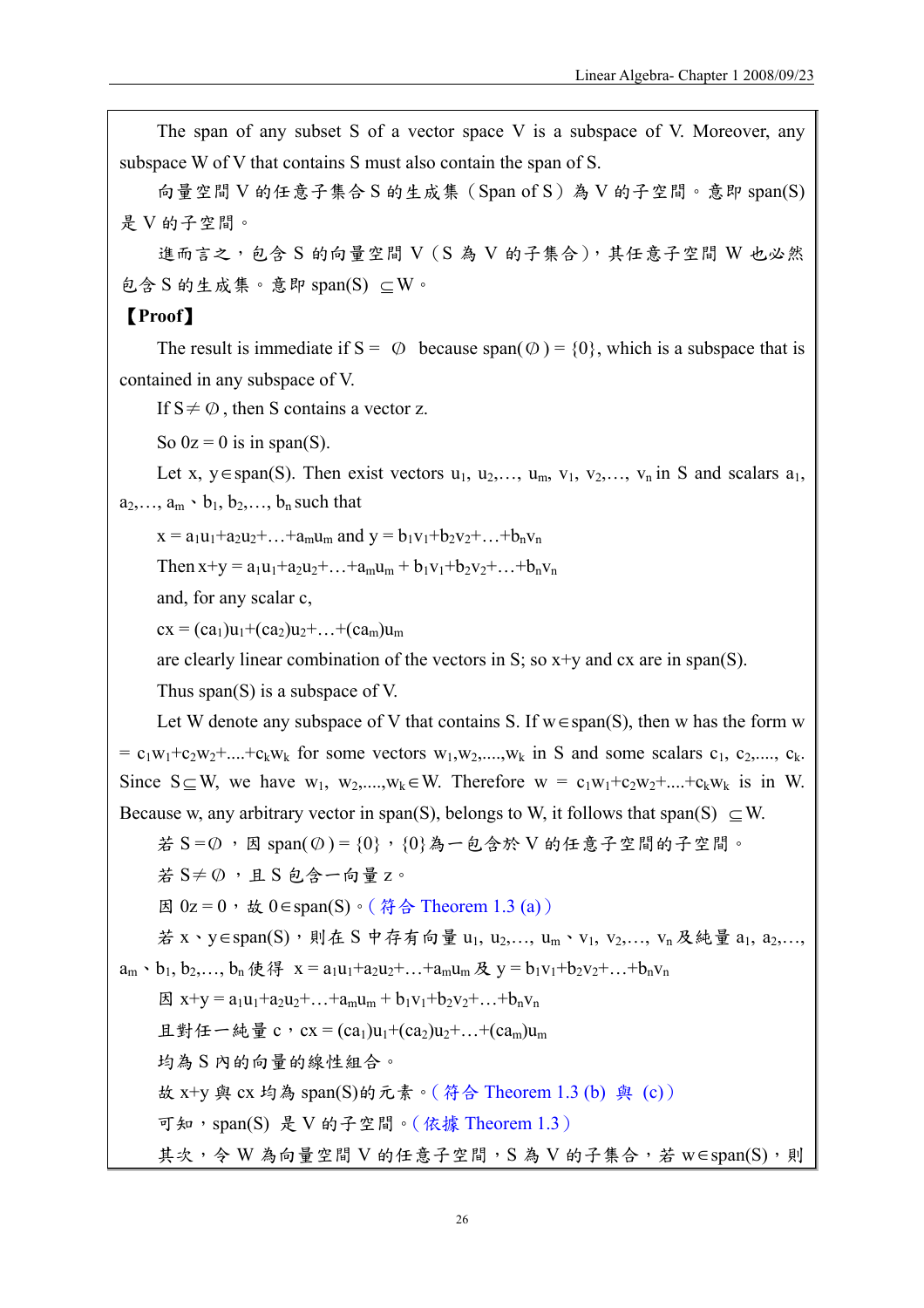$W$  可表達成  $W = C_1W_1+C_2W_2+....+C_kW_k$ 。其中, 向量  $W_1, W_2,...., W_k$ ∈S 且  $C_1, C_2,...., C_k$ 為純 量。因 S $\subseteq$ W, w<sub>1</sub>, w<sub>2</sub>,...., w<sub>k</sub> 當然也屬於 W, 也當然使得 w = c<sub>1</sub>w<sub>1</sub>+c<sub>2</sub>w<sub>2</sub>+....+c<sub>k</sub>w<sub>k</sub> 為 W 的元素。因 w 為 span(S) 的任意向量,屬於 W,所以 span(S)  $\subseteq$  W。 **Theorem 1.3** 令 V 為向量空間,W 為 V 的子集合,則 W 為 V 的子空間「若且唯 若」下列三個條件適用於 V 內所定義的運算:  $(a)$  0∈W  $\circ$ (b)  $x+y \in W$  whenever  $x \in W$  and  $y \in W$ . 當  $x \in W$  且  $y \in W$  時, 則  $x+y \in W$ . (c) cx∈W whenever c∈F and  $x \in W$ . 當 c∈F 且  $x \in W$  時,  $cx \in W$ .

In  $\mathbb{R}^3$ , for instance, the span of the set  $\{(1, 0, 0), (0, 1, 0)\}$  consists of all vectors in  $\mathbb{R}^3$ that have the form  $a(1, 0, 0) + b(0, 1, 0) = (a, b, 0)$  for some scalars a and b. Thus the span of  $\{(1,0,0),(0,1,0)\}\)$  contains all the points in the x-y plane. In this case, the span of the set is a subspace of  $R^3$ .

 $\{(1, 0, 0), (0, 1, 0)\}\$ 的生成集,為 $(1, 0, 0)$ 與 $(0, 1, 0)$ 經線性組合而成的向量的集 合,線性組合而成的向量型態為 a(1,0,0)+b(0,1,0) = (a,b,0)。{(1,0,0),(0,1,0)}的生成集包 含所有在 x-y 平面上的點,是 $R^3$ 的子空間。

### **DEFINTION 1.6**

A subset S of a vector space V generates (or spans) V if span(S) = V. In this case, we also say that the vectors of S generates (or span) V. 若 span(S) = V,則表示向量空間 V 的子集合 S 可以產生(生成)整個 V。在此 情況下,亦可稱 S 的向量產生(生成)V。

#### **EXAMPLE 3**

The vectors  $(1, 1, 0)$ ,  $(1, 0, 1)$ , and  $(0, 1, 1)$  generate  $R<sup>3</sup>$  since an arbitrary vector  $(a_1, a_2, a_3)$  in R<sup>3</sup> is a linear combination of the three given vectors; in fact, the scalars r, s, and t for which r(1, 1, 0)+s(1, 0, 1)+t (0, 1, 1) = ( $a_1, a_2, a_3$ ) are r =  $(a_1+a_2-a_3)/2$ , s =  $(a_1-a_2-a_3)/2$  $a_2+a_3/2$ , and  $t = (-a_1+a_2+a_3)/2$ . 三個向量  $(1, 1, 0) \cdot (1, 0, 1)$ 與 $(0, 1, 1)$  可以生成 $R^3$ ?  $B(A, B^3 P \nleftrightarrow B^3 P)$  (a<sub>1, a2, a3</sub>)可以是這三個向量的線性組合。 滿足 r(1, 1, 0)+s(1, 0, 1)+t (0, 1, 1) = (a<sub>1</sub>,a<sub>2</sub>,a<sub>3</sub>) 的純量 r、s、t 為: r =  $(a_1+a_2-a_3)/2$  · s =  $(a_1-a_2+a_3)/2$   $\stackrel{\frown}{=}$  t =  $(-a_1+a_2+a_3)/2$  · 故三個向量 $(1, 1, 0)$ 、 $(1, 0, 1)$ 與 $(0, 1, 1)$ 可以生成 $R$ <sup>3</sup>。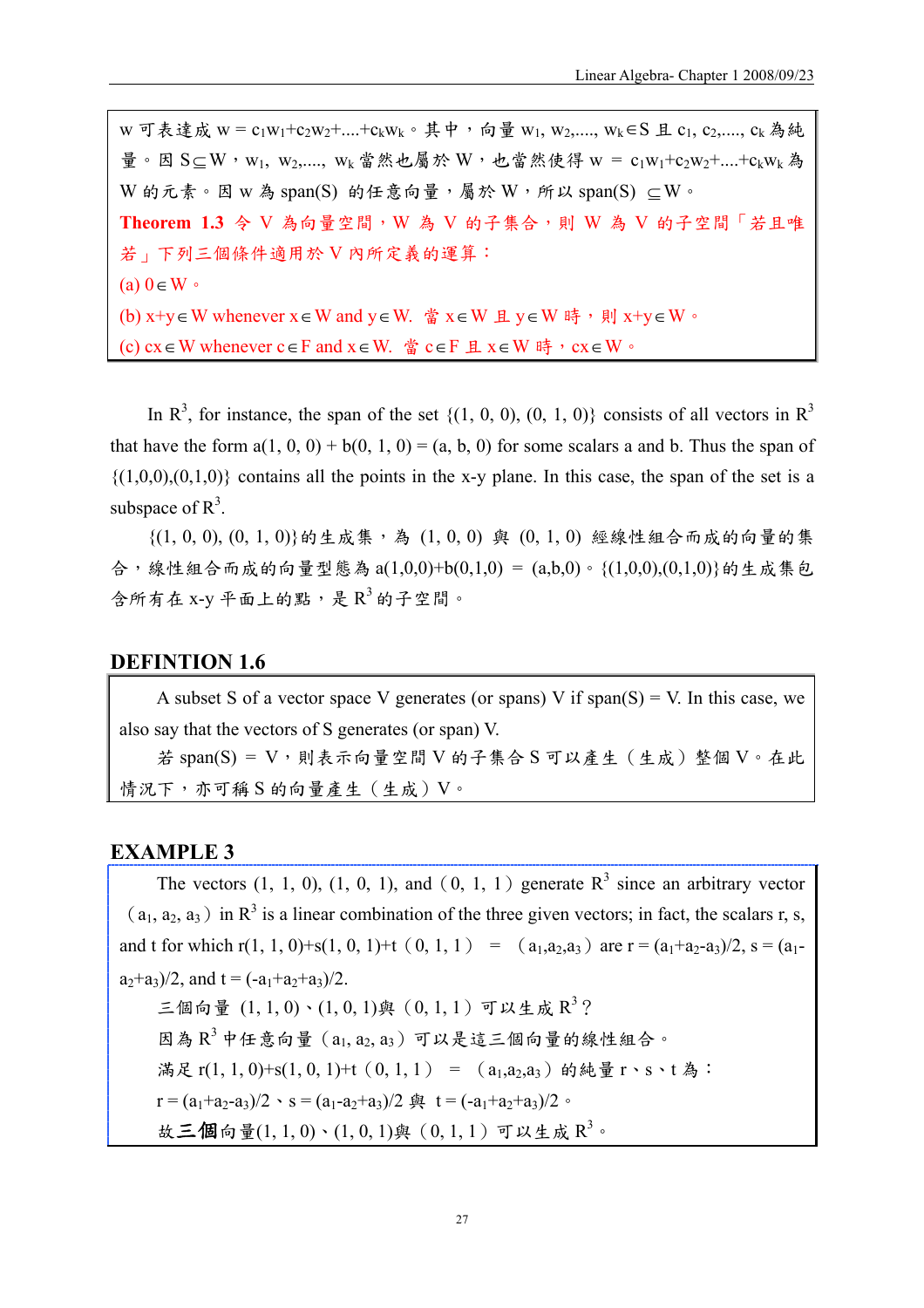### **EXAMPLE 4**

The polynomials  $x^2+3x-2$ ,  $2x^2+5x-3$ , and  $-x^2-4x+4$  generate  $P_2(R)$  since each of the three given polynomials belongs to P<sub>2</sub>(R) and each polynomial  $ax^2+bx+c$  in P<sub>2</sub>(R) is a linear combination of these three polynomials.

三個多項式  $x^2+3x-2 \cdot 2x^2+5x-3$ 與-  $x^2-4x+4$  可以生成  $P_2(R)$ ?

因為  $P_2(R)$ 中任意多項式  $ax^2$ +bx+c 可以是這三個多項式的線性組合,故這三個 多項式可以生成  $P_2(R)$ 。

### **EXAMPLE 5**

| $\begin{bmatrix} 1 & 1 \\ 1 & 0 \end{bmatrix} \cdot \begin{bmatrix} 1 & 1 \\ 0 & 1 \end{bmatrix} \cdot \begin{bmatrix} 1 & 0 \\ 1 & 1 \end{bmatrix} \cdot \begin{bmatrix} 0 & 1 \\ 1 & 1 \end{bmatrix}$ $\pm \overrightarrow{\mathbf{R}}$ $M_{2 \times 2}(R)$ ? |                                                                                                                      |
|-----------------------------------------------------------------------------------------------------------------------------------------------------------------------------------------------------------------------------------------------------------------|----------------------------------------------------------------------------------------------------------------------|
|                                                                                                                                                                                                                                                                 | 因為 M <sub>2×2</sub> (R)中任意矩陣 A = $\begin{vmatrix} a_{11} & a_{12} \ a_{21} & a_{22} \end{vmatrix}$ 可以是這四個矩陣的線性組合,故這四 |

個矩陣可以生成  $M_{2\times2}(R)$ 。

### **Spanning Sets**

**Example 1/2** 

whether we can write

.

 $\mathbb{L}$ 

Multiply and add the vectors to get

 $(x, y, z) = c_1(1, 2, 0) + c_2(0, 1, -1) + c_1(1, 1, 2)$ 

 $(x, y, z) = (c_1 + c_3, 2c_1 + c_2 + c_3, -c_2 + 2c_3)$ 

 $-c_2 + 2c_3 = z$  $2c_1 + c_2 + c_3 = y$  $c_1 + c_3 = x$ 

- $\mathbf{\Phi}$  The vectors  $\mathbf{v}_1, \mathbf{v}_2, \ldots, \mathbf{v}_m$  are said to span a vector space if every vector in the pace can be expressed as a linear combination of these vectors.
- $\triangle A$  spanning set of vectors in a sense defines the vector space, since every vectors in the space can be obtained from this set.

 $\bullet$  Show that the vectors  $(1, 2, 0), (0, 1, -1),$  and  $(1, 1, 2)$  span  $\mathbb{R}^3$ . Let  $(x, y, z)$  be an arbitrary element of  $\mathbb{R}^3$ . We have to determine

#### **Theorem – Generating Vector Space**

 $\mathbf{\hat{v}}$  Let  $\mathbf{v}_1, \ldots, \mathbf{v}_m$  be vectors in a vector space *V*. Let *U* be the set consisting of all linear combinations of  $\mathbf{v}_1, \ldots, \mathbf{v}_m$ . Then *U* is a subspace of *V* spanned by the vectors  $\mathbf{v}_1, \ldots,$ **v***<sup>m</sup>* .

*U* is said to be the vector space **generated** by  $\mathbf{v}_1, \ldots, \mathbf{v}_m$ . U can be written as a linear combination of  $\mathbf{v}_1, \ldots, \mathbf{v}_m$ . Thus  $\mathbf{v}_1, \ldots, \mathbf{v}_m$  span U.

# *Example Example 2/2*

This system of equations in the variables  $c_1$ ,  $c_2$ , and  $c_3$  is solved by the method of Gauss-Jordan elimination. It is found to have the solution

The vectors (1, 2, 0), (0, 1, -1), and (1, 1, 2) thus span **R**3.  $c_1 = 3x - y - z$ ,  $c_2 = -4x + 2y + z$ ,  $c_3 = -2x + y + z$ 

 $=(3x - y - z)(1,2,0) + (-4x + 2y + z)(0,1,-1) + (-2x + y + z)(1,1,2)$  $(x, y, z)$ 

This vector formula enables us to quickly express any vector in **R**<sup>3</sup> as a linear communication of  $(1, 2, 0)$ ,  $(0, 1, -1)$ , and  $(1, 1, 2)$ . For example, if we want to know how  $(2, 4, -1)$  looks in terms of these vectors, we let  $x = 2$ ,  $y = 4$ ,  $z = -1$  in this formula. We get

 $(2, 4, -1) = 3(1, 2, 0) - (0, 1, -1) - (1, 1, 2)$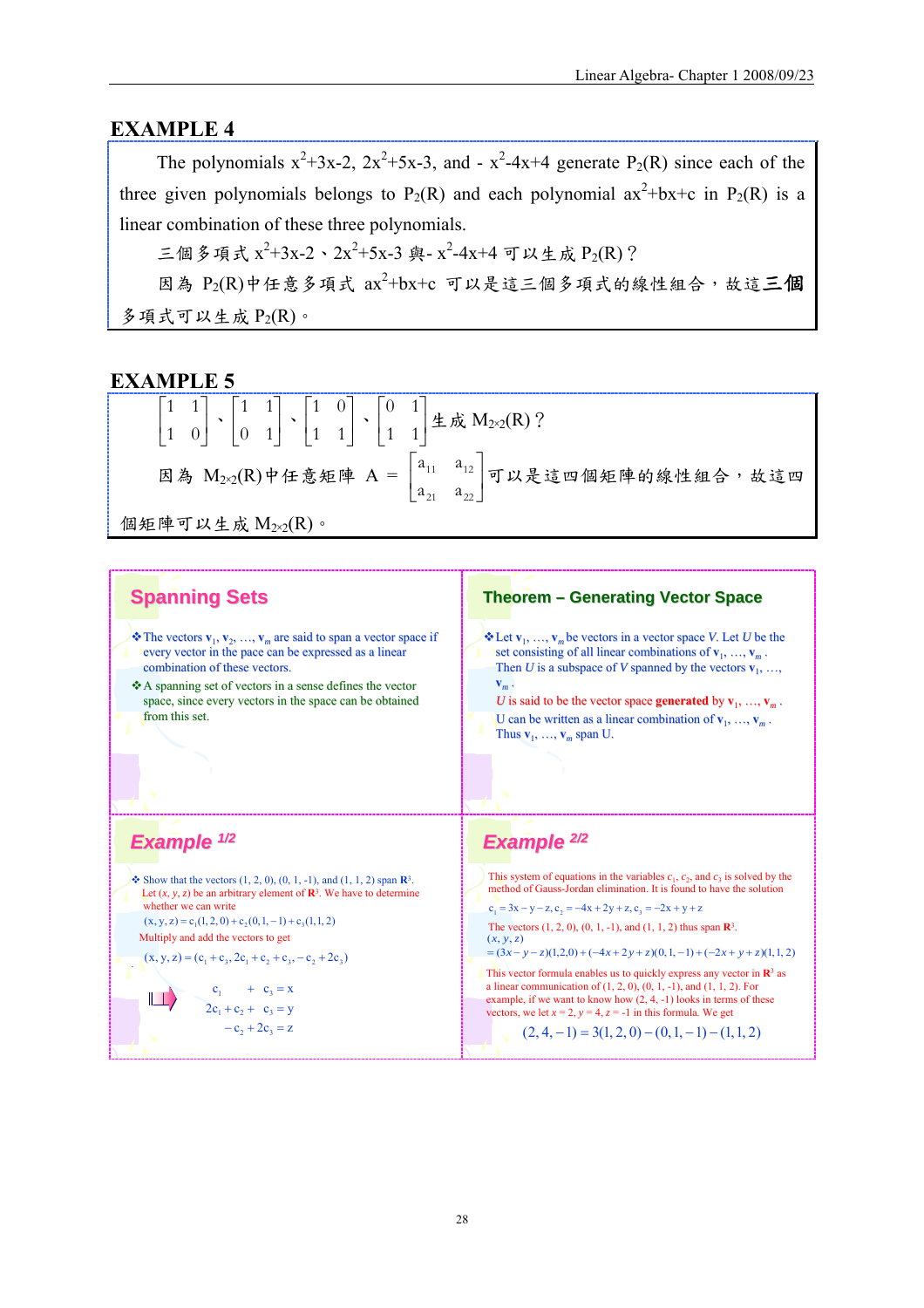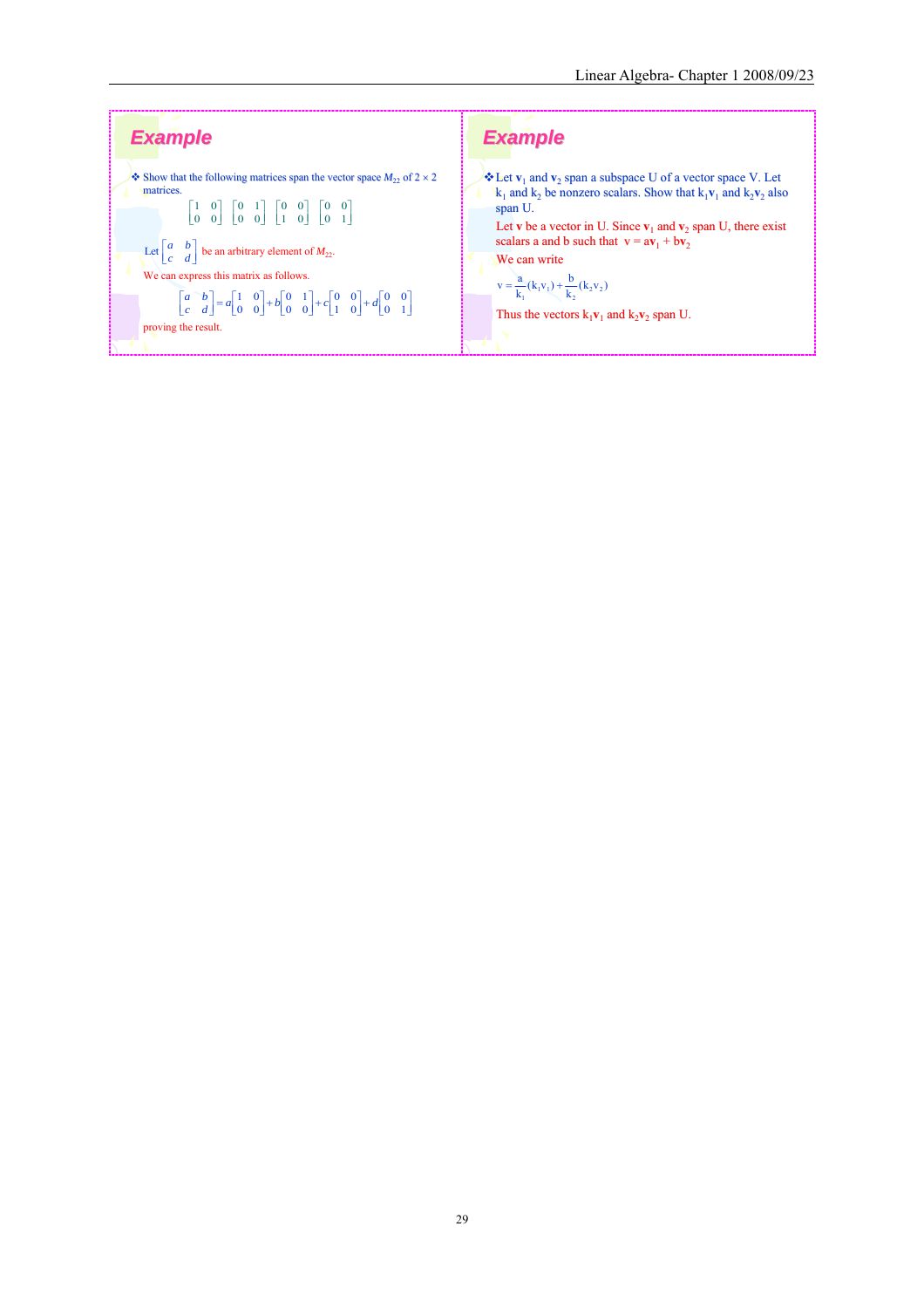# **1-4 Linear Dependence and Linear Independence**

Suppose that V is a vector space over a infinite field and the W is a subspace of V. Unless W is the zero subspace, W is an infinite set. It is desirable to find a "small" finite subset S that generates W because we can describe each vector in W as a linear combination of the finite number of vectors in S. Indeed, the smaller that S is, the fewer computations that are required to represent vector in W.

設 V 是佈於 Infinite field 的向量空間且 W 是 V 的子空間。除非 W 是零子空間, 否則 W 也是一無窮集合。我們期待可以找到一個「小的」有限子集合 S 來生成 W, 屆 時就可將 W 內的每一個向量描述為 S 內的有限個向量的線性組合。事實上,能用較小 的集合 S,就可以用較少的計算來表示 W 的向量。

Consider, for example, the subspace W of  $R^3$  generated by  $S = \{u_1, u_2, u_3, u_4\}$ , where  $u_1$  $= \{2, -1, 4\}, u_2 = \{1, -1, 3\}, u_3 = \{1, 1, -1\}, u_4 = \{1, -2, 1\}.$  Let us attempt to find a proper subset of S that also generate W. The search for this subset is related to the question of whether or not some vectors in S. Now  $u_4$  is a linear combination of the other vectors in S if and only if there are scalars  $a_1$ ,  $a_2$ , and  $a_3$  such that

 $u_4 = a_1u_1 + a_2u_2 + a_3u_3$  ... No such solution exists.

考慮由 S = {u<sub>1</sub>, u<sub>2</sub>, u<sub>3</sub>, u<sub>4</sub>}中找到一個 S 的真子集合 (Proper subset), 來生成 R<sup>3</sup> 的 子空間 W;在找尋此一真子集合時,如同探討 S 上是否有某一向量恰為 S 的其他向量 的線性組合?欲檢驗 S 上是否有某一向量恰為 S 上其他向量的線性組合, 即決定 u1, u2, u3, u4 中的某一向量是否可為其他向量的線性組合。過程中,我們可能需要解幾個不同 的線性方程組,嘗試誰可?誰不可?例如,先從 u4 切入,看看 u4 能否恰為 u1, u2, u3 的 線性組合?經計算後若發現「不是」,則改由 u3 切入,看看 u3 是否恰為 u1, u2, u4 的線 性組合?若經計算後發現「是」,則將 u3 確定;然後再試試其他的向量。為了節省時 間,直接將零向量寫成 S 內的向量的線性組合:

 $a_1u_1+a_2u_2+a_3u_3+a_4u_4 = 0$ 

以 u<sub>1</sub> = {2, -1, 4}, u<sub>2</sub> = {1, -1, 3}, u<sub>3</sub> = {1, 1, -1}, u<sub>4</sub> = {1, -2, 1}為例,得知 a<sub>1</sub> = -2、a<sub>2</sub> =  $3 \cdot a_3 = 1 \cdot a_4 = 0$ ; 即並非所有係數均為零。由係數即可看出哪一個向量可以或不可以 表達為其他向量的線性組合。例中,因 a4為零,其他係數不為零,所以 u1、u2或 u3可 被表達為其他三個向量的線性組合, u4 則不可以。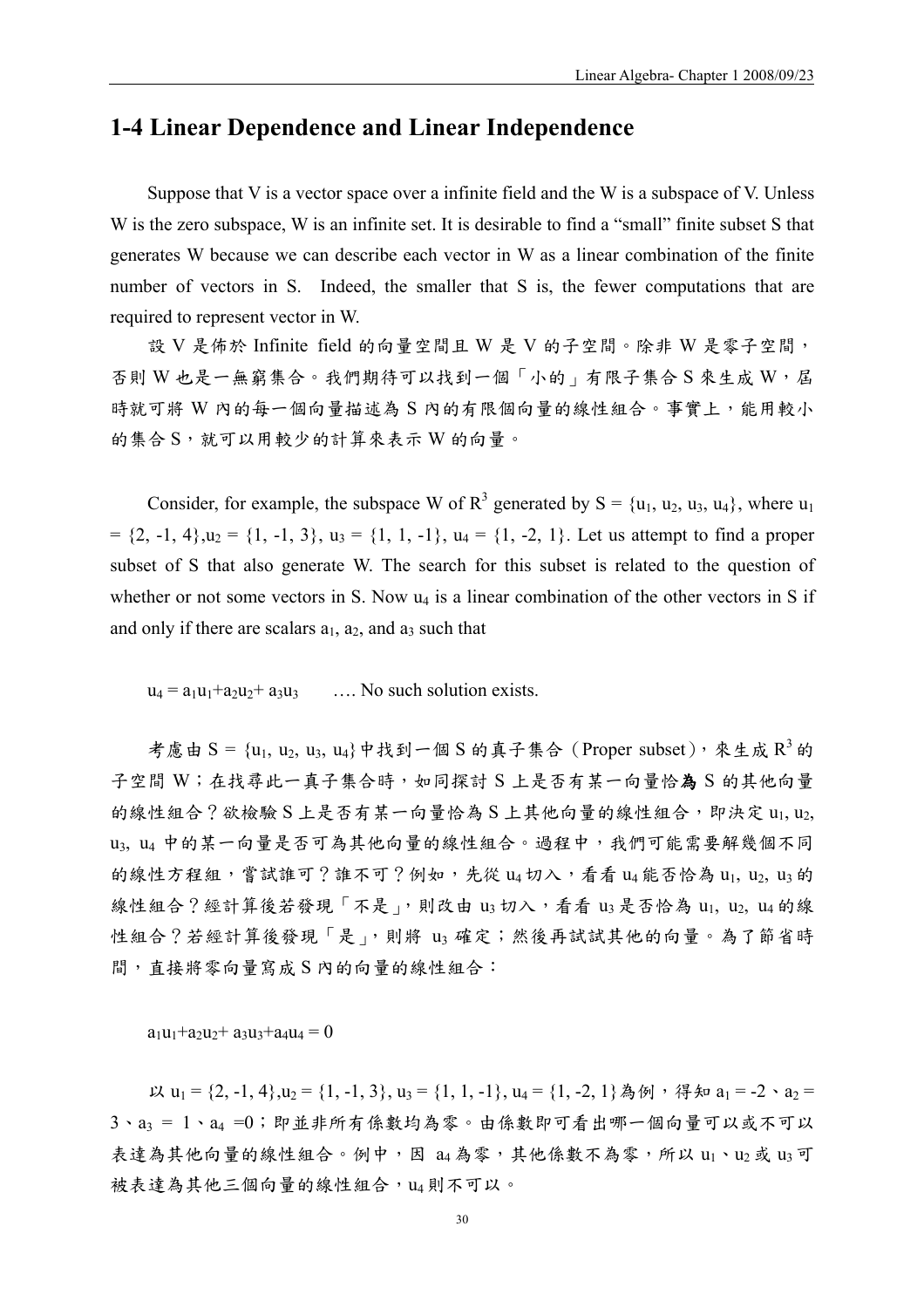Rather than asking whether some vectors in S is a linear combination of the other vectors in S, it is some efficient to ask whether the zero vector can be expressed as a linear combination of the vectors in S with coefficients that are not all zero.

因此要探討 S 內某一向量是否為 S 其他向量的線性組合, 倒不如探討「零向量是 否可被表達為 S 內向量的線性組合」來得迅速有效。

### **DEFINTION 1.7 Linear dependent**

A subset S of a vector space V is called linearly dependent if there exist a finite number of distinct vector  $u_1, u_2, \ldots, u_n$  in S and scalars  $u_1, u_2, \ldots, u_n$  not all zero, such that  $a_1u_1+a_2u_2+\ldots+a_nu_n=0$ . In this case we also that the vectors of S are linearly dependent. 就向量空間 V 內的子集合 S 而言,若 S 中存在有限個相異向量 u1, u2,..., un 與不

全為零的純量  $a_1, a_2, \ldots, a_n$ , 使得  $a_1u_1+a_2u_2+\ldots+a_nu_n = 0$ , 則稱 S 中的向量為線性相 依。

For any vectors  $u_1, u_2, ..., u_n$ , we have  $a_1u_1 + a_2u_2 + ... + a_nu_n = 0$  if  $a_1 = a_2 = ... = a_n = 0$ . We call this the trivial representation of 0 as a linear combination of  $u_1, u_2, \ldots, u_n$ .

對任意向量 u<sub>1</sub>, u<sub>2</sub>,..., u<sub>n</sub> 而言,若 a<sub>1</sub> = a<sub>2</sub> = ... = a<sub>n</sub> = 0,則稱『a<sub>1</sub>u<sub>1</sub>+a<sub>2</sub>u<sub>2</sub>+...+a<sub>n</sub>u<sub>n</sub> =  $0$   $\frac{1}{2}$   $\frac{1}{2}$   $\frac{1}{2}$   $\frac{1}{2}$   $\frac{1}{2}$   $\frac{1}{2}$   $\frac{1}{2}$   $\frac{1}{2}$   $\frac{1}{2}$   $\frac{1}{2}$   $\frac{1}{2}$   $\frac{1}{2}$   $\frac{1}{2}$   $\frac{1}{2}$   $\frac{1}{2}$   $\frac{1}{2}$   $\frac{1}{2}$   $\frac{1}{2}$   $\frac{1}{2}$   $\frac{1}{2}$   $\frac{1}{2}$   $\frac{1}{$ 

Thus, for a set to be linearly dependent, there must exist a nontrivial representation of 0 as a linear combination of vectors in the set. Consequently, **any subset of a vector space that contains the zero vector is linearly dependent**, because  $0 = 1 \cdot 0$  is a nontrivial representation of 0 as a linear combination of vectors in the set.

若集合為線性相依,必存在「0 為集合內向量的線性組合的非明顯表示式 (nontrivial representation)」,即 0 可被表達成該集合內向量的線性組合。又因為 0 = 1‧0(非明顯表示式),故向量空間內的任意子集合若僅包含零向量,則該子集合為線 性相依。

#### **EXAMPLE 1**

Consider the set  $S = \{(1, 3, -4, 2), (2, 2, -4, 0), (1, -3, 2, -4), (-1, 0, 1, 0)\}\$ in  $\mathbb{R}^4$ .

We show that S is linearly dependent and then express one of the vectors in S as a linear combination of the other vectors in S. To show that S is linearly dependent, we must find scalars  $a_1, a_2, a_3, a_4$  not all zero, such that  $a_1(1, 3, -4, 2) + a_2(2, 2, -4, 0) + a_3(1, -3, 2, -4)$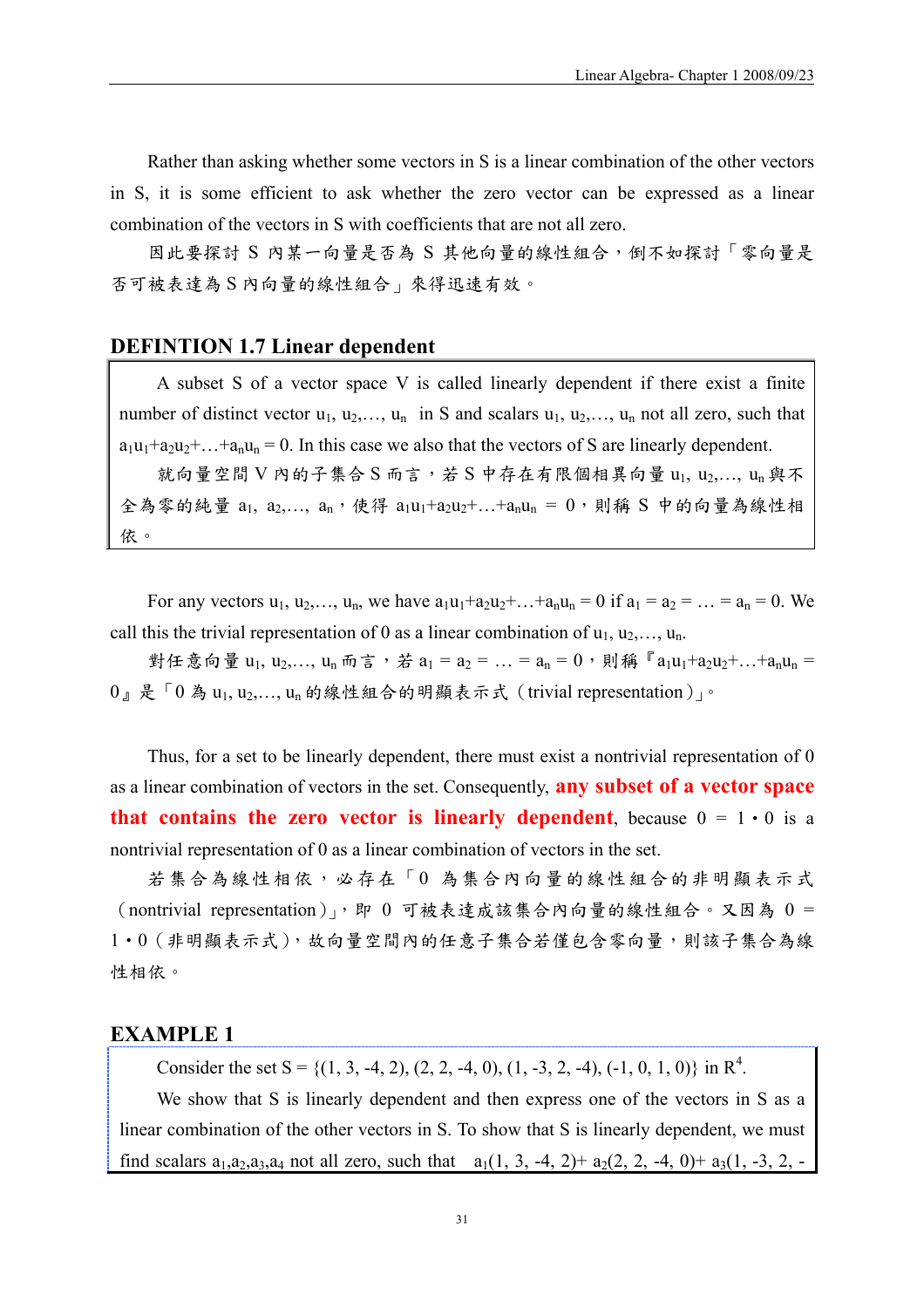$4$ )+  $a_4$ (-1, 0, 1, 0) = 0. 先證明 S 為線性相依,然後將 S 內一個向量表為其他向量的線性組合。 要證明 S 為線性相依,則必須找出一組不全為零的純量 a1, a2, a3, a4,使得 a1 (1, 3, -4, 2)+  $a_2(2, 2, -4, 0)$ +  $a_3(1, -3, 2, -4)$ +  $a_4(-1, 0, 1, 0) = 0$ . 因  $a_1 = 4 \cdot a_2 = -3 \cdot a_3 = 2 \cdot a_4 = 0$ , 故 S 為 R<sup>4</sup> 的線性相依子集合。

### **EXAMPLE 2**

In M<sub>2×3</sub>(R), the set  $\begin{Bmatrix} 1 & -3 & 2 \\ -4 & 0 & 5 \end{Bmatrix} \begin{bmatrix} -3 & 7 & 4 \\ 6 & -2 & -7 \end{bmatrix} \begin{bmatrix} -2 & 3 & 11 \\ -1 & -3 & 2 \end{bmatrix}$  $\mathbf l$  $\overline{\phantom{a}}$ ⎠ ⎞  $\parallel$ ⎝ ⎛ − − −  $\overline{\phantom{a}}$ ⎠ ⎞  $\parallel$ ⎝ ⎛  $-2 -$ −  $\overline{\mathfrak{r}}$ ⎪ ⎨  $\sqrt{2}$  $\overline{\phantom{a}}$ ⎠ ⎞  $\parallel$ ⎝ ⎛ − −  $\begin{bmatrix} 1 & -3 & 2 \\ -4 & 0 & 5 \end{bmatrix} \begin{bmatrix} -3 & 7 & 4 \\ 6 & -2 & -7 \end{bmatrix} \begin{bmatrix} -2 & 3 & 11 \\ -1 & -3 & 2 \end{bmatrix}$  is linearly dependent. 證明集合是線性相依。

#### **DEFINTION 1.8 Linear independent**

A subset S of a vector space that is not linear dependent is called linearly independent. As before, we also say that the vectors of S are linearly independent.

向量空間 V 內不為線性相依的子集合 S,稱為線性獨立。

The following facts about linearly independent sets are true in any vector space. 線性獨立的集合,具有下列事實:

- 1. The empty set is linearly independent, for linearly dependent sets must be nonempty. 空集合為線性獨立,線性相依集合必為非空集合。
- 2. A set consisting of a single nonzero vector is linearly independent. For if {u} is linearly dependent, then au = 0 for some nonzero scalar a. Thus  $u = a^{-1}(au) = a^{-1}0 = 0$ . 只含有一個非零向量的集合為線性獨立。若{u}為線性相依,則 au = 0,a 為非 零純量→於是 u = a<sup>-1</sup>(au) = a<sup>-1</sup>0 = 0 ( 矛盾)。
- 3. A set is linearly independent if and only if the only representations of 0 as linear combinations of its vectors are trivial representations. 一集合為線性獨立若且唯若「0 為集合內向量的線性組合表示式」為明顯表示式 (Trivial representations)。

### **EXAMPLE 3**

To prove that the set  $\{(1, 0, 0, -1), (0, 1, 0, -1), (0, 0, 1, -1), (0, 0, 0, 1)\}$  is linearly independent.

 $a_1(1, 0, 0, -1) + a_2(0, 1, 0, -1) + a_3(0, 0, 1, -1) + a_4(0, 0, 0, 1) = (0, 0, 0, 0)$ 由係數是否全為零,來判斷是否為線性獨立?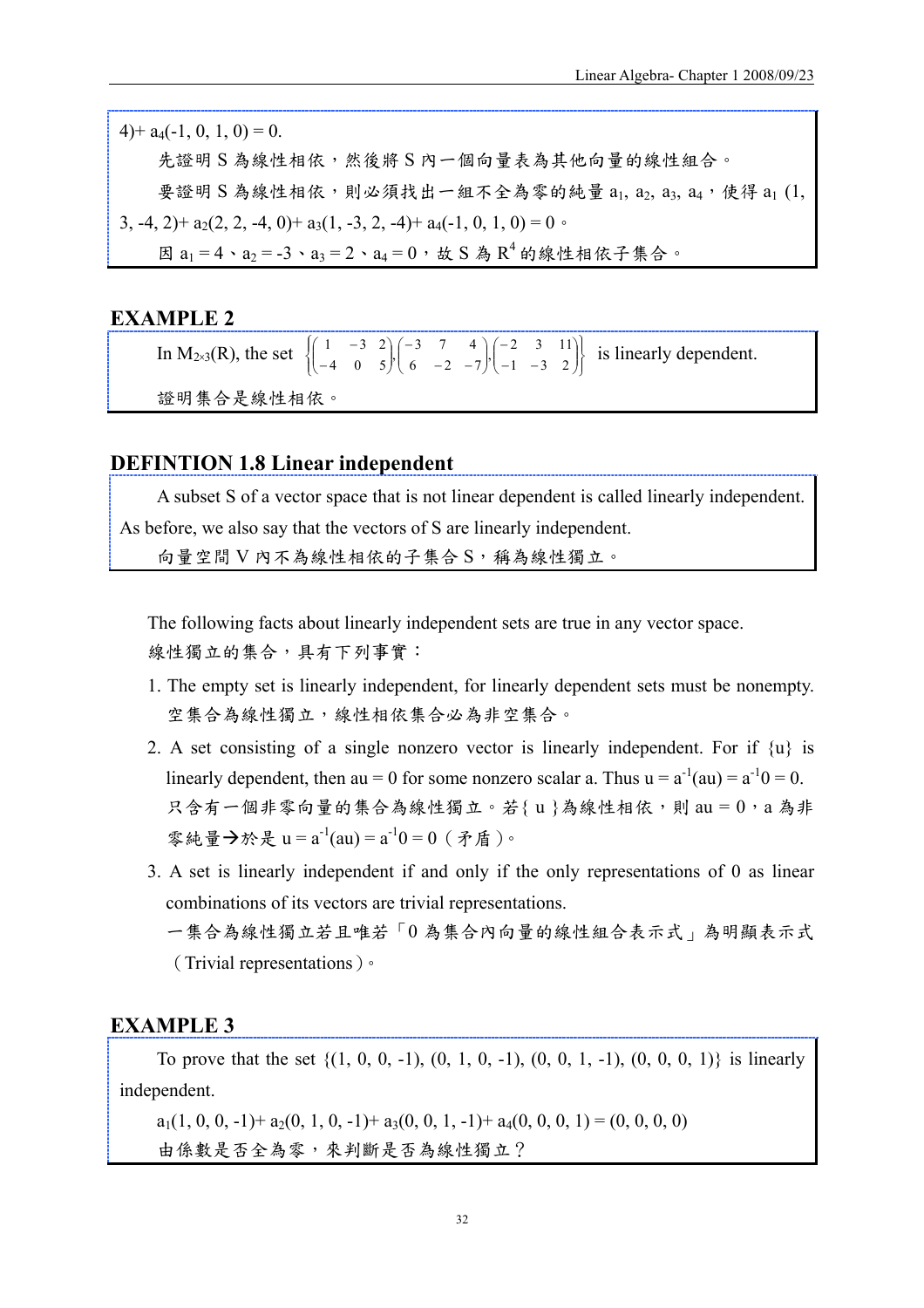### **EXAMPLE 4**

For  $k = 0, 1, \ldots, n$ . Let  $p_k(x) = x^k + x^{k-1} + \ldots + x^n$ . The set  $\{p_0(x), p_1(x), \ldots, p_n(x)\}$  is linearly independent in  $P_n(F)$ .  $a_0p_0(x)+a_1p_1(x)+\ldots+a_n p_n(x)=0$  $\rightarrow a_0 = a_1 = ... = a_n = 0$  ?由係數是否全為零,來判斷是否為線性獨立?

#### **Theorem 1.6**

Let V be a vector space, and let  $S_1 \subseteq S_2 \subseteq V$ . If  $S_1$  is linearly dependent, then  $S_2$  is linearly dependent.

 $\hat{\varphi}$  V 為一向量空間,且 S<sub>1⊆</sub> S<sub>2⊆</sub> V 。若 S<sub>1</sub> 為線性相依,則為 S<sub>2</sub> 線性相依。

#### **Corollary**

Let V be a vector space, and let  $S_1 \subseteq S_2 \subseteq V$ . If  $S_2$  is linearly independent, then  $S_1$  is linearly independent.

 $\hat{\varphi}$  V 為一向量空間,且 S<sub>1⊆</sub> S<sub>2⊆</sub> V。若 S<sub>2</sub> 為線性獨立,則 S<sub>1</sub> 為線性獨立。

前面提及找到「小的」有限集合 S 來生成 W, 所找到的 S 是否為最小?

這個問題的答案就要看 S 內的部分向量是否可表達為其他向量的線性組合?或者 說,要看看 S 是否為線性相依集合?

前面已經驗證 S 為線性相依  $(-2u_1 + 3u_2 + u_3 - 0u_4 = 0)$ , 其中,  $u_3$  可為 S 中其他向 量的線性組合 u3 = 2u1-3u2+0u4。因此 S 内的向量的線性組合 a1u1+a2u2+a3u3+a4u4 = 0 可 以改寫成  $u_1 \cdot u_2$ 與  $u_4$ 的線性組合:

 $a_1u_1 + a_2u_2 + a_3u_3 + a_4u_4 = (a_1 + 2a_3)u_1 + (a_2 - 3a_3)u_2 + a_4u_4$ 

Thus the subset  $S' = \{u_1, u_2, u_4\}$  of S has the same span as S.

故 S 的子集合 S' = {u1, u2, u4}的生成集 與 S 的生成集相同。用 **S' = {u1, u2, u4}**與 用 **S = {u1, u2, u3, u4}**來產生生成集(**generates the span of S**)的效果一樣(**span(S)**≣ **span(S')**)。

More generally, suppose that S is any linearly dependent set containing two or more vectors. Then some vector  $v \in V$  can be written as a linear combination of the other vectors in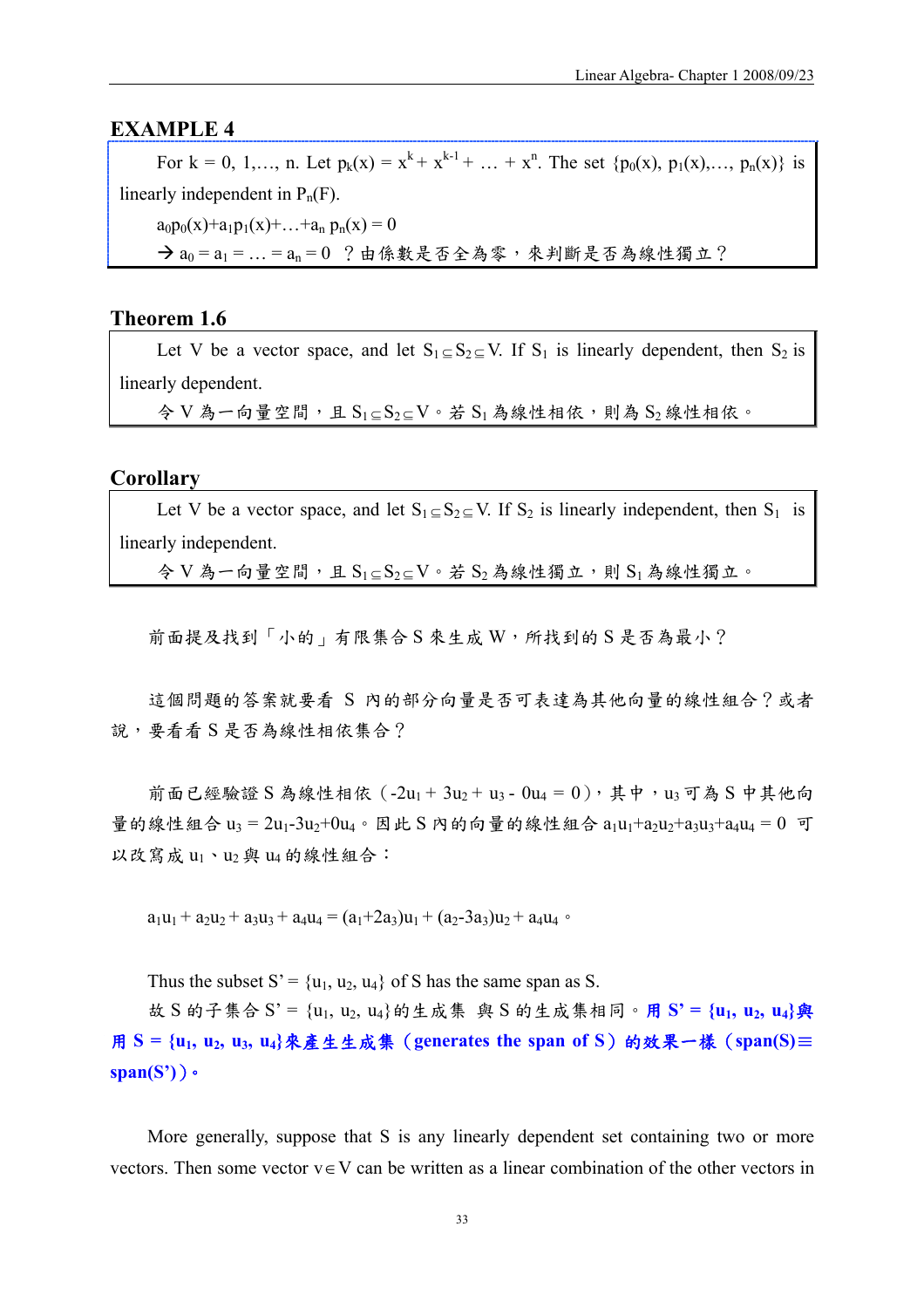S, and the subset obtained by removing v from S has the same span as S. If follows that **if no proper subset of S generates the span of S, then S must be linearly independent.**

若 S 為一線性相依且為含有二個或多個向量的集合,當 S 內的部分向量 v 可以表 達為 S 內其他向量的線性組合時,則由 S 中移除 v 後所剩下來的子集合 S',與 S 具有 相同生成集(the same span as S)。相對地,若 S 內找不到子集合 S'(S 與 S'的生成集 相同),則 S 必然是線性獨立的集合。

#### **Theorem 1.7**

Let S be a linearly independent subset of a vector space V, and let v be a vector in V that is not in S. Then  $S \cup \{v\}$  is linearly dependent if and only if  $v \in span(S)$ .

設 S 為向量空間 V 的一個線性獨立子集合,且令 v 為 V 中的一個、但不在 S 內 的向量,則 **S** <sup>U</sup> **{v}**為線性相依『若且唯若』**v**∈**span(S)**。

### 【**Proof**】

If S $\cup$  {v} is linearly dependent, then there are vectors  $u_1, u_2, \ldots, u_n$  in S $\cup$  {v}such that  $a_1u_1+a_2u_2+...+a_nu_n = 0$  for some nonzero scalars  $a_1, a_2,..., a_n$ . Because S is linearly independent, one of the u<sub>i</sub>'s, say u<sub>1</sub>, equals v. Thus  $a_1v + a_2u_2 + ... + a_nu_n = 0$ , and so

 $v = -a_1^{-1}(a_2u_2 + \dots + a_nu_n)$ 

Since v is linear combination of  $u_2, ..., u_n$ , which are in S, we have  $v \in span(S)$ .

Conversely, let v∈span(S). Then there exist vectors  $v_1, v_2, ..., v_m$  in S and scalars  $b_1$ ,  $b_2,..., b_m$  such that  $0 = b_1v_1 + b_2v_2 + ... + b_mv_m + (-1)v$ .

Since  $v \neq v_i$ , for  $i = 1, 2, \ldots, m$ , the coefficient of v in this linear combination is nonzero, and so the set  $\{v_1, v_2, ..., v_m, v\}$  is linearly dependent. Therefore  $S \cup \{v\}$  is linearly dependent by Theorem 1.6.

#### 先證明 **S** <sup>U</sup> **{v}**為線性相依Æ **v**∈**span(S)**:

若 SU {v}為線性相依,則在 SU {v}中存在向量 u1, u2,..., un 及不全為零的純量 a1,  $a_2, ..., a_n$ , 使得  $a_1u_1 + a_2u_2 + ... + a_nu_n = 0$ 。因 S 是線性獨立, 故  $u_1, u_2, ..., u_n$  中必然有 一個不是 S 的元素,是 v,得抽離出來,若那個非 S 元素者為 u1,則其餘 u2,..., un ∈ S。

 $a_1u_1 + a_2u_2 + ... + a_nu_n = 0 \rightarrow a_1v + a_2u_2 + ... + a_nu_n = 0 \text{ if } v = -a_1^{-1}(a_2u_2 + ... + a_nu_n)$ 既然 v 為 u2, ..., un 的線性組合,且 u2, ..., un 均為 S 的元素,所以 v∈span(S)。

#### 其次證明 **v**∈**span(S)** Æ **S** <sup>U</sup> **{v}**為線性相依:

反之,令 v∈span(S),則存在向量 v<sub>1</sub>, v<sub>2</sub>,..., v<sub>m∈</sub> S 及純量 b<sub>1</sub>, b<sub>2</sub>,..., b<sub>m</sub>, 使得 v =  $b_1v_1 + b_2v_2 + ... + b_mv_m \rightarrow 0 = b_1v_1 + b_2v_2 + ... + b_mv_m + (-1)v \cdot \boxtimes v \neq v_i$ ,  $i = 1, 2, ..., m$  (v  $\uparrow \uparrow$ 在 S 內),故線性組合中的係數非全為零,所以集合{ $v_1, v_2, ..., v_m, v$ }為線性相依。由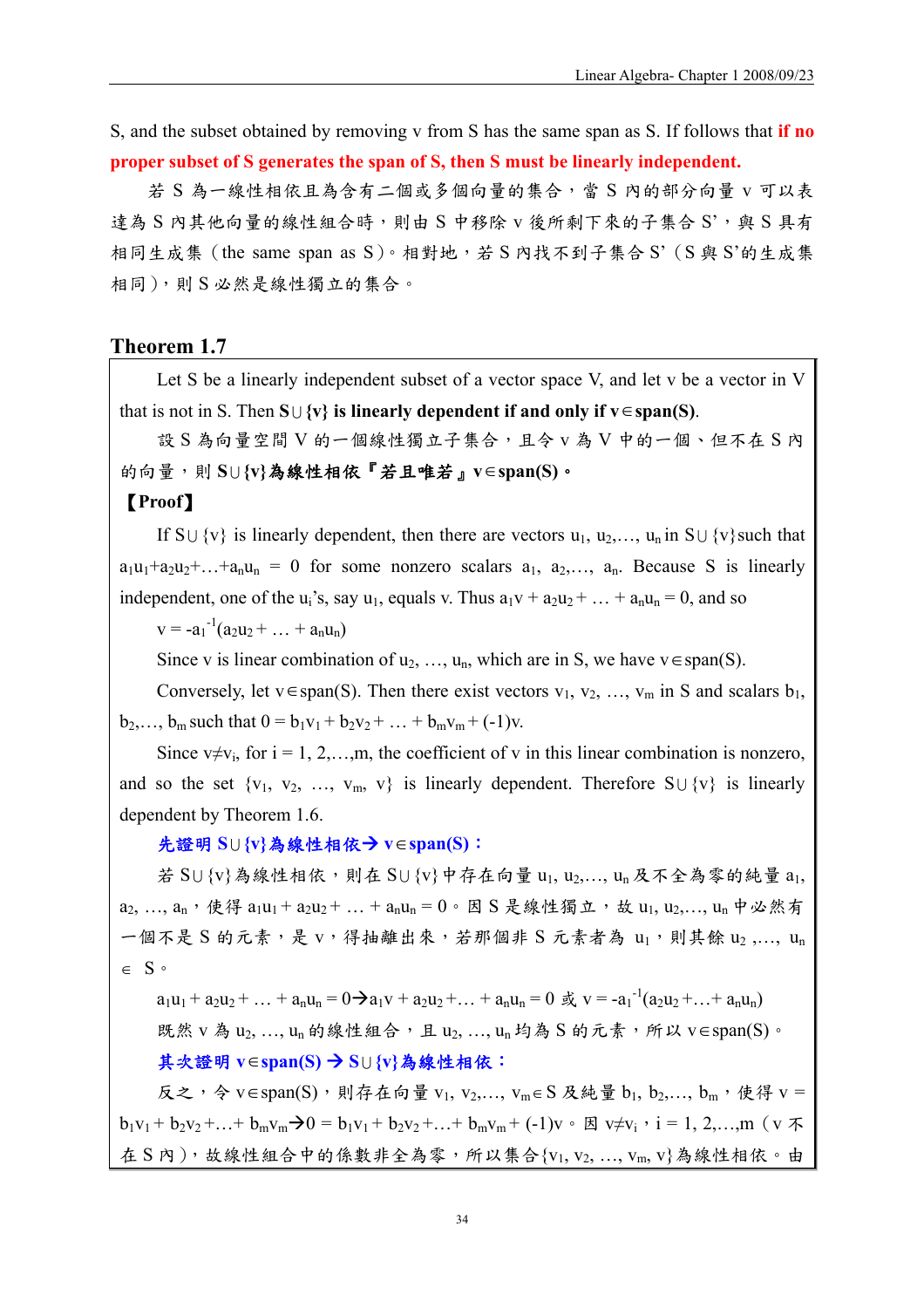定理 1.6 得知:S <sup>U</sup> {v} 為線性相依。(**{v1,v2,…,vm,v}** <sup>⊆</sup> **S** <sup>U</sup> **{v}**) 定理 1.6 令 V 為一向量空間,且 S1⊆S2⊆V。若 S1 為線性相依,則為 S2線性相依。

# **1-5 Bases and Dimension**

If S is a generating set for a subspace W and no proper subset of S is a generating set for W, then S must be linearly independent. A linearly independent generating set for W possesses a very useful property- every element in W can be expressed in one or only one way as a linear combination of the vectors in the set.

若 S 為子空間 W 的 Generating set(產生生成集 span(S)的集合)且 S 內沒有子集 合可為 W 的 Generating set,則 S 必然為線性獨立。W 的一線性獨立 Generating set 具 有一個非常有用的性質:**W** 的每一元素可循唯一管道表達為 **Generating set** 的向量的 線性組合。

#### **DEFINITION 1.9 Basis**

A basis β for a vector space V is a linearly independent subset of V that generates V. If  $β$  is a basis for V, we also say that the vectors of  $β$  form a basis for V.

向量空間 V 的基底 β 為生成 V 的一線性獨立子集合。若β為 V 的一組基底,則 亦稱 β 的向量構成 V 的基底。

向量空間的基底是線性獨立集合,可用來生成向量空間。

#### **EXAMPLE 1**

Recalling that span( $\emptyset$ ) = { 0 } and  $\emptyset$  is linearly independent, we see that  $\emptyset$  is a basis for the zero vector space.

已知 span(O/ ) = { 0 }且O/ 是線性獨立集合,故O/ 是「零」向量空間**{ 0 }**的基 底。

### **EXAMPLE 2**

In  $F<sup>n</sup>$ , let  $e_1 = (1, 0, 0, \ldots, 0), e_2 = (0, 1, 0, \ldots, 0), \ldots, e_n = (0, 0, 0, \ldots, n); \{e_1, e_2, \ldots, e_n\}$  is readily seen to be a basis for  $F^n$  and is called the standard basis for  $F^n$ .  $\hat{A}$  F<sup>n</sup>  $\hat{P}$   $\cdot$  e<sub>1</sub> = (1, 0, 0,..., 0)  $\cdot$  e<sub>2</sub> = (0, 1, 0,..., 0)  $\cdot$  ...,  $\cdot$  e<sub>n</sub> = (0, 0, 0,..., n)  $\cdot$  {e<sub>1</sub>,  $e_2,..., e_n$ 為  $F^n$ 的一組基底,且為  $F^n$ 的標準基底(Standard basis)。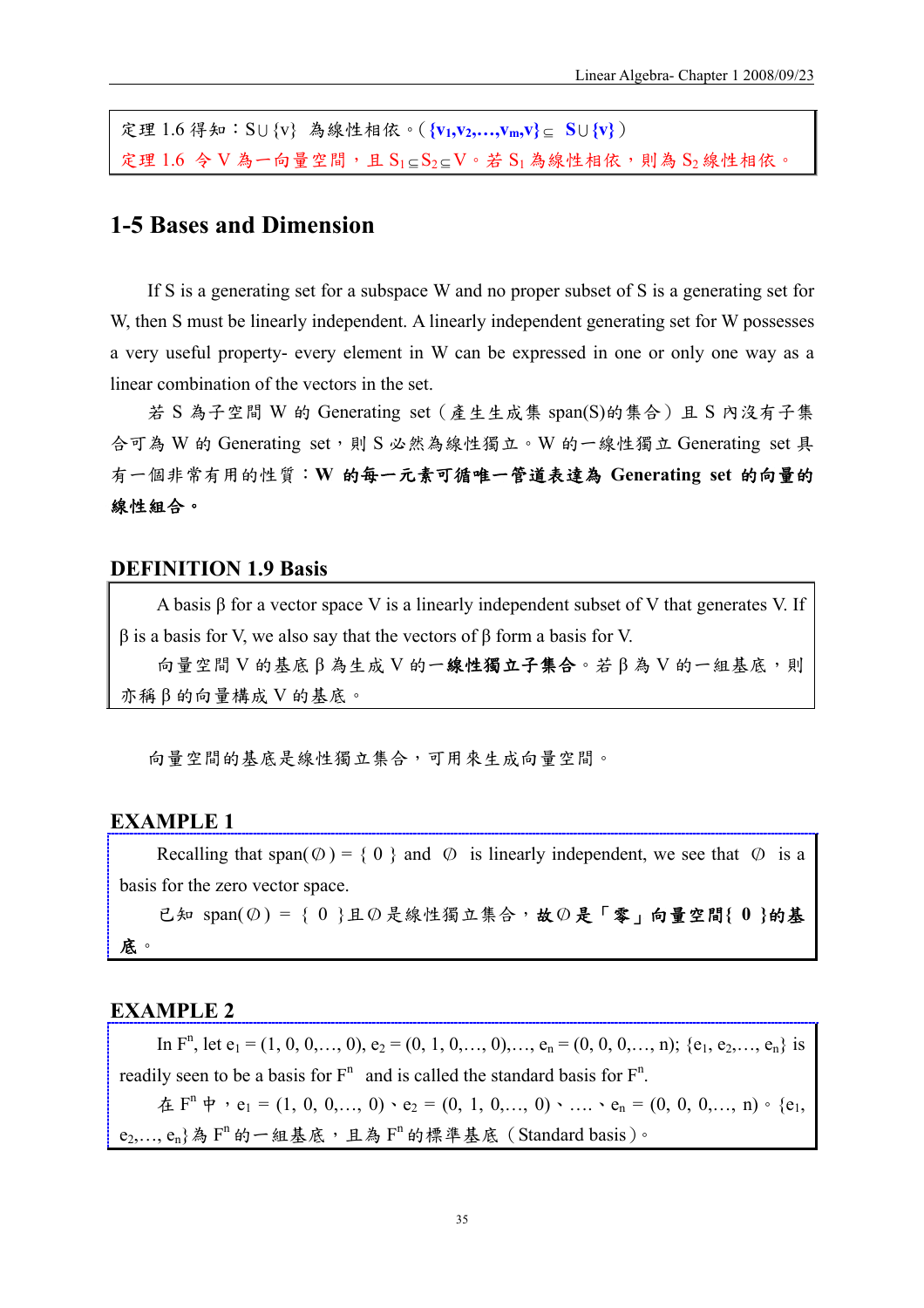### **EXAMPLE 3**

In  $M_{\text{max}}(F)$ , let  $E^{ij}$  denote the matrix whose only nonzero entry is a 1 in the ith row and jth column. Then  $\{E^{ij}: 1 \leq m, 1 \leq j \leq n\}$  is a basis for  $M_{m \times n}(F)$ .

在  $M_{\text{m} \times n}(F)$ 中,若  $E^{ij}$  為只有第 i 列第 i 行元素為 1 的矩陣,則 { $E^{ij}$ : 1≤i≤m,  $1 \leq j \leq n$ } 是 M<sub>m×n</sub>(F)的一組基底。

### **EXAMPLE 4**

在  $P_n(F)$ 中,集合 $\{1, x, x^2, ..., x^n\}$ 是  $P_n(F)$ 的一組基底,且為  $P_n(F)$ 的標準基底。

### **EXAMPLE 5**

在  $P(F)$ 中, 集合 $\{1, x, x^2,...\}$  為一組基底。

Observe that Example 5 shows that a basis need not be finite. In fact, no basis for P(F) can be finite. Hence not every vector space has a finite basis.

Example 5 顯示基底不一定為有限。事實上,P(F)並沒有「有限」的基底。因此, 並不是每一個向量空間皆有一個有限的基底。

#### **Theorem 1.8 Basis**

Let V be a vector space and  $\beta = \{u_1, u_2, \dots, u_n\}$  be a subset of V. Then  $\beta$  is a basis for V if and only if each v∈V can be uniquely expressed as a linear combination of vectors of β, that is, can be expressed in the form  $v = a_1u_1 + a_2u_2 + ... + a_nu_n$  for unique scalars  $a_1, a_2,...$ an.

 $\triangleright$  V 是一空間向量且 $\beta$  = {u<sub>1</sub>, u<sub>2</sub>,..., u<sub>n</sub>}為 V 的子集合,則 $\beta$  為 V 基底的條件 『若且惟若』「V 內的每一向量 v 皆能被唯一表達為 β 內的向量 u1, u2,…, un 的線性組 合: v = a<sub>1</sub>u<sub>1</sub> + a<sub>2</sub>u<sub>2</sub> + ... + a<sub>n</sub>u<sub>n</sub>, 且線性組合的係數 a<sub>1</sub>, a<sub>2</sub>, ..., a<sub>n</sub> 是唯一的。

### 【**Proof**】

先證明 V 是一空間向量且 β = {u<sub>1</sub>,u<sub>2</sub>,...,u<sub>n</sub>}為 V 的子集合,若 β 為 V 的基底→ V 內的每一向量 v 皆能被唯一表達為 β 內的向量 u1, u2,…, un 的線性組合且線性組合的 係數是唯一的。

Let β be a basis of V. If  $v \in V$ , then  $v \in span(\beta)$  because span(β) = V [β 的生成集]. Thus v is a linear combination of the vectors of β.

Suppose that  $v = a_1u_1+a_2u_2+...+a_nu_n$  and  $v = b_1u_1+b_2u_2+...+b_nu_n$  are two such representation of v. Subtracting the second equation from the first gives  $0 = (a_1-b_1)u_1+(a_2-b_1)u_2$  $b_2)u_2+...+(a_n-b_n)u_n$ . Since  $\beta$  is linear independent, it follows that  $a_1-b_1 = a_2-b_2 = ... = a_n-b_n$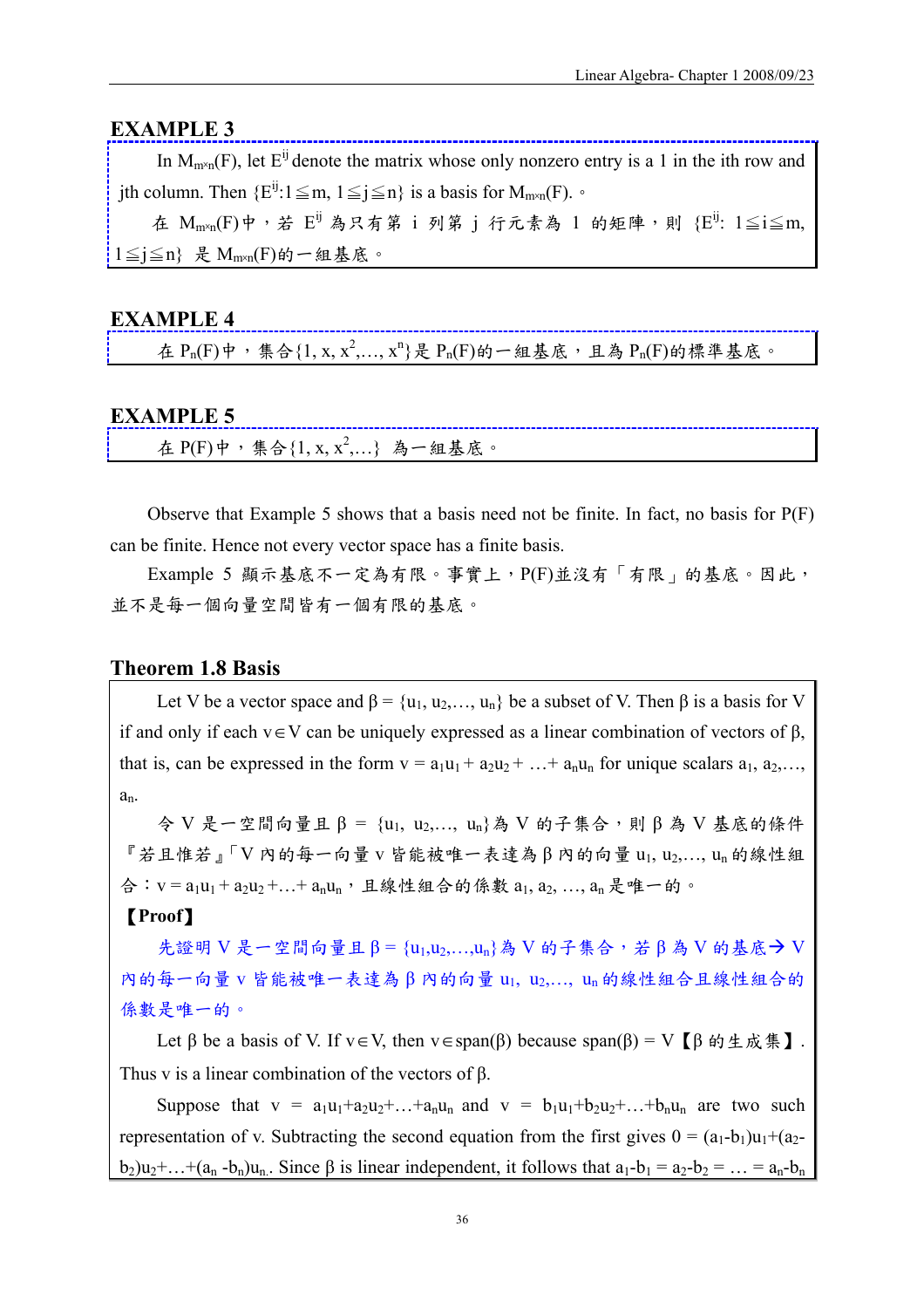$= 0$ . So v is uniquely repressible as a linear combination of the vectors of  $\beta$ . 至於反向證明?

 $\hat{\varphi}$  β 為 V 的基底。因 span(β) = V (Defintion 1.9), 所以在 v∈V 下,  $v \in span(\beta)$ , 即  $v \in \mathcal{V}$ 表達成 β 内的向量的線性組合。

假設表達方式有二種: v = a<sub>1</sub>u<sub>1</sub> + a<sub>2</sub>u<sub>2</sub> +... + a<sub>n</sub>u<sub>n</sub> 與 v = b<sub>1</sub>u<sub>1</sub> + b<sub>2</sub>u<sub>2</sub> +... + b<sub>n</sub>u<sub>n</sub>, 將兩 個表達式相減,得知  $0 = (a_1 - b_1)u_1 + (a_2 - b_2)u_2 + ... + (a_n - b_n)u_n$ 。因β為線性獨立,故  $a_1-b_1 = a_2-b_2 = ... = a_n-b_n = 0$ , 顯示 v 可以表達成 β 内的向量的線性組合方式是唯一 的。

**DEFINTION 1.6** A subset S of a vector space V generates (or spans) V if span(S) = V. In this case, we also say that the vectors of S generates (or span) V. 若 span(S) = V,則表示 向量空間 V 的子集合 S 可以產生(生成)整個 V。在此情況下,亦可稱 S 的向量產 生(生成)V。

**DEFINTION 1.9 [Basis]** A basis  $\beta$  for a vector space V is a linearly independent subset of V that generates V. If  $\beta$  is a basis for V, we also say that the vectors of  $\beta$  form a basis for  $V$ .向量空間  $V$  的基底 β 為生成  $V$  的一線性獨立子集合。若 β 為  $V$  的一組基底,則亦 稱 β 的向量構成 V 的基底。

從定理 1-8可知,若向量 u1, u2,..., un為空間向量 V 的基底,則 V 內每一個向量皆 可被唯一表示為 v = a<sub>1</sub>u<sub>1</sub> + a<sub>2</sub>u<sub>2</sub> +...+ a<sub>n</sub>u<sub>n</sub>。其中, a<sub>1</sub>, a<sub>2</sub>,..., a<sub>n</sub> 是選定的適當純量。因 此,v決定一個唯一的 n-tuples 純量組 $\{a_1, a_2, ..., a_n\}$ 。反之,每一個 n-tuples 純量組決定 一個唯一的向量 v∈V。

#### **Theorem 1.9 Construction of Basis**

If a vector space V is generated by a finite set S, then some subset of S is a basis for V. Hence V has a finite basis.

若向量空間 V 係由一有限集合 S 所生成,則 **S** 的某些子集合會是 **V** 的一組基 底。意即,可以由 S 找出構成 V 基底的子集合。

### 【**Proof**】

Let  $S = \emptyset$  or  $S = \{0\}$ , then  $V = \{0\}$  and  $\emptyset$  is a subset of S that is a basis for V.

Otherwise S contains a nonzero vector  $u_1$ . By property 2 of linear independent set,  $\{u_1\}$  is a linearly independent set.

Continuous, if possible, choosing vectors  $u_2,...,u_k$  in S such that  $\{u_1, u_2,...,u_k\}$  is linearly independent. Since S is a finite set, we must eventually reach a stage at which  $\beta$  =  $\{u_1, u_2,...,u_k\}$  is a linearly independent subset of S, but adjoining to  $\beta$  any vector in S not in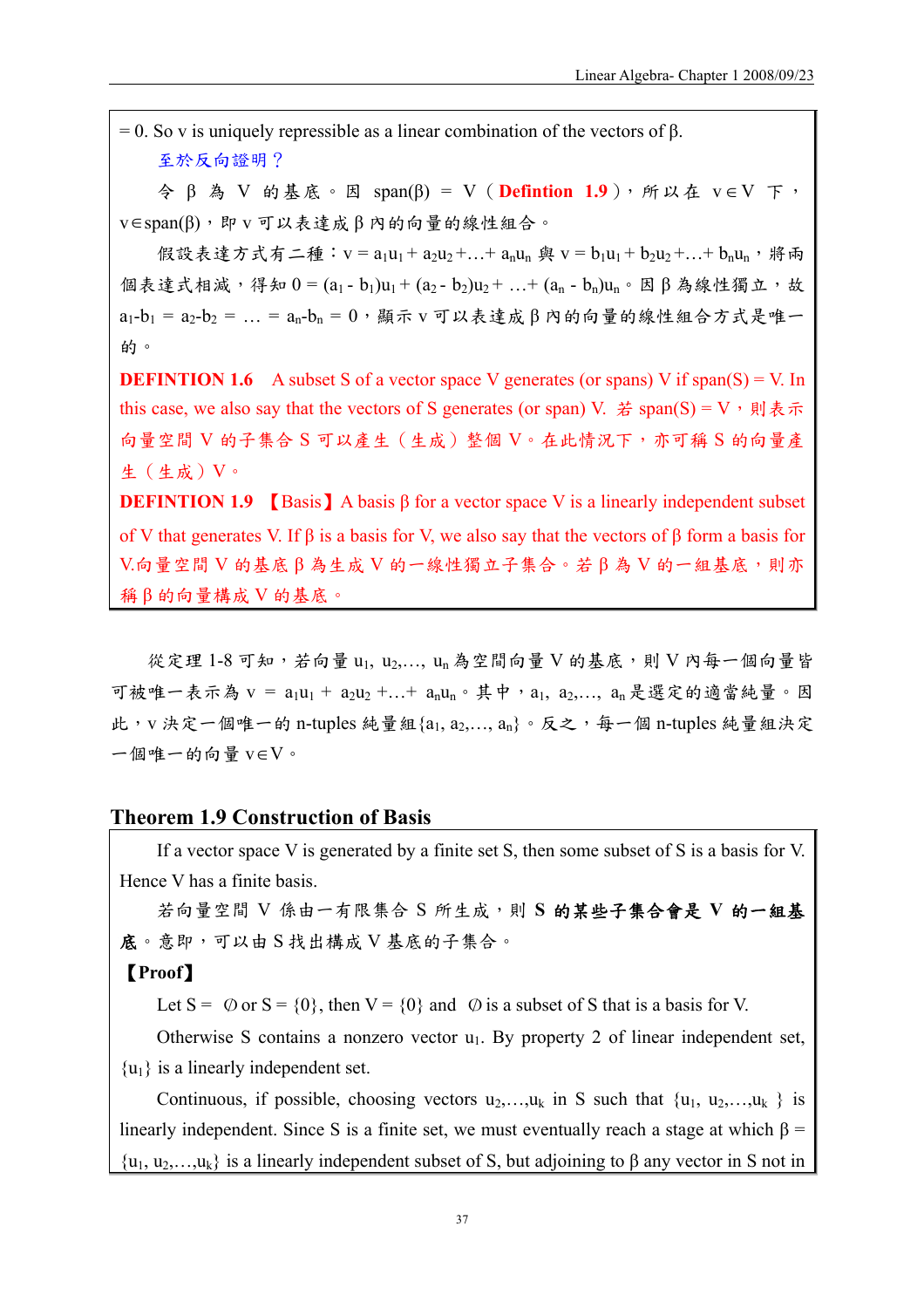β produces a linearly dependent set. We claim that β is a basis for V. Because β is linearly independent by construction, it suffices to show that β spans V. We need to show that S ⊆ span(β). Let v ∈ S. If v ∈ β, then v ∈ span(β). Otherwise, if v ∉ β, then the proceeding construction shows that  $\beta \cup \{v\}$  is linearly dependent. So  $v \in span(\beta)$  by Theorem 1.7. Thus  $S \subseteq span(\beta)$ .

若 **S** 為空集合O/ 或 **S = {0}**,則 V = {0}且O/ 是 S 的子集合,也是{0}的基底。 【**Example 1** 已知 **span(**O/ **) = { 0 }**且O/ 是線性獨立集合,故O/ 是「零」向量空間{ 0 } 的基底。】

否則,若 S 包含一個非零向量 u1,則依線性獨立集合的特性 2: {u1}為線性獨 立。

其次, 在 S 中找出 u2, ..., uk, 連同{u1}, 使得 β = {u1, u2, ...,uk}為 S 内的線性獨 立子集合。若再加上一個在 S 但不在 β 的向量 v 到 β 裡頭,產生一個線性相依集 合。

β 是否為 V 的基底?【條件參考 Theorem 1.8 與 Definition 1.9】 由於 β 是線性獨立, β 是否為 V 的基底,則必須看 β 是否可以生成 V? 即看看 S ⊆ span(β)是否成立?

令 v∈ S。

 $\#$  v∈ β,  $\mathbb{N}$  v∈ span(β)  $\circ$ 

若 v∉ β,因 βU {v}是線性相依,故由 **Theorem 1.7** 得知 v∈ span(β)。

 $\rightarrow$ S $\subseteq$ span( $\beta$ )  $\circ$ 

**Theorem 1.5** 向量空間 V 的任意子集合 S 的生成集(Span of S)為 V 的子空間。意 即 span(S)是 V 的子空間。進而言之,包含 S 的向量空間 V  $(S A V A A B C)$ , 其 任意子空間 W 也必然包含 S 的生成集。意即 span(S) ⊆W。

**Theorem 1.7** 設 S 為向量空間 V 的一個線性獨立子集合,且令 v 為 V 中的一個、但 不在 S 內的向量,則 **S** <sup>U</sup> **{v}**為線性相依『若且唯若』**v**∈**span(S)**。

Theorem 1.8 令 V 是一空間向量且 β = {u<sub>1</sub>, u<sub>2</sub>,..., u<sub>n</sub>}為 V 的子集合,則 β 為 V 基底 的條件『若且惟若』「V 內的每一向量 v 皆能被唯一表達為 β 内的向量 u1, u2,..., un 的 線性組合: v = a<sub>1</sub>u<sub>1</sub> + a<sub>2</sub>u<sub>2</sub> + ... + a<sub>n</sub>u<sub>n</sub>, 且線性組合的係數 a<sub>1</sub>, a<sub>2</sub>, ..., a<sub>n</sub> 是唯一的。

**DEFINTION 1.9** [Basis] A basis  $\beta$  for a vector space V is a linearly independent subset of V that generates V. If β is a basis for V, we also say that the vectors of β form a basis for  $V$ .向量空間  $V$  的基底 β 為生成  $V$  的一線性獨立子集合。若 β 為  $V$  的一組基底,則亦 稱 β 的向量構成 V 的基底。

#### ◎線性獨立集合的特性:

1. 空集合為線性獨立。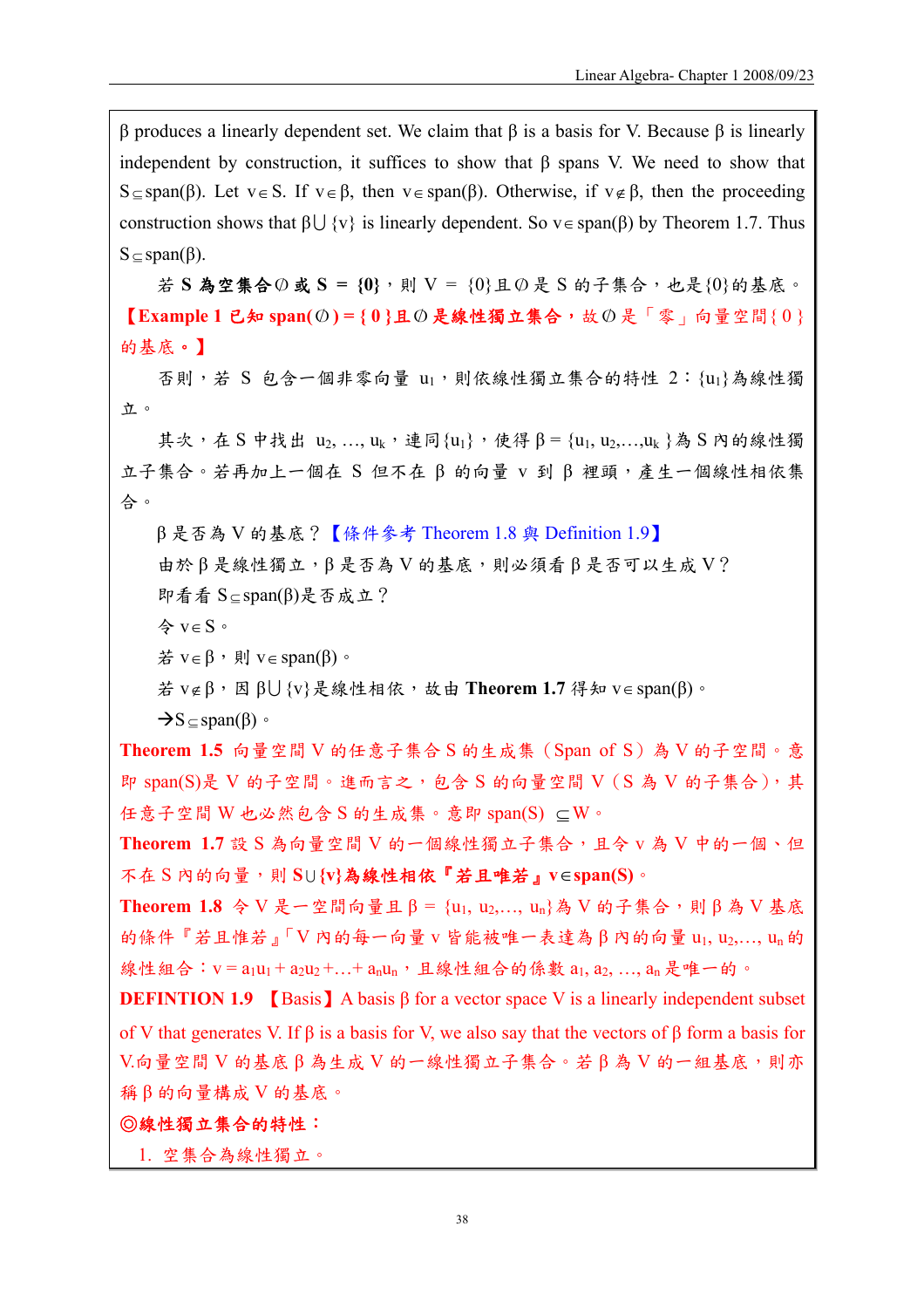2. 只含有一個非零向量的集合為線性獨立集合。 3. 一集合為線性獨立若且唯若「0 為集合內向量的線性組合表示式」為明顯表示 式(Trivial representations)。

定理 1.9 是用來求基底 β 的方法。

### **EXAMPLE 6**

Let  $S = \{(2, -3, 5), (8, -12, 20), (1, 0, -2), (0, 2, -1), (7, 2, 0)\}$ . It can be shown that S generates  $R^3$ . We can select a basis for  $R^3$  that is a subset of S by the technique used in Theorem 1.9.

### 由 **S** 中找出可以構成 **R3** 的基底?

To start, select any nonzero vector in S, say (2, -3, 5), to a vector in the basis. Which vectors can be included in the basis?

先由 (2,-3,5) 出發,逐一確認可以加進來構成基底的向量。

 $(8, -12, 20)$  ? Since  $4(2, -3, 5) = (8, -12, 20)$ , the set  $\{(2, -3, 5), (8, -12, 20)\}$  is linearly dependent. Hence we do not include (8, -12, 20) in our basis

(1, 0, -2)? Since (1, 0, -2) is not a multiple of (2, -3, 5), the set {(1, 0, -2) ,(2, -3, 5)} is linearly independent. Thus we include (1, 0, -2) as part of our basis.

In a similar fashion, the final vector in S is included or excluded from our basis according to whether the set  $\{(2, -3, 5), (1, 0, -2), (0, 2, -1), (7, 2, 0)\}$  is linearly independent or linearly dependent.

 $\rightarrow$  We exclude (7, 2, 0) from our basis. We conclude that  $\{(2, -3, 5), (1, 0, -2), (0, 2, -1)\}$ is a subset of S that is a basis for  $R^3$ .

**{(2, -3, 5),(1, 0, -2),(0, 2, -1)}**為 S 的子集合,且為 R3 的基底。

### **Theorem 1.10 (Replacement Theorem)**

Let V be a vector space that is generated by a set G containing exactly n vectors, and let L be a linearly independent subset of V containing exactly m vectors. Then  $m \leq n$  and there exists a subset H of G containing exactly n-m vectors such that  $L \cup H$  generates V.

向量空間 V 係由集合 G 所生成,且 G 的向量數為 n。令 L 為 V 的線性獨立子集 合,且含有向量數為 m,則 m≦n,且 G 含有向量數目為 n-m 的子集合 H,使得  $L$  $\cup$  H 可以生成 V。

### 【**Proof**】

The proof is by mathematical induction on m.(採用數學上歸納法)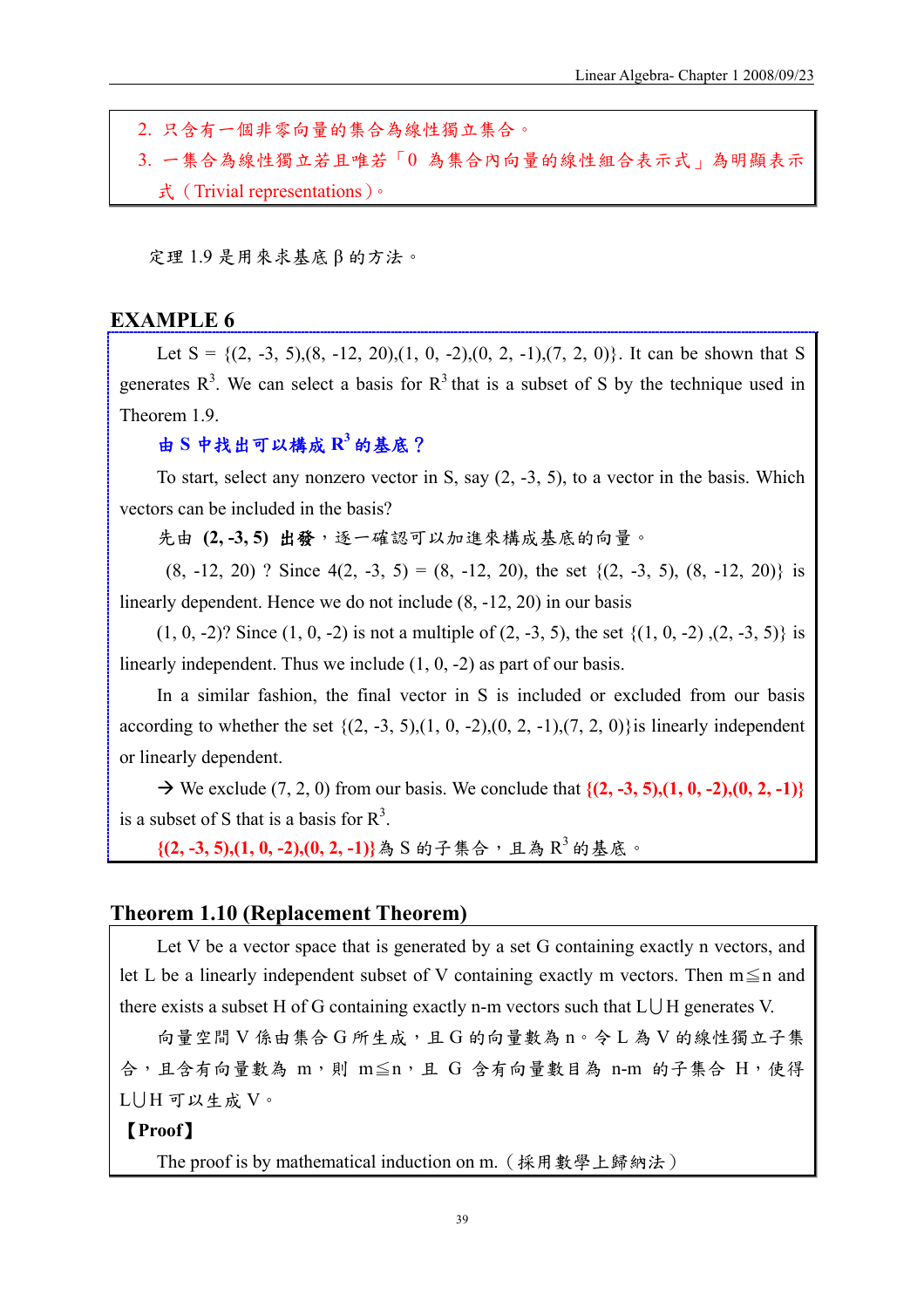The induction begins with m = 0; for in this case  $L = \emptyset$ , and so taking H = G gives the desired result.

Now suppose that the theorem is true for some integer  $m \ge 0$ .

We prove that the theorem is true for m+1. Let  $L = \{v_1, v_2, \ldots, v_{m+1}\}\$  is a linearly independent subset of V containing m+1 vectors. By the corollary to Theorem 1.6.  ${v_1, v_2, \ldots, v_m}$  is linearly independent, and so we may apply the induction hypothesis to conclude that  $m \leq n$  and that there is a subset  $\{u_1, u_2, \ldots, u_{n-m}\}$  of G such that  ${v_1,v_2,...,v_m}\cup {u_1,u_2,...,u_{n-m}}$  generates V. Thus there exist scalars  $a_1,a_2,...,a_m,b_1,b_2,...,b_{n-m}$ such that  $a_1v_1+a_2v_2+...+a_mv_m+b_1u_1+b_2u_2+...+b_{n-m}u_{n-m} = v_{m+1}$ .

Note that n-m>0, lest  $v_{m+1}$  be a linear combination of  $v_1, v_2, \ldots, v_m$ , which by Theorem 1.7 contradicts the assumption that L is linearly independent. Hence n>m; that is,  $n \ge m+1$ . Moreover, some  $b_i$ , say  $b_1$ , is nonzero, for otherwise we obtain the same contradiction.

Solving for  $u_1$  gives

 $u_1 = (-b_1^{-1}a_1)v_1 + (-b_1^{-1}a_2)v_2 + ... + (-b_1^{-1}a_m)v_m + (-b_1^{-1})v_{m+1} + (-b_1^{-1}b_2)u_2 + ... + (-b_1^{-1}b_{n-m})u_{n-m}$ 

Let  $H = \{u_2,...,u_{n-m}\}\.$  The  $u_1 \in span(L \cup H)$ , and because  $v_1,v_2,...,v_m, u_2,...,u_{n-m}$  are clearly in  $L \bigcup H$ , it follows that

 $\{v_1, v_2, \ldots, v_m, u_1, u_2, \ldots, u_{n-m}\} \subseteq span(L \cup H)$ 

Because  $\{v_1, v_2, \ldots, v_m, u_1, u_2, \ldots, u_{n-m}\}$  generates V, Defintion 1.6 implies that span(L $\bigcup H$ ) = V. Since H is a subset of G that contains (n-m)-1 = n-(m+1) vectors, the theorem is true for m+1.

當 m = 0 時, L 是空集合, H 是 G 的子集合, 含有 n 個向量, H = G, 故 L U H  $= L \cup G = G$ , G可以生成空間向量 V。

其次,假設本定理對於整數 m≧0 成立。

m+1 又如何?

令 L = {v1, v2,…, vm+1}為 V 中含有 m+1 個向量的線性獨立子集合。

因 {v<sub>1</sub>, v<sub>2</sub>, ..., v<sub>m</sub>} ⊆ {v<sub>1</sub>, v<sub>2</sub>, ..., v<sub>m+1</sub>}(Linearly independent) ⊆ V, 依據定理 1.6 可知{v1, v2,…, vm}亦為線性獨立,且由歸納假設得知:m≦n 且 G 中存在一子集合  ${u_1, u_2,..., u_{n-m}}$ ,使得 ${v_1, v_2,..., v_m}$   $\bigcup {u_1, u_2,..., u_{n-m}}$ 可以生成  $V$ , 即存在純量  $a_1$ ,  $a_2, \ldots, a_m, b_1, b_2, \ldots, b_{n-m}$  使得

 $a_1v_1+a_2v_2+\ldots+a_mv_m+b_1u_1+b_2u_2+\ldots+b_{n-m}u_{n-m} = v_{m+1}$ 

n-m>0?

當然是!否則 v m+1 就會為 v1, v2,..., vm 的線性組合,由定理 1.7 得知 {v1, v2,...,  $v_m$ } $\bigcup$  { $v_{m+1}$ }就會成為線性相依,這與一開始假設  $L = \{v_1, v_2, \ldots, v_{m+1}\}$ 是線性獨立相互 矛盾。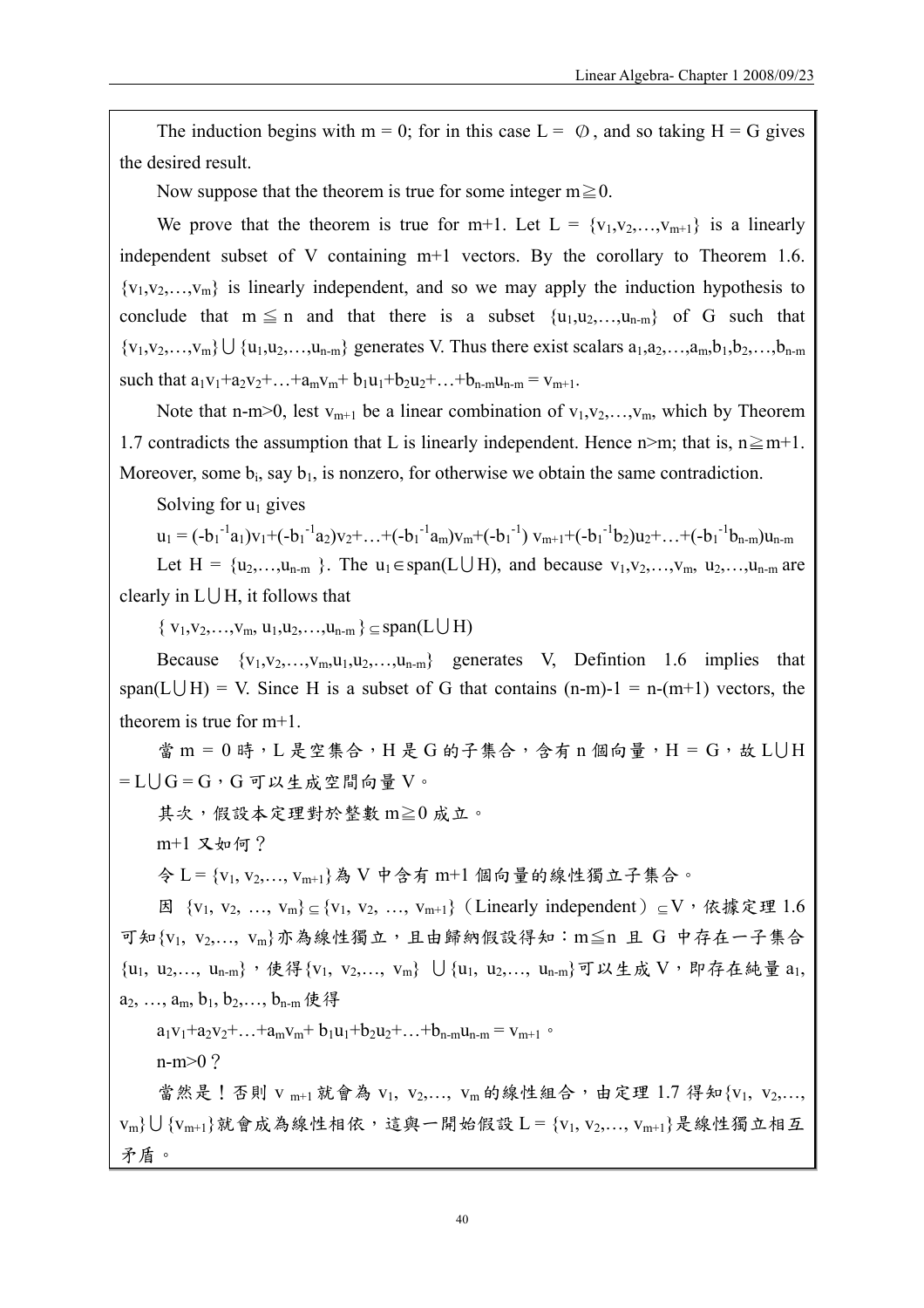因此 $n>m$ ,即 $n \geq m+1$ 。 此外,會有一些 bi不為零?當然不會,否則也會出現相同的矛盾。  $\diamondsuit b_1 = b_1 \neq 0$ , 由  $a_1v_1 + a_2v_2 + ... + a_mv_m + b_1u_1 + b_2u_2 + ... + b_{n-m}u_{n-m} = v_{m+1}$ 解出  $u_1$  $\rightarrow u_1 = (-b_1^{-1}a_1)v_1 + (-b_1^{-1}a_2)v_2 + ... + (-b_1^{-1}a_m)v_m + (-b_1^{-1})v_{m+1} + (-b_1^{-1}b_2)u_2 + ... + (-b_1^{-1}b_{n-m})u_{n-m}$  $\diamondsuit$  H = {u<sub>2</sub>, …, u<sub>n-m</sub>}, 則 u<sub>1</sub>∈span(L∪ H) 。(依據 Theorem 1.7) 又因  $v_1, v_2, \ldots, v_m, u_2, \ldots, u_{n-m}$  均為  $span(L \cup H)$ 的向量, 所以  $\{v_1, v_2, \ldots, v_m, u_1, u_2, \ldots, u_m\}$  $u_2,..., u_{n-m} \subseteq span(L \cup H)$ 因 $\{v_1, v_2,..., v_m, u_1, u_2,..., u_{n-m}\}$  可生成 V, 依 Definition 1.6 得知 span(LUH) =  $V$ 。又因 H 為 G 的子集合且包含 (n-m)-1 = n-(m+1) 個向量,所以本定理對 m+1 也 是成立。 Theorem 1.6 今 V 為一向量空間,且 S<sub>1⊂</sub>S<sub>2⊂</sub>V。若 S<sub>1</sub> 為線性相依,則為 S<sub>2</sub> 線性相 依。 **Theorem 1.7** 設 S 為向量空間 V 的一個線性獨立子集合,且令 v 為 V 中的一個、但 不在 S 內的向量,則 **S** <sup>U</sup> **{v}**為線性相依『若且唯若』**v**∈**span(S)**。 **DEFINTION 1.6** A subset S of a vector space V generates (or spans) V if span(S) = V. In this case, we also say that the vectors of S generates (or span) V. 若 span(S) = V,則表示 向量空間 V 的子集合 S 可以產生(生成)整個 V。在此情況下,亦可稱 S 的向量產 生(生成)V。

### **Corollary 1**

Let V be a vector space having a finite basis. Then every basis for V containing the same number of vectors.

令 V 為一向量空間且具有有限基底,則 V 的每一個基底包含相同數量的向量。 【**Proof**】

Suppose that  $\beta$  is a finite basis for V that contains exactly n vectors, and let  $\gamma$  be any other basis for V. If  $\gamma$  contains more than n vectors, then we can select a subset S of  $\gamma$ containing exactly n+1 vectors. Since S is linearly independent and  $\beta$  generates V, the replacement theorem implies that  $n+1 \leq n$ , a contradiction. Therefore  $\gamma$  is finite, and the number m of vectors in γ satisfies m in Reversing the roles of  $\beta$  and  $\gamma$  and arguing as above, we obtain  $n \leq m$ . Hence  $m = n$ .

假設 β 為 V 的有限基底且恰含有 n 個向量,令 γ 是 V 的任意其他基底,若 γ 含 有向量數多於 n 個,則可由 γ 選出一個含有 n+1 個向量的子集合 S。因 S 是線性獨  $\pm \pm \beta$  可生成 V, 由 Theorem 1.10 Replacement theorem 得知 n+1≦n (矛盾), 因此 γ 為有限且向量個數 m 滿足 m≦n。反之,將 β與 γ 的角色互換,可得知 n≦m。因此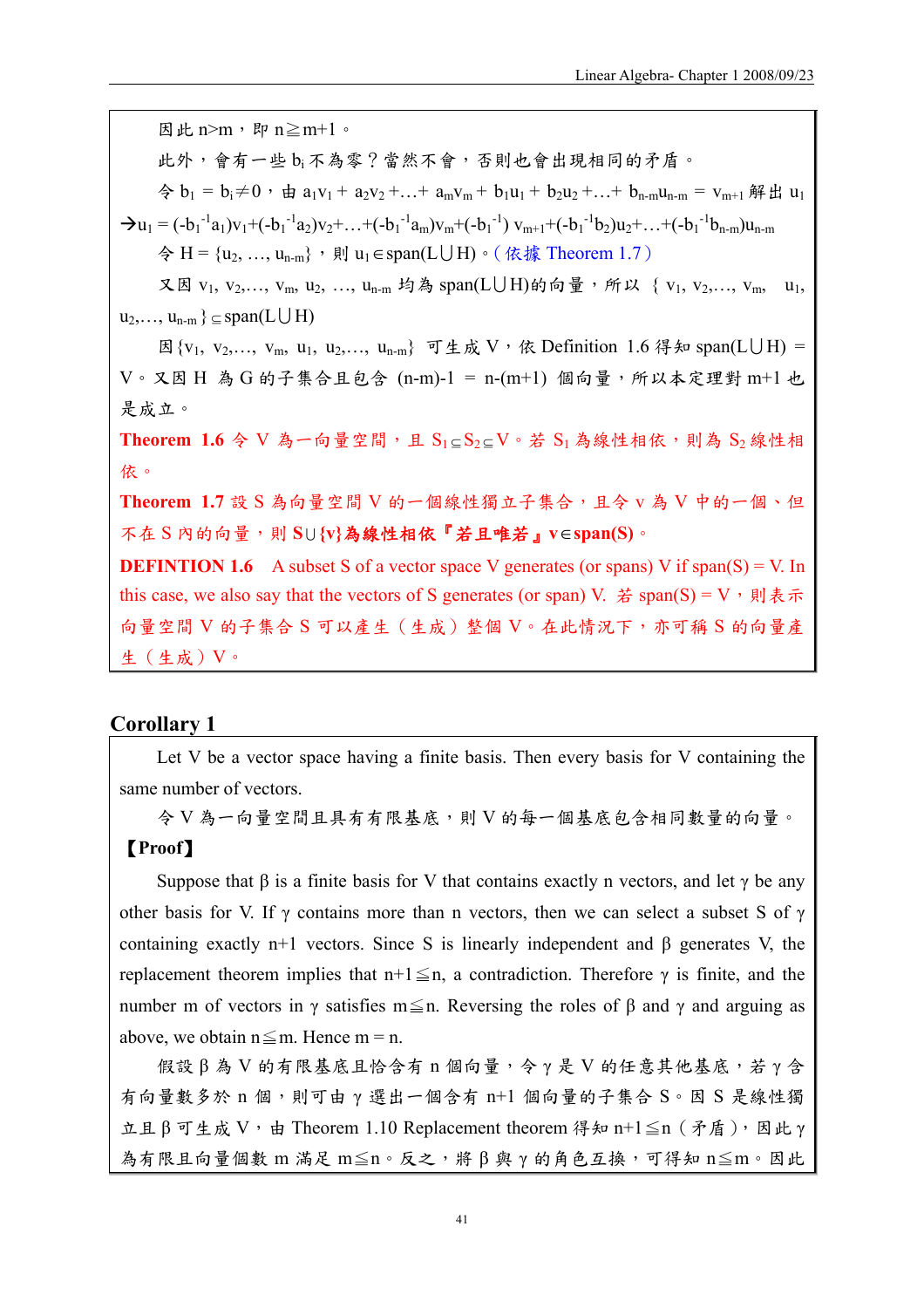$(m \leq n \nvert n \leq m)$  m = n  $\circ$ 

### **DEFINTION 1.10 Finite-dimensional, Dimensions**

A vector space is called finite-dimensional if it has a basis consisting of a finite number of vectors. The unique number of vectors in each basis for V is called the **dimension** of V and is denoted by dim(V). A vector space that is not finite-dimensional is called infinite-dimensional.

一向量空間稱為有限維度,意指該向量空間的基底含有「有限個數」的向量。V 的每一組基底的向量數目為唯一,該向量數目稱為向量空間 V 的維度。反之,若向 量空間非有限維度,則為無限維度。

### **EXAMPLE 7**

The vector space {0} has dimension zero. 向量空間{0}的維度為 0。

### **EXAMPLE 8**

The vector space  $F<sup>n</sup>$  has dimension n.

向量空間  $F$ <sup>n</sup> 的維度為 n。

### **EXAMPLE 9**

The vector space  $M_{m\times n}(F)$  has dimension mn

向量空間 Mm×n(F)的維度為 m×n。

### **EXAMPLE 10**

The vector space  $P_n(F)$  has dimension  $n+1$ . 向量空間 Pn(F)的維度為 n+1。

The conclusion in the replacement theorem states that if V is a finite-dimensional vector space, then no linearly independent subset of V can contain more than dim(V).

由 Replacement theorem 的結論得知:若 V 是有限維度的向量空間,則 V 內任一線 性獨立子集合的向量個數不會超過 dim(V)。

### **Corollary 2**

Let V be a vector space with dimension n. 令 V 是一向量空間,其維度為 n: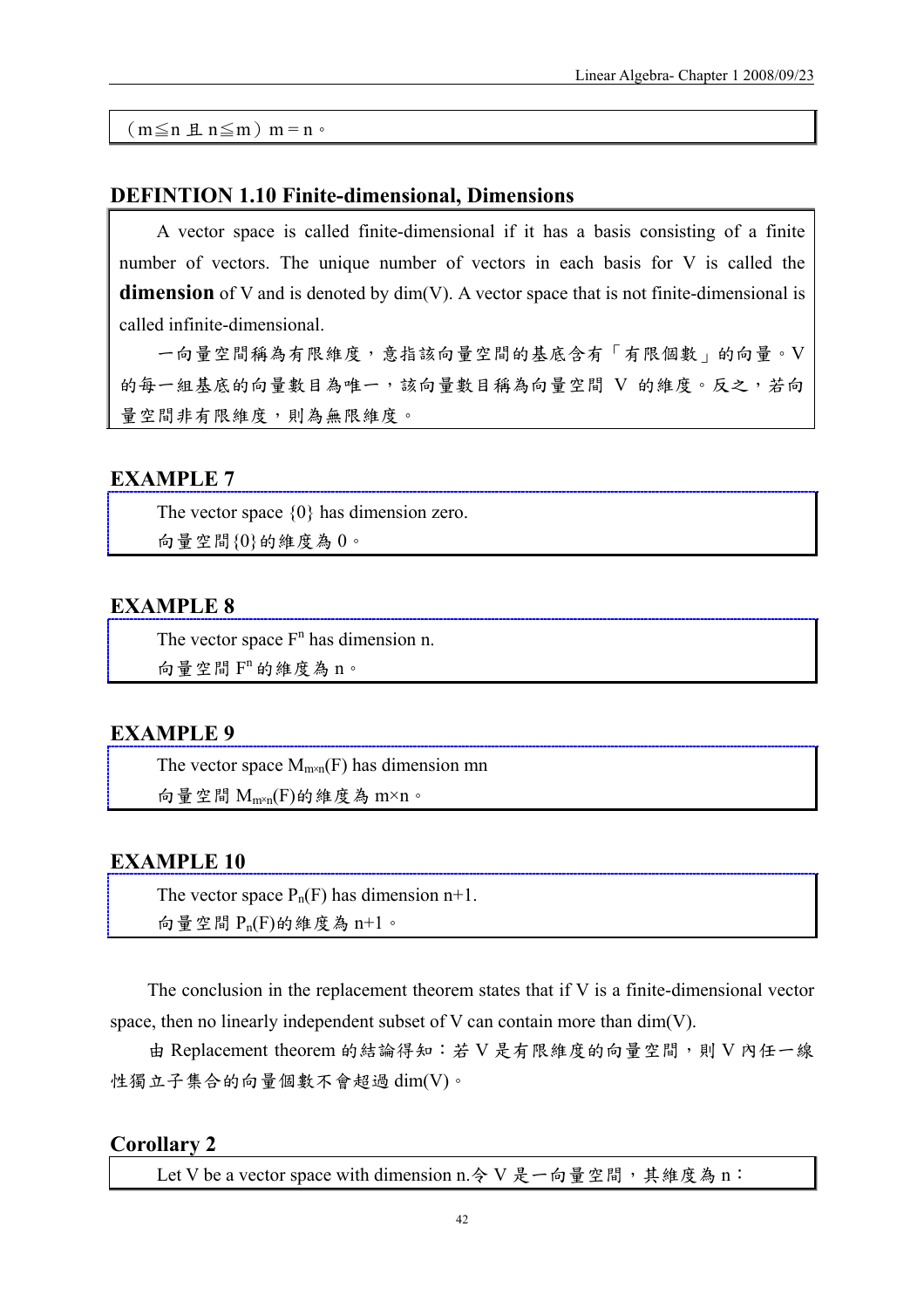1. Any finite generating set for V contains at least n vectors, and a generating set for V that contains exactly n vectors is a basis for V.

可生成 V 的任意 Generating set 至少含有 n 個向量,恰含有 n 個向量的 Generating set 為 V 的基底。

- 2.Any linearly independent subset of V that contains exactly n vectors is a basis for V. V 中恰含有 n 個向量的任意線性獨立子集合必為 V 的基底。
- 3. Every linearly independent subset of V can be extended to a basis for V. V 中每一個線性獨立子集合都可擴充成為 V 的基底。

### **EXAMPLE 11**

 $\{x^2+3x-2, 2x^2+5x-3, -x^2-4x+4\}$  is a basis for P<sub>2</sub>(R).

Since each of the three given polynomials belongs to  $P_2(R)$  and each polynomial  $ax^2+bx+c$  in  $P_2(R)$  is a linear combination of these three polynomials.

 ${x^2+3x-2, 2x^2+5x-3, -x^2-4x+4}$ 為  $P_2(R)$ 的基底。

### **EXAMPLE 12**

|  |  |  |  |  |  | $\left\{ \begin{bmatrix} 1 & 1 \\ 1 & 0 \end{bmatrix}, \begin{bmatrix} 1 & 1 \\ 0 & 1 \end{bmatrix}, \begin{bmatrix} 1 & 0 \\ 1 & 1 \end{bmatrix}, \begin{bmatrix} 0 & 1 \\ 1 & 1 \end{bmatrix} \right\}$ is a basis for $M_{2\times2}(R)$ . |
|--|--|--|--|--|--|----------------------------------------------------------------------------------------------------------------------------------------------------------------------------------------------------------------------------------------------|
|--|--|--|--|--|--|----------------------------------------------------------------------------------------------------------------------------------------------------------------------------------------------------------------------------------------------|

Since an arbitrary matrix A in  $M_{20}(\mathbb{R})$  can be expressed as a linear combination of the

four given matrices.

|  |  |  | $\left\{\begin{array}{c} \begin{bmatrix} 1 & 1 \ 1 & 0 \end{bmatrix}, \begin{bmatrix} 1 & 1 \ 0 & 1 \end{bmatrix}, \begin{bmatrix} 1 & 0 \ 1 & 1 \end{bmatrix}, \begin{bmatrix} 0 & 1 \ 1 & 1 \end{bmatrix} \end{array}\right\} \quad \text{\AA\ M}_{2\times 2}(R)$ 的基底。 |
|--|--|--|--------------------------------------------------------------------------------------------------------------------------------------------------------------------------------------------------------------------------------------------------------------------------|
|  |  |  |                                                                                                                                                                                                                                                                          |

### **EXAMPLE 13**

 $\{(1, 0, 0, -1), (0, 1, 0, -1), (0, 0, 1, -1), (0, 0, 0, 1)\}\$ is a basis for  $\mathbb{R}^4$ . Since  $\{(1, 0, 0, -1), (0, 1, 0, -1), (0, 0, 1, -1), (0, 0, 0, 1)\}\$ is linearly independent. 因{ $(1, 0, 0, -1)$ , $(0, 1, 0, -1)$ , $(0, 0, 1, -1)$ , $(0, 0, 0, 1)$ }為線性獨立,故為  $R^4$ 的基底。

### **EXAMPLE 14**

For  $k = 0, 1, ..., n$ , let  $p^{k}(x) = x^{k} + x^{k-1} + ... + x^{n}$ . Then  $\{p_{0}(x), p_{1}(x), ..., p_{n}(x)\}$  is a basis for Pn(F).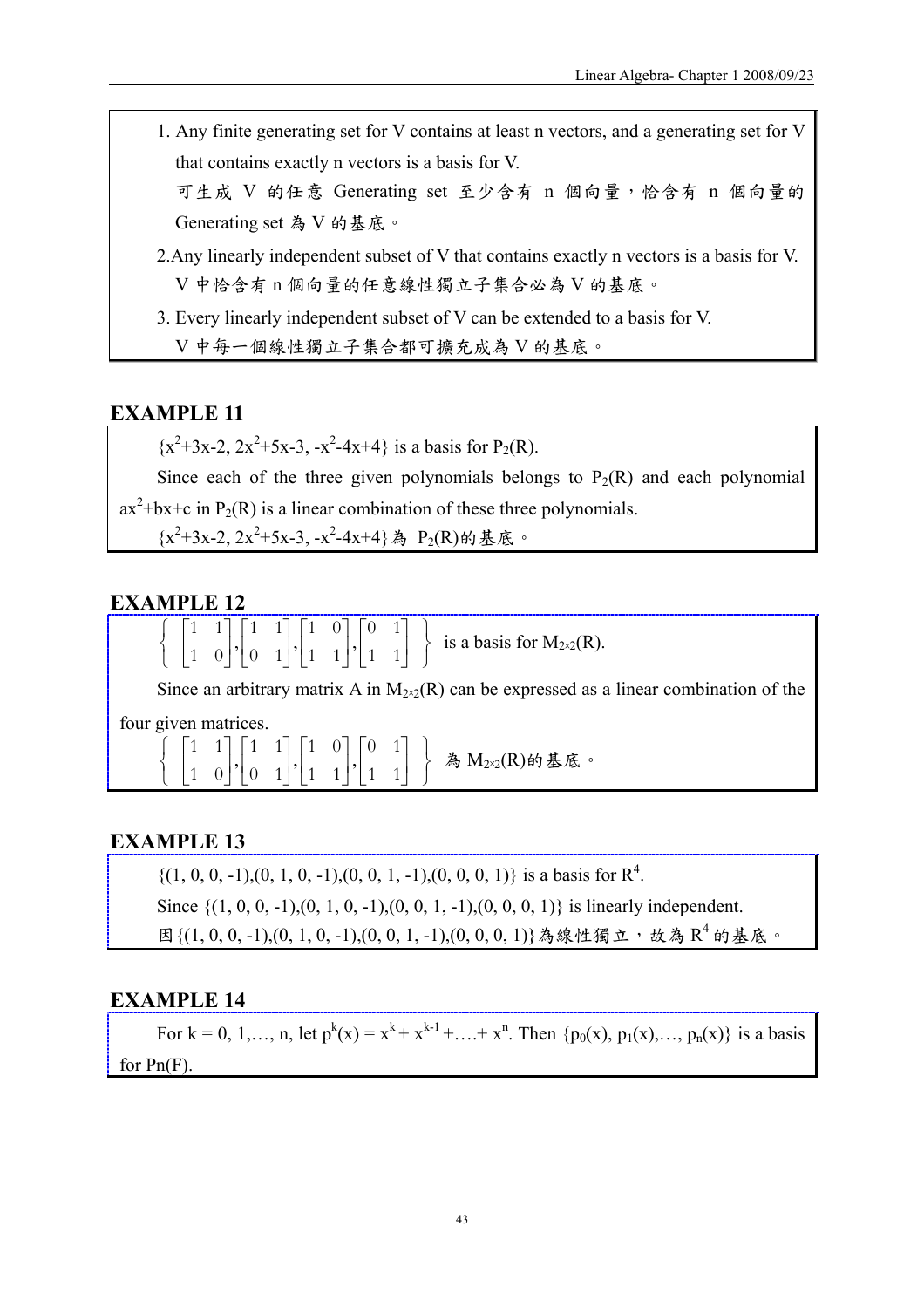

### **1.5.1 An Overview of Dimension and Its Consequences**

We summarize here the main results of this section in order to put them into better perspective.摘述本節的重要結果

1.A basis for a vector space V is a linearly independent subset of V that generates V.

一向量空間 V 的基底是是生成 V 的線性獨立子集合。

2.If V has a finite basis, then every basis for V contains the same number of vectors. The number is called the dimensions of V, and V is said to be finite-dimensional.

若 V 具有有限基底,則 V 的每一組基底含有相同向量數目。此數目稱為 V 的維 度,且 V 可稱為具有有限維度的向量空間。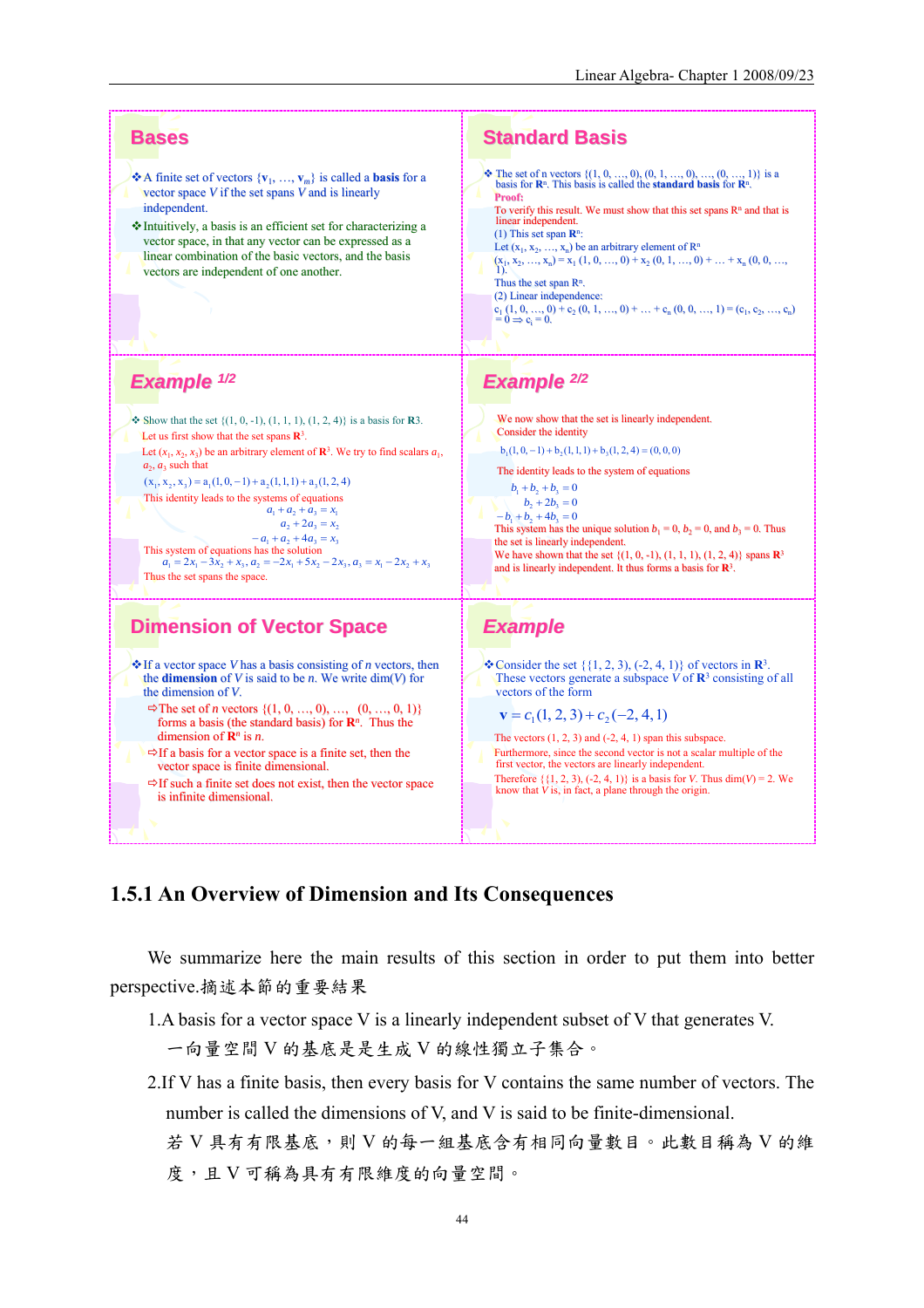- 3.If the dimension of V is n, every basis for V contains exactly n vectors. 若 V 的維度為 n,則 V 的每一個基底恰含有 n 個向量。
- 4.Every linearly independent subset of V contains no more than n vectors and can be extended to a basis for V by including appropriately chosen vectors.

V 的每一線性獨立子集含有向量數不多於 n,但可藉由適當的向量選取擴張至成 為 V 的一組基底。

5.Each generating set for V contains at least n vectors and can be reduced to a basis for V by excluding appropriately chosen vectors.

V 的 Generating set 含有至少 n 個向量,且可藉由刪去某些向量,將 Generating set 簡化成 V 的一組基底。



# **1.5.2 The Dimension of Subspaces**

### **Theorem 1.11**

Let W be a subspace of a finite-dimensional vector space V. Then W is finitedimensional and dim(W) $\leq$ dim(V). Moreover, if dim(W) = dim(V), then V = W.

設 W 為有限維度的向量空間 V 內的子空間,則 W 為有限維度且 dim(W)  $\leq$ dim(V) ·  $\sharp$  dim(W) = dim(V) · 則 W = V ·

### 【**Proof**】

Let dim(V) = n. If W = {0}, then W is finite-dimensional and dim(W) =  $0 \le n$ .

Otherwise, W contains a nonzero vector  $x_1$ ; so  $\{x_1\}$  is a linearly independent set.

Continue choosing vectors,  $x_1, x_2,..., x_k$  in W such that  $\{x_1, x_2,..., x_k\}$  is linearly independent. Since no linearly independent subset of V can contain more than n vectors, this process must stop at a stage where  $k \leq n$  and  $\{x_1, x_2, \ldots, x_k\}$  is linearly independent but adjoining any other vector from W produces a linearly dependent set. **Theorem 1.7** implies that  $\{x_1, x_2, \ldots, x_k\}$  generates W, and hence it is a basis for W. Therefore dim(W) =  $k \leq n$ . If dim(W) = n, then a basis for W is linearly independent subset of V containing n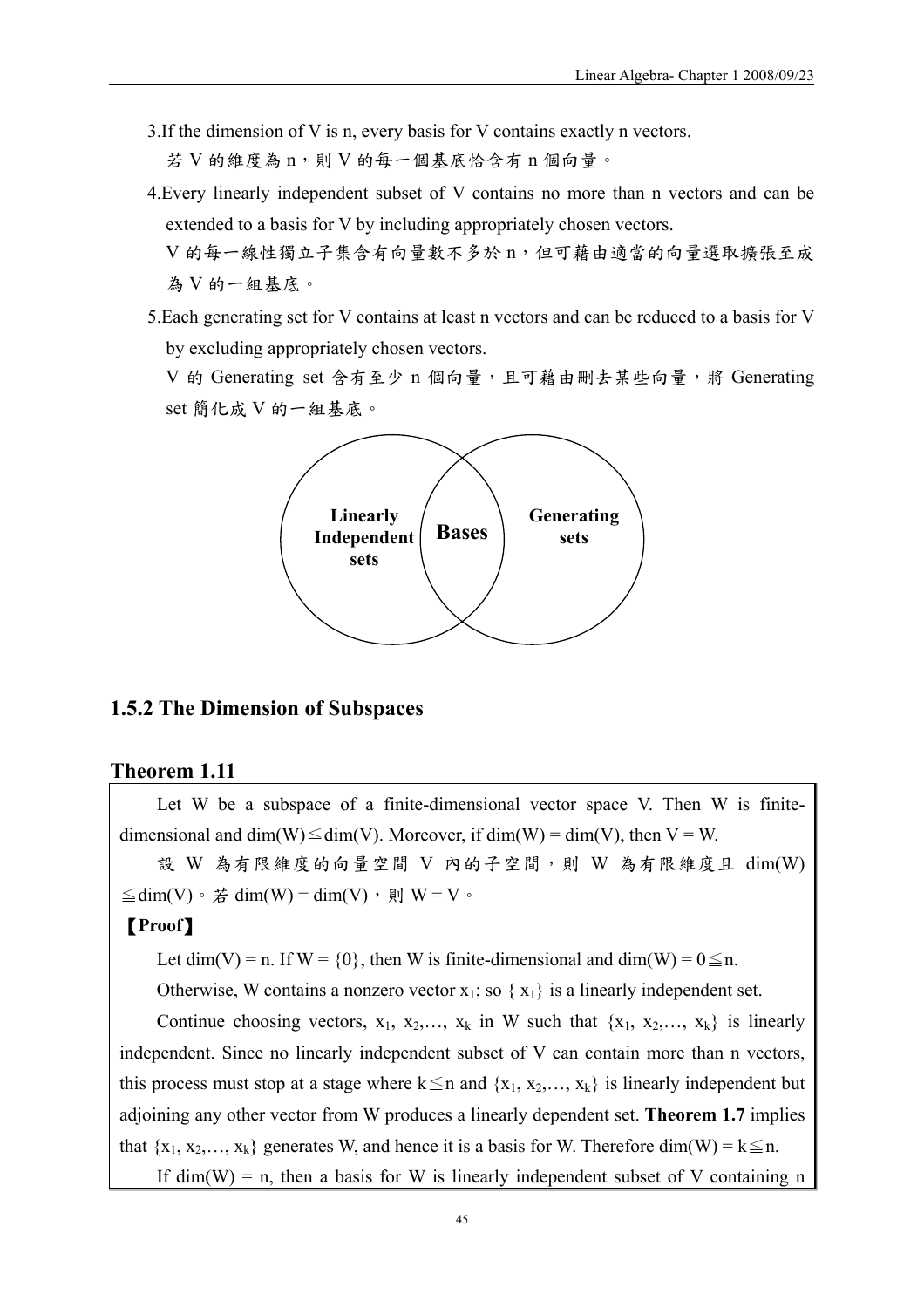vectors. But **Corollary 2 to Theorem 1.1**0 implies that this basis for W is also a basis for V; so  $W = V$ .

令 dim(V) = n。

若 W =  $\{0\}$ , 則 W 為有限維度且 dim(W) =  $0 \leq n$ , 否則 W 含有一非零向量 x<sub>1</sub>。 {x1}為線性獨立集合。

繼續選取 W 的向量 x1, x2,..., xk 使得 {x1, x2,..., xk} 為線性獨立集合,並結合 W 內的任意其他向量組成一個線性相依集合。由 **Theorem 1.7** 得知{x1, x2,…, xk}生成  $W$ ,且是 W 的一組基底,因此 dim(W) =  $k \leq n$ 。

若 dim(W) = n,則 W 的一組基底也是 V 的線性獨立子集合,且含有 n 個向量, 依據 Corollary to Theorem 1.10 得知此基底也是 V 的基底, 故 W = V。 **Theorem 1.7** 設 S 為向量空間 V 的一個線性獨立子集合,且令 v 為 V 中的一個、但 不在 S 內的向量,則 **S** <sup>U</sup> **{v}**為線性相依『若且唯若』**v**∈**span(S)**。

### **EXAMPLE 1**

Let  $W = \{(a_1, a_2, a_3, a_4, a_5) \in F^5$ :  $a_1 + a_3 + a_5 = 0$ ,  $a_2 = a_4\}$ . It is easily shown that W is a subspace of  $F^5$  having  $\{(-1, 0, 1, 0, 0), (-1, 0, 0, 0, 1), (0, 1, 0, 1, 0)\}$  as a basis. Thus  $dim(W) = 3.$ 

 $W \nleq F^{5}$  的子空間且以{(-1, 0, 1, 0, 0), (-1, 0, 0, 0, 1),(0, 1, 0, 1, 0)}為基底,故  $dim(W) = 3$ 

### **EXAMPLE 2**

The set of diagonal nxn matrices is a subspace W of  $M_{n\times n}(F)$ . A basis for W is  $\{E^{11}, E^{21}\}$  $E^{22}$ , ...,  $E^{nn}$ }, where  $E^{ij}$  is the matrix in which the only nonzero entry is a 1 in the i<sup>th</sup> row and  $i^{th}$  column. Thus dim(W) = n.

 ${E}^{11}$ ,  $E^{22}$ , ...,  $E^{nn}$ }是 W 的基底。W 是  $M_{n\times n}(F)$ 的子空間。W 是 diagonal nxn matrices 的集合。

### **EXAMPLE 3**

The set of symmetric nxn matrices is a subspace W of  $M_{n\times n}(F)$ . A basis for W is  ${A^{ij}}:1 \leq i \leq j \leq n$ , where  $A^{ij}$  is the nxn matrix having 1 in the i<sup>th</sup> row and i<sup>th</sup> column, and 0 elsewhere. It follows that  $dim(W) = n + (n - 1) + ... + 1 = n(n + 1)/2$ . {A<sup>ij</sup>: 1≦i≦j≦n}是 W 的基底。

46